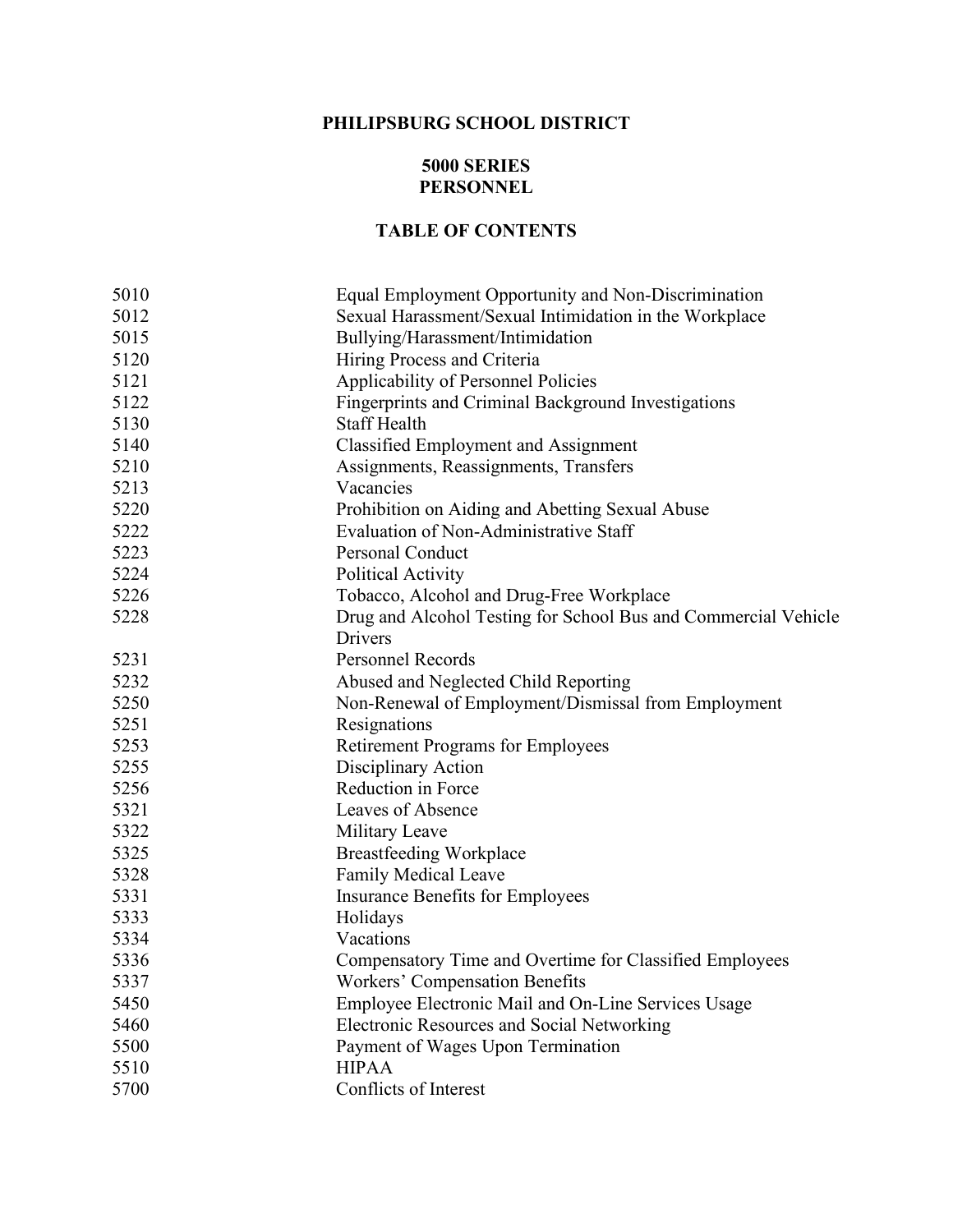#### **Philipsburg School District**  $\frac{1}{2}$

| ∠<br>$\mathfrak{Z}$                                | <b>PERSONNEL</b>                                              |                                                                                                                                                                                                                                                                                                                                                                                                                                                                                                                                                                                                                                                                                                                                                                                               | 5010 |
|----------------------------------------------------|---------------------------------------------------------------|-----------------------------------------------------------------------------------------------------------------------------------------------------------------------------------------------------------------------------------------------------------------------------------------------------------------------------------------------------------------------------------------------------------------------------------------------------------------------------------------------------------------------------------------------------------------------------------------------------------------------------------------------------------------------------------------------------------------------------------------------------------------------------------------------|------|
| $\overline{4}$<br>$\sqrt{5}$                       |                                                               | <b>Equal Employment Opportunity and Non-Discrimination</b>                                                                                                                                                                                                                                                                                                                                                                                                                                                                                                                                                                                                                                                                                                                                    |      |
| 6<br>7<br>$8\,$<br>$\boldsymbol{9}$<br>10<br>11    |                                                               | The District will provide equal employment opportunities to all persons, regardless of their race,<br>color, religion, creed, national origin, sex, age, ancestry, marital status, military status,<br>citizenship status, use of lawful products while not at work, physical or mental handicap or<br>disability, if otherwise able to perform essential functions of a job with reasonable<br>accommodations, and other legally protected categories.                                                                                                                                                                                                                                                                                                                                       |      |
| 12<br>13<br>14<br>15<br>16                         |                                                               | The District will make reasonable accommodation for an individual with a disability known to<br>the District, if the individual is otherwise qualified for the position, unless the accommodation<br>would impose undue hardship on the District.                                                                                                                                                                                                                                                                                                                                                                                                                                                                                                                                             |      |
| 17<br>18<br>19<br>20<br>21<br>22<br>23<br>24<br>25 | knowingly provides false information.                         | Persons who believe they have not received equal employment opportunities or have been<br>retaliated against should report their claims to the building principal. Claims of sex or disability<br>discrimination will be handled through the District's Title IX and Section 504 and ADA<br>Grievance Procedures. All other claims will be handled through the Uniform Complaint<br>Protocol. No employee or applicant will be discriminated against because he or she initiated a<br>complaint, was a witness, supplied information or otherwise participated in an investigation or<br>proceeding involving an alleged violation of this policy or State or federal laws. The District<br>reserves the right to take action against any individual who knowingly makes false accusations or |      |
| 26<br>27<br>28                                     |                                                               | Retaliation against an employee who has filed a discrimination complaint, testified or<br>participated in any manner in a discrimination investigation or proceeding is prohibited.                                                                                                                                                                                                                                                                                                                                                                                                                                                                                                                                                                                                           |      |
| 29<br>30<br>31                                     | Cross Reference:                                              | 1700 Uniform Complaint Procedure<br>Title IX, Section 504 and ADA Grievance Procedure                                                                                                                                                                                                                                                                                                                                                                                                                                                                                                                                                                                                                                                                                                         |      |
| 32<br>33<br>34<br>35<br>36<br>37<br>38<br>39<br>40 | Legal Reference:                                              | Age Discrimination in Employment Act, 29 U.S.C. §§ 621, et seq.<br>Americans with Disabilities Act, Title I, 42 U.S.C. §§ 12111, et seq.<br>Equal Pay Act, 29 U.S.C. § 206(d)<br>Immigration Reform and Control Act, 8 U.S.C. §§ 1324(a), et seq.<br>Rehabilitation Act of 1973, 29 U.S.C. §§ 791, et seq<br>Title IX of the Education Amendments, 20 U.S.C. §§ 1681, et seq.;<br>Montana Constitution, Art. $X$ , $\S$ 1 - Educational goals and duties<br>§ 49-2-101, et seq., MCA Human Rights Act                                                                                                                                                                                                                                                                                         |      |
| 41<br>42<br>43<br>44                               | Policy History:<br>Adopted on:<br>Reviewed on:<br>Revised on: |                                                                                                                                                                                                                                                                                                                                                                                                                                                                                                                                                                                                                                                                                                                                                                                               |      |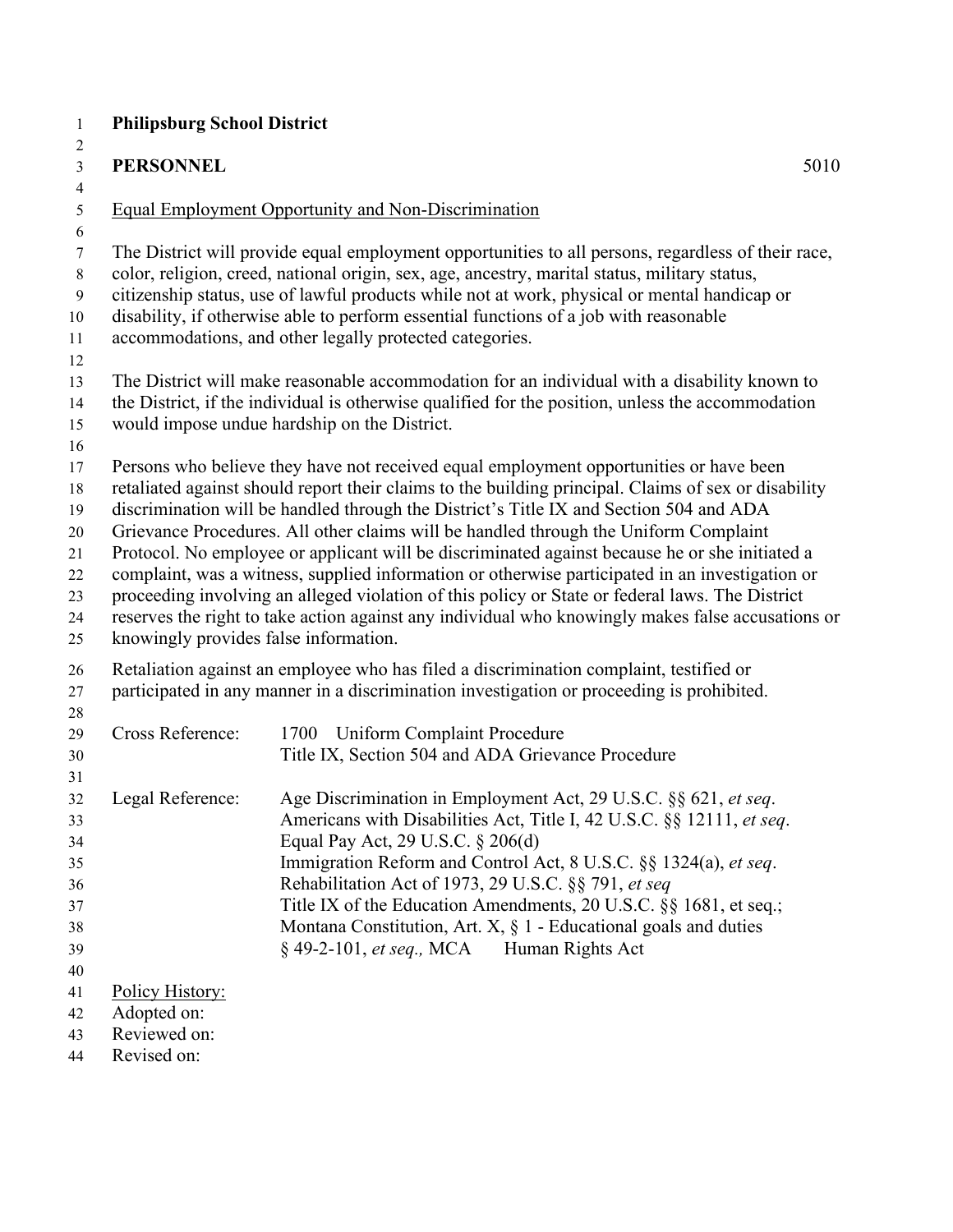### **PERSONNEL** 5012

### Sexual Harassment/Sexual Intimidation in the Workplace

The District shall provide employees an environment free of unwelcome sexual advances,

requests for sexual favors and other verbal or physical conduct, or communications constituting

sexual harassment as defined and otherwise prohibited by State and federal law. Sexual

harassment includes sexual violence, which are physical sexual acts perpetrated against a

 person's will or where a person is incapable of giving consent due to the use of drugs or alcohol or intellectual or other disability. Sexually violent acts could include rape, sexual assault, sexual

battery, sexual coercion, sexual abuse, sexual exploitation, indecent exposure or any actual or

attempted violation of Montana criminal laws.

District employees shall not make unwelcome sexual advances or request sexual favors or

engage in any unwelcome conduct of a sexual nature when: (1) submission to such conduct is

made either explicitly or implicitly a term or condition of an individual's employment; (2)

submission to or rejection of such conduct by an individual is used as the basis for employment

decisions affecting such individual; or (3) such conduct has the purpose or effect of substantially

interfering with an individual's work performance or creating an intimidating, hostile or

offensive working environment. The terms intimidating, hostile or offensive include, but are not

limited to, conduct which has the effect of humiliation, embarrassment or discomfort. Sexual

 harassment will be evaluated in light of all the circumstances. A violation of this policy may result in discipline, up to and including discharge. Any person making a knowingly false

accusation regarding sexual harassment will likewise be subject to disciplinary action, up to and

including discharge.

Employees should report claims of sexual harassment to the Principal or Superintendent or the

District's Title IX Coordinator and/or use the District's Title IX Grievance Procedure. All

complaints, written or verbal, about behavior that may violate this policy shall be promptly

investigated. Initiating a complaint of sexual harassment shall not adversely affect the

complainant's employment, compensation or work assignments.

| 33<br>34                   | Cross References:                              | Title IX Grievance Procedure                                                                                                    |                                                                                                                                     |
|----------------------------|------------------------------------------------|---------------------------------------------------------------------------------------------------------------------------------|-------------------------------------------------------------------------------------------------------------------------------------|
| 35<br>36<br>37<br>38<br>39 | Legal References:                              | 42 USC $\S 2000(e)$ et seq.<br>20 USC §1681 et seq.<br>$§$ 49-2-101, et seq. MCA<br>§49-1-102, MCA<br>$§$ 49-3-201, MCA et seq. | Title VII of Civil Rights Act<br>Title IX<br>Human Rights Act<br>Freedom from discrimination<br>Governmental Code of Fair Practices |
| 40<br>41<br>42<br>43       | Policy History:<br>Adopted on:<br>Reviewed on: |                                                                                                                                 |                                                                                                                                     |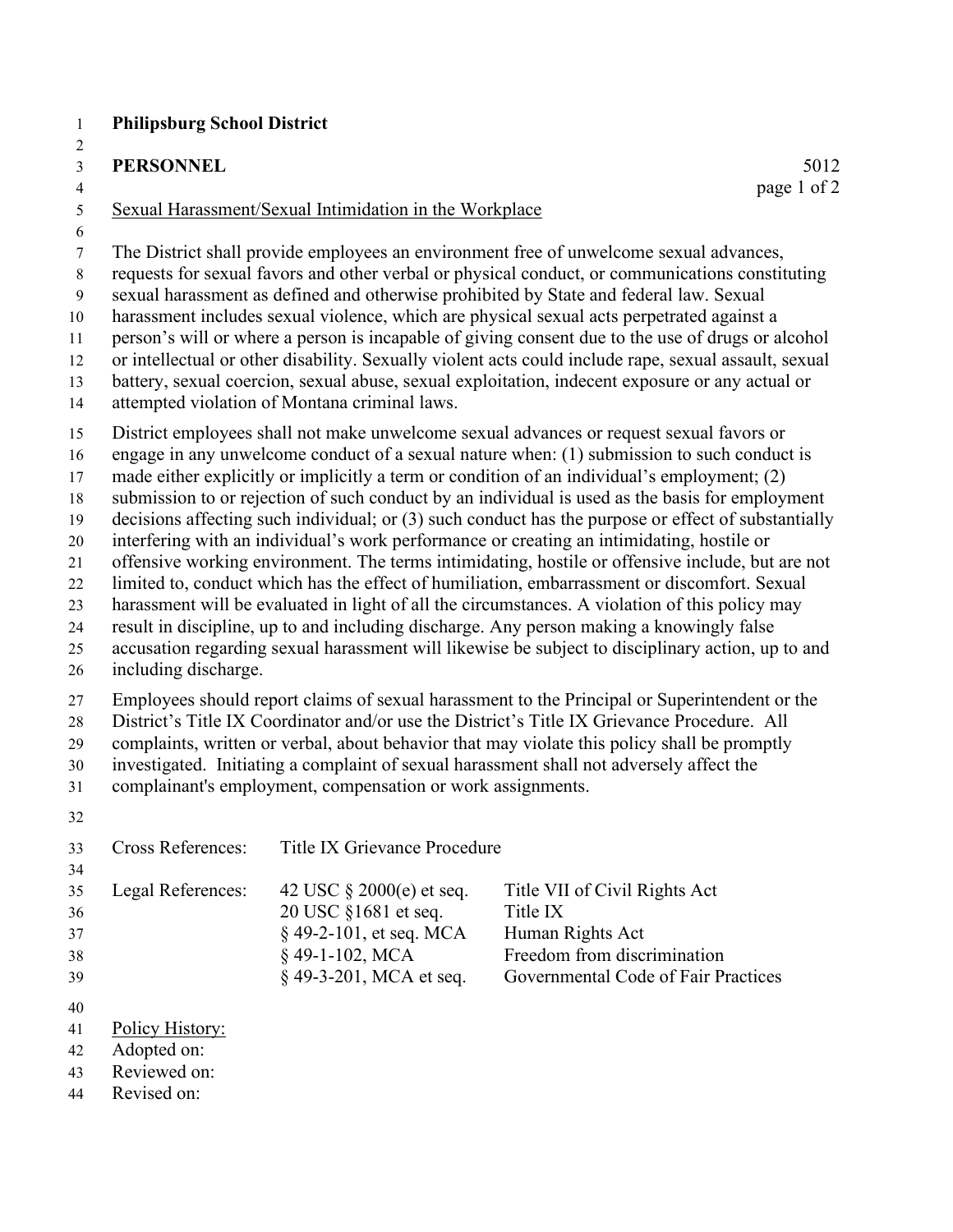## **PERSONNEL** page 1 of 2

## Bullying/Harassment/Intimidation

The Board will strive to provide a positive and productive working environment. Bullying,

harassment or intimidation between employees or by third parties is strictly prohibited and shall

not be tolerated. This includes bullying, harassment or intimidation via electronic

communication devices ("cyber bullying").

## *Definitions*

- A "hostile" working environment is one in which the offensive speech or conduct of another person or persons is so severe or pervasive as to interfere with an employee's ability to perform his or her job. To be sufficiently severe, the working environment must be one that a reasonable person would find hostile and abusive. In making its determination, the District shall look at all the circumstances, including the frequency of the offensive speech or conduct; its severity, whether it is physically threatening or humiliating or merely an offensive utterance; and whether it unreasonably interferes with an employee's work performance. To be considered "hostile," the speech or conduct must go beyond rudeness or casual joking, reaching a level of harassment, mockery, ridicule and/or unrelenting teasing. Isolated incidents or petty slights are generally not sufficient to create a hostile working environment. In the absence of any of the conditions described above, actions such as the issuance of a lawful directive, a disciplinary action, a negative performance evaluation, a recommendation for the nonrenewal of an employment contract or the denial for a request for an employment benefit may not constitute the basis for a claim under this policy, but may be pursued through other dispute resolution procedures.
- "Third parties" include but are not limited to coaches, school volunteers, parents, school visitors, service contractors, or others engaged in District business, such as employees of businesses or organizations participating in cooperative work programs with the District, and others not directly subject to District control at inter-district and intra-District athletic competitions or other school events.
- "District" includes District facilities, District premises, and non-District property if the employee is at any District-sponsored, District-approved, or District-related activity or function, such as field trips or athletic events, where the employee is engaged in District business.
- "Harassment, intimidation, or bullying" means any act that substantially interferes with an employee's opportunities or work performance, that takes place on or immediately adjacent to school grounds, at any school-sponsored activity, on school-provided transportation, or anywhere conduct may reasonably be considered to be a threat or an attempted intimidation of a staff member or an interference with school purposes or an educational function, and that has the effect of:
- o Physically harming an employee or damaging an employee's property; o Knowingly placing an employee in reasonable fear of physical harm to the employee or damage to the employee's property; or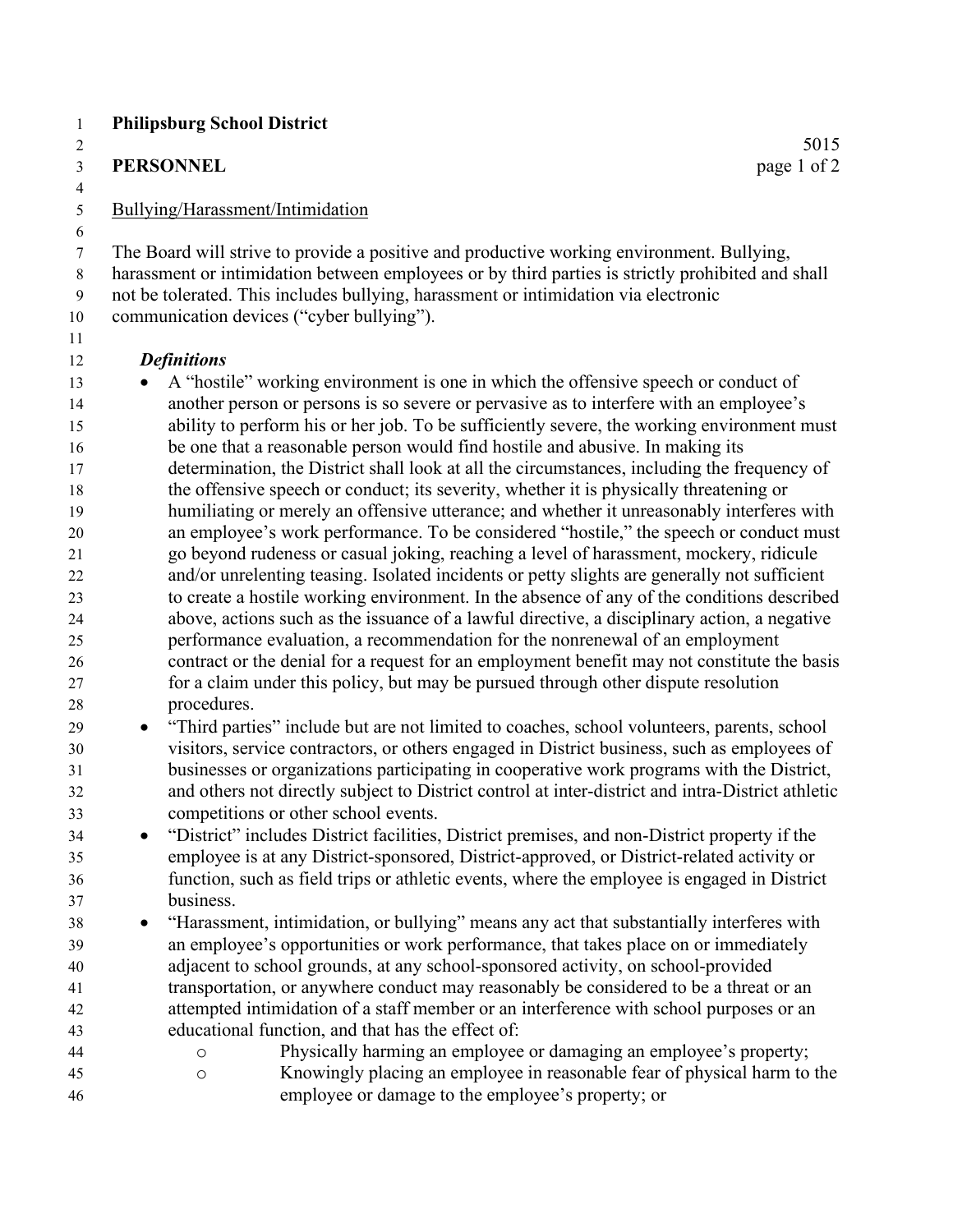- o Creating a hostile working environment.
- "Electronic communication device" means any mode of electronic communication, including but not limited to computers, cell phones, PDAs, or the internet.

#### *Reporting*

 All complaints about behavior which allege facts that, if true, could be reasonably found to violate this policy shall be promptly investigated. The investigation may be suspended or terminated if the employee files a claim in another forum making allegations that are the same or similar to those presented in the complaint. Any employee or third party who has knowledge of conduct in violation of this policy or feels he/she has been a victim of harassment, intimidation or bullying in violation of this policy is encouraged to immediately report his/her concerns to the building principal, who has overall responsibility for such investigations. Complaints against the building principal shall be filed with the Superintendent. Complaints against the Superintendent shall be filed with the Board.

- The complainant shall be notified of the findings of the investigation and, as appropriate, that remedial action has been taken.
- *Responsibilities*

 The Superintendent shall be responsible for ensuring that notice of this policy is provided to staff and third parties and for the development of administrative regulations, including reporting and investigative procedures, as needed.

#### *Consequences*

 Staff whose behavior is found to be in violation of this policy will be subject to discipline up to and including dismissal. Third parties whose behavior is found to be in violation of this policy shall be subject to appropriate sanctions as determined and imposed by the Superintendent or the Board. Individuals may also be referred to law enforcement officials.

#### *Retaliation and Reprisal*

 Retaliation is prohibited against any person who reports or is thought to have reported a violation, files a complaint, or otherwise participates in an investigation or inquiry. Such retaliation shall be considered a serious violation of Board policy, whether or not a complaint is substantiated. False charges shall also be regarded as a serious offense and will result in disciplinary action or other appropriate sanctions.

| 38<br>-39 | Cross Reference:    |                                                    | 3325 Bullying, Harassment, Intimidation and Hazing |
|-----------|---------------------|----------------------------------------------------|----------------------------------------------------|
| 41        | 40 Legal Reference: | $10.55.701(1)(g)$ , ARM<br>$10.55.801(1)(d)$ , ARM | <b>Board of Trustees</b><br>School Climate         |
| 42        |                     |                                                    |                                                    |

- Policy History:
- Adopted on:
- Reviewed on: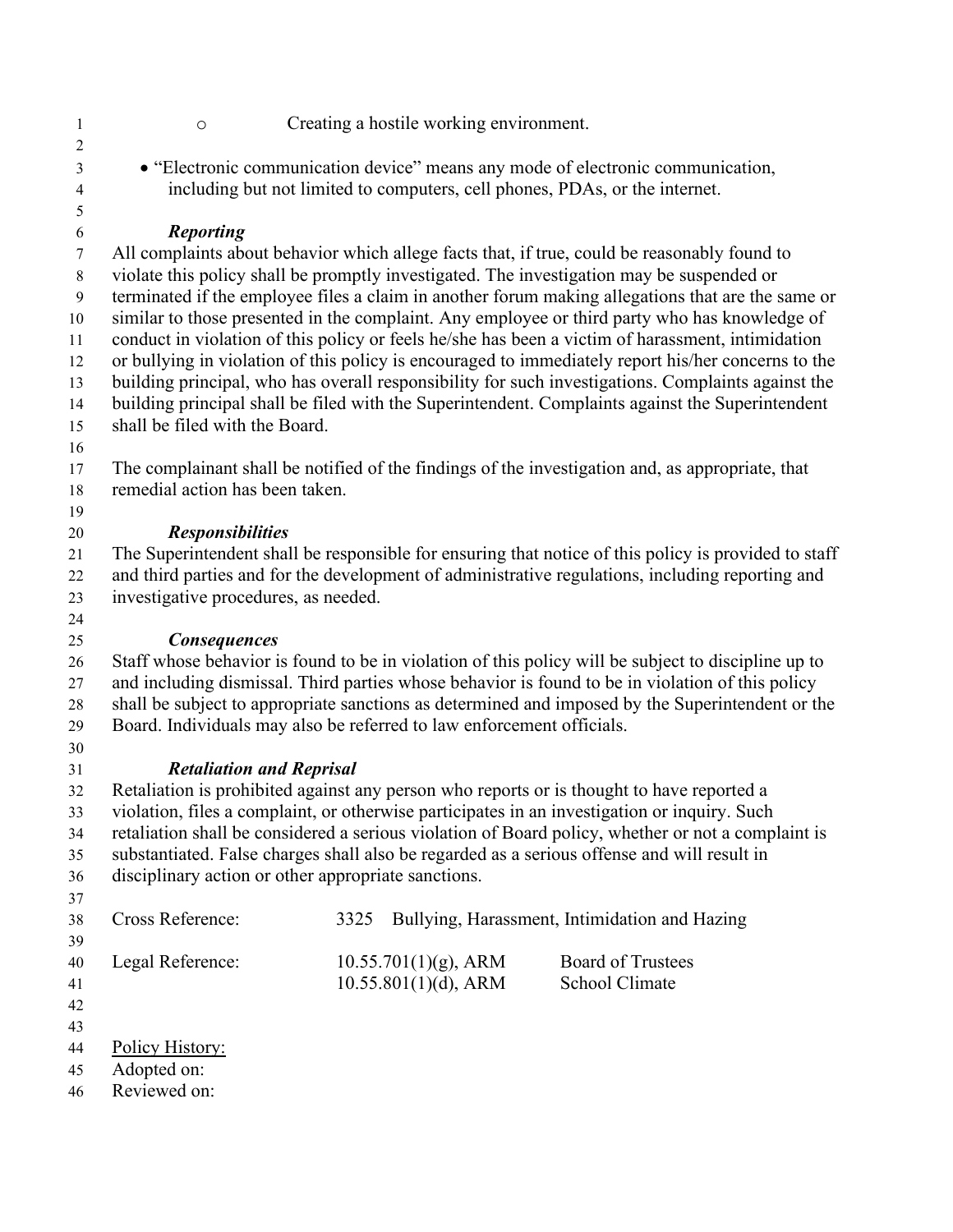| <b>PERSONNEL</b>                                              |                                                             | 5120<br>page 1 of 2                                                                                                                                                                                                                                                                                                                                                                                                                                                                                                                                                                                                                                                                                                                                                                                                                                                                                                                                                                                                                         |
|---------------------------------------------------------------|-------------------------------------------------------------|---------------------------------------------------------------------------------------------------------------------------------------------------------------------------------------------------------------------------------------------------------------------------------------------------------------------------------------------------------------------------------------------------------------------------------------------------------------------------------------------------------------------------------------------------------------------------------------------------------------------------------------------------------------------------------------------------------------------------------------------------------------------------------------------------------------------------------------------------------------------------------------------------------------------------------------------------------------------------------------------------------------------------------------------|
| <b>Hiring Process and Criteria</b>                            |                                                             |                                                                                                                                                                                                                                                                                                                                                                                                                                                                                                                                                                                                                                                                                                                                                                                                                                                                                                                                                                                                                                             |
|                                                               | District application form to be considered for employment.  | The Superintendent is responsible for recruiting personnel, in compliance with Board policy, and<br>for making hiring recommendations to the Board. The District will hire qualified personnel<br>consistent with Montana law, budget and staffing requirements and in compliance with law on<br>equal employment opportunities and veterans' preference. All applicants must complete a                                                                                                                                                                                                                                                                                                                                                                                                                                                                                                                                                                                                                                                    |
|                                                               | verification forms as required by federal and/or state law. | Every applicant must provide the District with written authorization for a criminal background<br>investigation. The Superintendent will keep any conviction record confidential as required by<br>law and District policy. Every newly hired employee must complete all necessary employment                                                                                                                                                                                                                                                                                                                                                                                                                                                                                                                                                                                                                                                                                                                                               |
| <b>Certification</b>                                          |                                                             |                                                                                                                                                                                                                                                                                                                                                                                                                                                                                                                                                                                                                                                                                                                                                                                                                                                                                                                                                                                                                                             |
| each renewal of certification.                                |                                                             | The District requires its contracted certified staff to hold valid Montana teacher or specialist<br>certificates endorsed for the roles and responsibilities for which they are employed. Failure to<br>meet this requirement shall be just cause for termination of employment. No salary warrants may<br>be issued to a staff member, unless a valid certificate for the role to which the teacher has been<br>assigned has been registered with the county superintendent within sixty (60) calendar days after<br>a term of service begins. Every teacher and administrator under contract must bring their current,<br>valid certificate to the personnel office at the time of initial employment, as well as at the time of<br>The personnel office will register all certificates, noting class and endorsement of certificates,<br>and will update permanent records as necessary. The personnel office also will retain a copy of<br>each valid certificate of a contracted certified employee in that employee's personnel file. |
| Cross Reference:                                              | 5122                                                        | Fingerprints and Criminal Background Investigation<br><b>Administrative Procedures</b>                                                                                                                                                                                                                                                                                                                                                                                                                                                                                                                                                                                                                                                                                                                                                                                                                                                                                                                                                      |
| Legal Reference:                                              | § 20-4-202, MCA<br>§ 39-29-102, MCA                         | Teacher and specialist certification registration<br>Point preference or alternative preference in<br>initial hiring for certain applicants - -<br>substantially equivalent selection procedure                                                                                                                                                                                                                                                                                                                                                                                                                                                                                                                                                                                                                                                                                                                                                                                                                                             |
|                                                               | 20 USC § 6301                                               | Every Student Succeeds Act                                                                                                                                                                                                                                                                                                                                                                                                                                                                                                                                                                                                                                                                                                                                                                                                                                                                                                                                                                                                                  |
| Policy History:<br>Adopted on:<br>Reviewed on:<br>Revised on: |                                                             |                                                                                                                                                                                                                                                                                                                                                                                                                                                                                                                                                                                                                                                                                                                                                                                                                                                                                                                                                                                                                                             |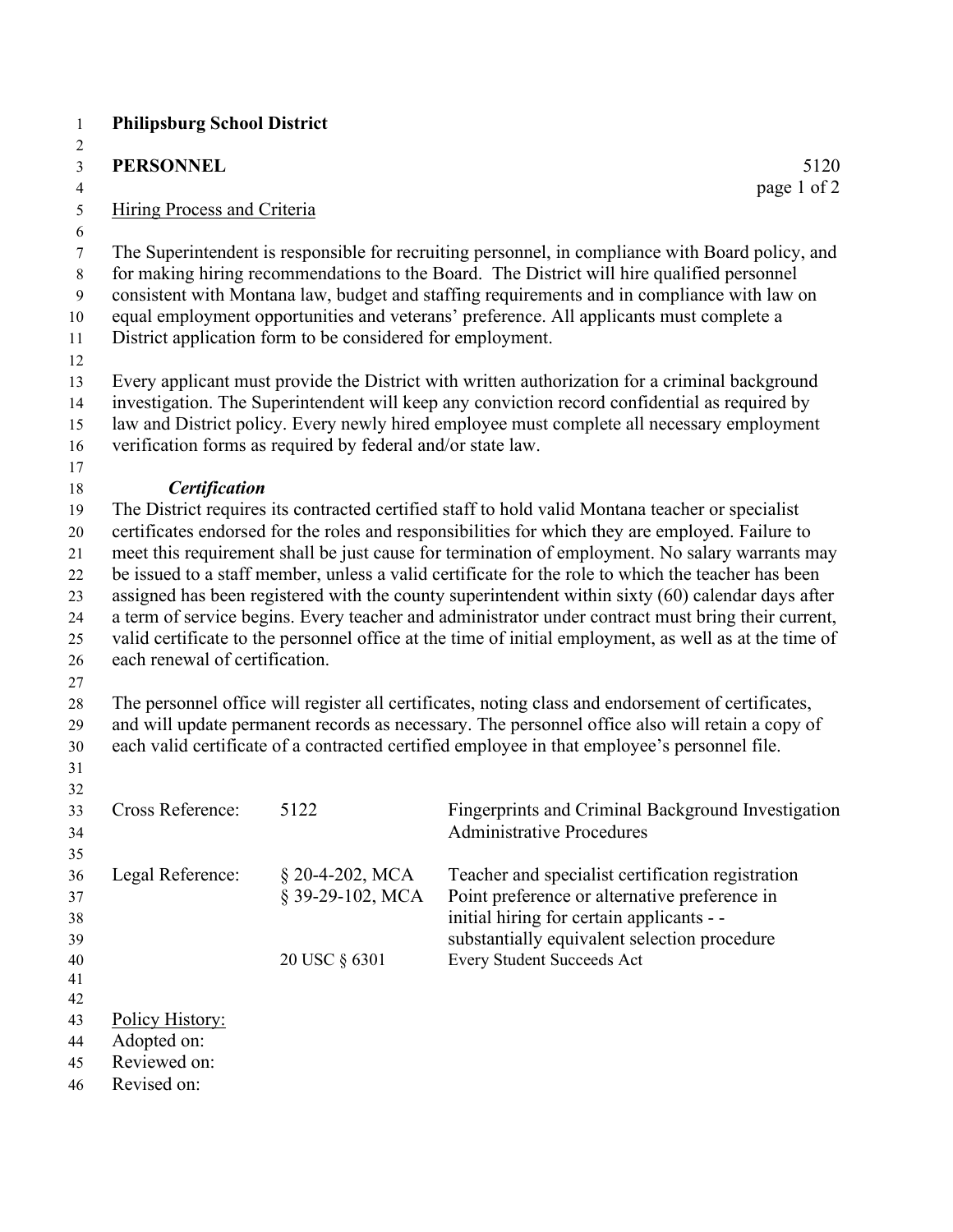| 1  | <b>Philipsburg School District</b>         |                  |                                                                                                  |      |
|----|--------------------------------------------|------------------|--------------------------------------------------------------------------------------------------|------|
| 2  |                                            |                  |                                                                                                  |      |
| 3  | <b>PERSONNEL</b>                           |                  |                                                                                                  | 5121 |
| 4  |                                            |                  |                                                                                                  |      |
| 5  | <b>Applicability of Personnel Policies</b> |                  |                                                                                                  |      |
| 6  |                                            |                  |                                                                                                  |      |
| 7  |                                            |                  | Except where expressly provided to the contrary, personnel policies apply uniformly to the       |      |
| 8  |                                            |                  | employed staff of the District. However, where there is a conflict between terms of a collective |      |
| 9  |                                            |                  | bargaining agreement and District policy, the law provides that the terms of the collective      |      |
| 10 |                                            |                  | bargaining agreement shall prevail for staff covered by that agreement.                          |      |
| 11 |                                            |                  |                                                                                                  |      |
| 12 |                                            |                  | Board policies will govern when a matter is not specifically provided for in an applicable       |      |
| 13 | collective bargaining agreement.           |                  |                                                                                                  |      |
| 14 |                                            |                  |                                                                                                  |      |
| 15 |                                            |                  |                                                                                                  |      |
| 16 |                                            |                  |                                                                                                  |      |
| 17 | Legal Reference:                           | § 39-31-102, MCA | Chapter not limit on legislative authority                                                       |      |
| 18 |                                            |                  |                                                                                                  |      |
| 19 | Policy History:                            |                  |                                                                                                  |      |
| 20 | Adopted on:<br>Reviewed on:                |                  |                                                                                                  |      |
| 21 |                                            |                  |                                                                                                  |      |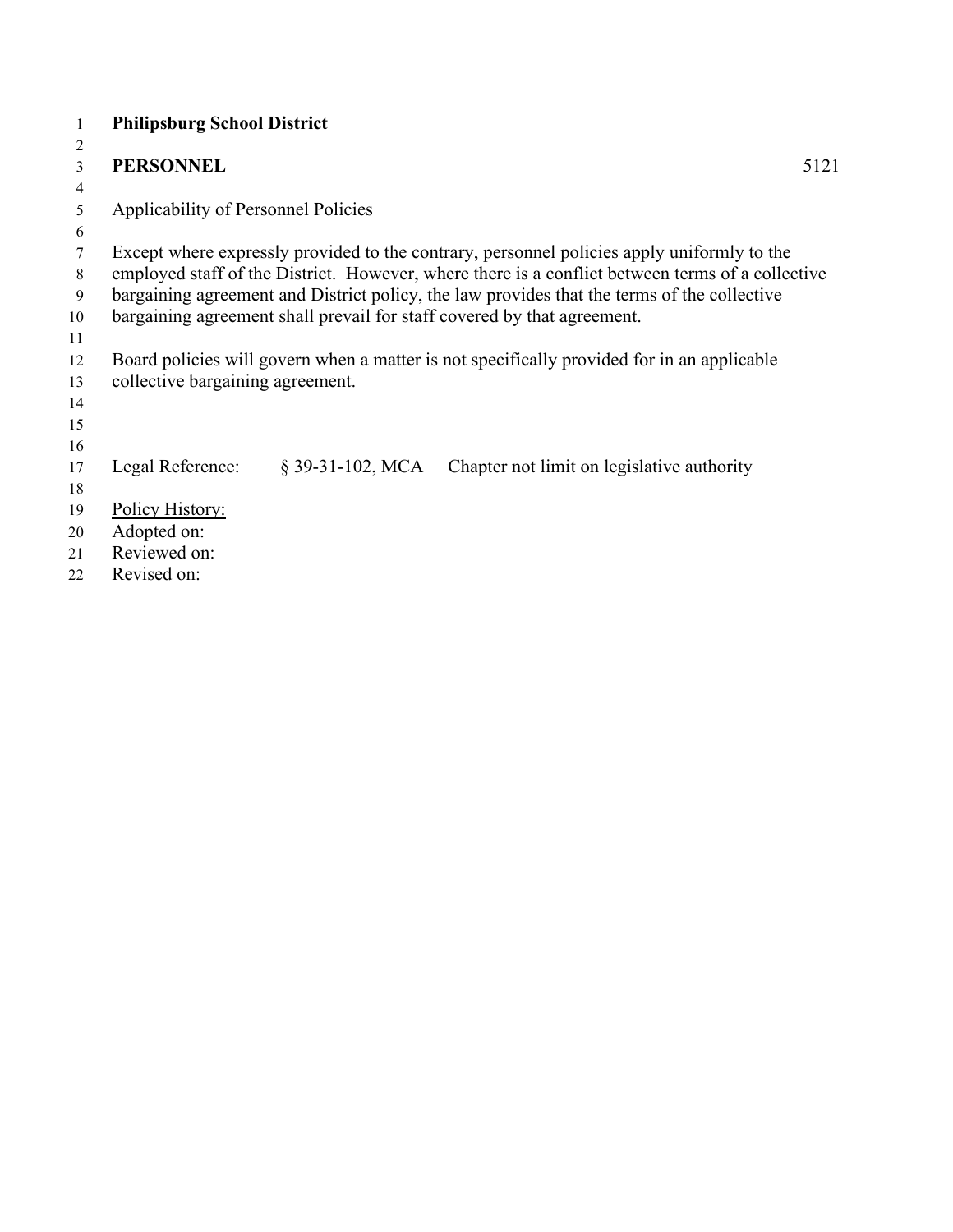| $\mathbf{1}$                              | <b>Philipsburg School District</b> |                                                            |                                                                                                   |                     |
|-------------------------------------------|------------------------------------|------------------------------------------------------------|---------------------------------------------------------------------------------------------------|---------------------|
| 2                                         |                                    |                                                            |                                                                                                   |                     |
| $\overline{3}$<br>$\overline{\mathbf{4}}$ | <b>PERSONNEL</b>                   |                                                            |                                                                                                   | 5122<br>page 1 of 2 |
| $\mathfrak{S}$                            |                                    | <b>Fingerprints and Criminal Background Investigations</b> |                                                                                                   |                     |
| 6                                         |                                    |                                                            |                                                                                                   |                     |
| $\boldsymbol{7}$                          |                                    |                                                            | Board policy requires that any finalist recommended to be employed in a paid or volunteer         |                     |
| $\,8\,$                                   |                                    |                                                            | position with the District, involving regular unsupervised access to students in schools, as      |                     |
| 9                                         |                                    |                                                            | determined by the Superintendent, shall submit to a name-based and fingerprint criminal           |                     |
| 10                                        |                                    |                                                            | background investigation conducted by the appropriate law enforcement agency. Any                 |                     |
| 11                                        |                                    |                                                            | subsequent offer of employment or appointment will be contingent on results of the fingerprint    |                     |
| 12                                        | criminal background check.         |                                                            |                                                                                                   |                     |
| 13                                        |                                    |                                                            |                                                                                                   |                     |
| 14                                        |                                    |                                                            | In addition to any individual recommended for hire in a paid or volunteer position involving      |                     |
| 15                                        |                                    |                                                            | regular supervised access to students, an employee of a firm holding a contract with the District |                     |
| 16                                        |                                    |                                                            | who works in or at the school will be required to authorize, in writing, a name-based and         |                     |
| 17                                        |                                    | fingerprint criminal background investigation:             |                                                                                                   |                     |
| 18                                        |                                    |                                                            |                                                                                                   |                     |
| 19                                        |                                    |                                                            | Any requirement of an applicant to submit to a fingerprint background check will be in            |                     |
| 20                                        |                                    |                                                            | compliance the law. If an applicant has any prior record of arrest or conviction by any local,    |                     |
| 21                                        |                                    |                                                            | state, or federal law enforcement agency for an offense other than a minor traffic violation, the |                     |
| 22                                        |                                    |                                                            | facts must be reviewed by the Superintendent, who will decide whether the applicant will be       |                     |
| 23                                        |                                    |                                                            | declared eligible for appointment or employment. Arrests resolved without conviction will not     |                     |
| 24                                        |                                    |                                                            | be considered in the hiring process, unless the charges are pending.                              |                     |
| 25                                        |                                    |                                                            |                                                                                                   |                     |
| 26                                        | Legal Reference:                   | $§$ 44-5-301, MCA                                          | Dissemination of public criminal justice                                                          |                     |
| 27                                        |                                    |                                                            | information                                                                                       |                     |
| 28                                        |                                    | $§$ 44-5-302, MCA                                          | Dissemination of criminal history record                                                          |                     |
| 29<br>30                                  |                                    |                                                            | information that is not public criminal justice<br>information                                    |                     |
| 31                                        |                                    | $§$ 44-5-303, MCA                                          | Dissemination of confidential criminal justice                                                    |                     |
| 32                                        |                                    |                                                            | information - procedure for dissemination through                                                 |                     |
| 33                                        |                                    |                                                            | court                                                                                             |                     |
| 34                                        |                                    | ARM 10.55.716                                              | <b>Substitute Teachers</b>                                                                        |                     |
| 35                                        |                                    |                                                            | Public Law 105-251, Volunteers for Children Act                                                   |                     |
| 36                                        |                                    |                                                            |                                                                                                   |                     |
| 37                                        | Policy History:                    |                                                            |                                                                                                   |                     |
| 38                                        | Adopted on:                        |                                                            |                                                                                                   |                     |
| 39                                        | Reviewed on:                       |                                                            |                                                                                                   |                     |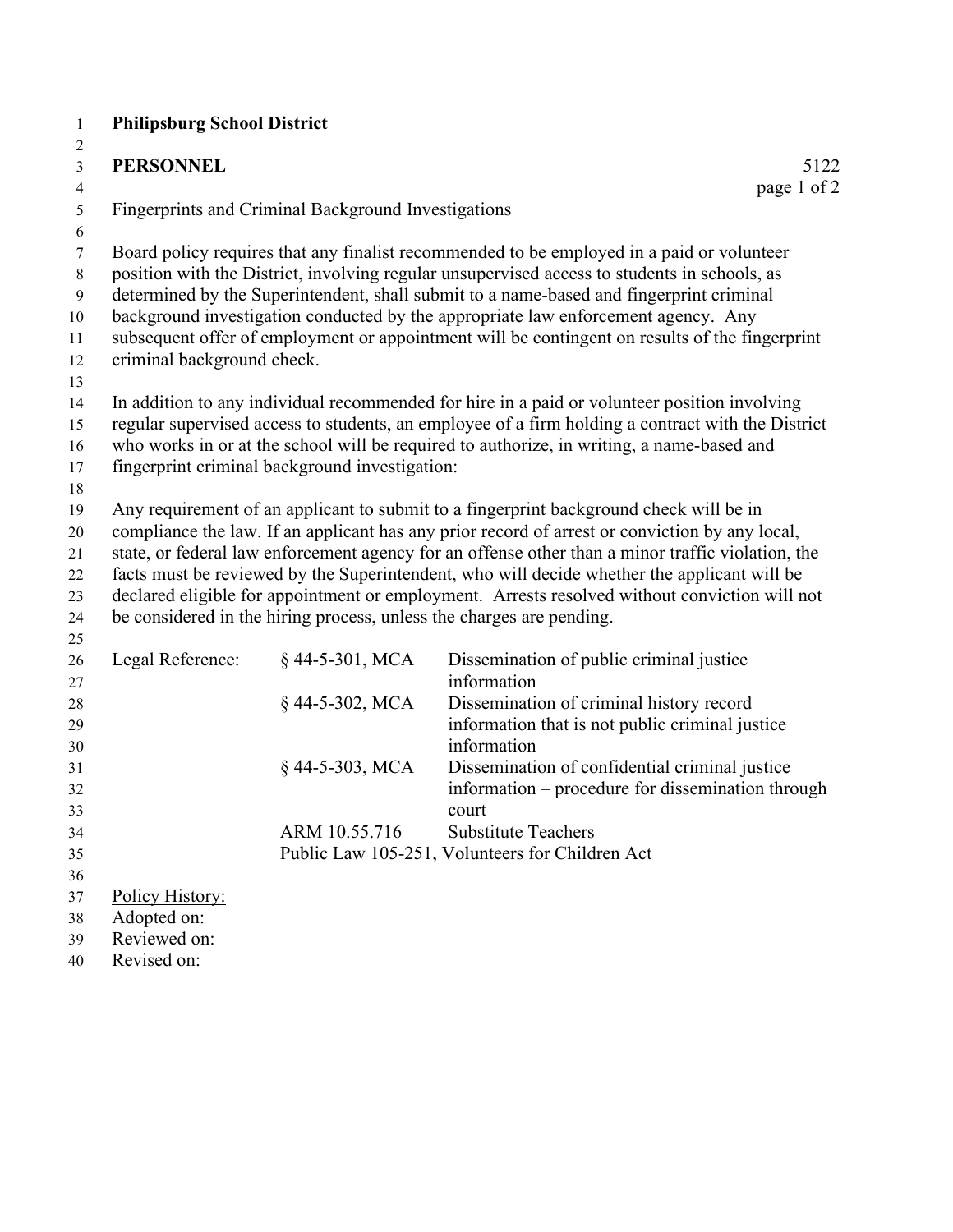| $\mathbf{1}$<br>2 | <b>Philipsburg School District</b>                                                                                                                                                                                                                                                                                                                                                                                                                                                                                                                                                                                                                                                                                                                                                                                                                                                                                                                                                                                                                                                                                                                                                                                                                                  |
|-------------------|---------------------------------------------------------------------------------------------------------------------------------------------------------------------------------------------------------------------------------------------------------------------------------------------------------------------------------------------------------------------------------------------------------------------------------------------------------------------------------------------------------------------------------------------------------------------------------------------------------------------------------------------------------------------------------------------------------------------------------------------------------------------------------------------------------------------------------------------------------------------------------------------------------------------------------------------------------------------------------------------------------------------------------------------------------------------------------------------------------------------------------------------------------------------------------------------------------------------------------------------------------------------|
|                   | <b>PERSONNEL</b><br>5130                                                                                                                                                                                                                                                                                                                                                                                                                                                                                                                                                                                                                                                                                                                                                                                                                                                                                                                                                                                                                                                                                                                                                                                                                                            |
|                   | page 1 of 2                                                                                                                                                                                                                                                                                                                                                                                                                                                                                                                                                                                                                                                                                                                                                                                                                                                                                                                                                                                                                                                                                                                                                                                                                                                         |
|                   | <b>Staff Health</b>                                                                                                                                                                                                                                                                                                                                                                                                                                                                                                                                                                                                                                                                                                                                                                                                                                                                                                                                                                                                                                                                                                                                                                                                                                                 |
|                   | <b>Medical Examinations</b>                                                                                                                                                                                                                                                                                                                                                                                                                                                                                                                                                                                                                                                                                                                                                                                                                                                                                                                                                                                                                                                                                                                                                                                                                                         |
|                   | Through its overall safety program and various policies pertaining to school personnel, the Board<br>will promote the safety of employees during working hours and assist them in the maintenance<br>of good health. The Board will encourage all its employees to maintain optimum health through<br>the practice of good health habits.                                                                                                                                                                                                                                                                                                                                                                                                                                                                                                                                                                                                                                                                                                                                                                                                                                                                                                                           |
|                   | The Board may require physical examinations of its employees, under circumstances defined<br>below. The District will maintain results of physical examinations in medical files separate from<br>the employee's personnel file and will release them only as permitted by law.                                                                                                                                                                                                                                                                                                                                                                                                                                                                                                                                                                                                                                                                                                                                                                                                                                                                                                                                                                                     |
|                   | <b>Physical Examinations</b>                                                                                                                                                                                                                                                                                                                                                                                                                                                                                                                                                                                                                                                                                                                                                                                                                                                                                                                                                                                                                                                                                                                                                                                                                                        |
|                   | The District participates in a Pre-Placement Physical Program for all custodial and maintenance<br>personnel and other positions deemed inclusive of this policy as determined by specific Board<br>action. Subsequent to a conditional offer of employment in a position for which the District may<br>require participation in a pre-placement physical but before commencement of work, the District<br>may require an applicant to have a medical examination and to meet any other health<br>requirements which may be imposed by the state. The District may condition an offer of<br>employment on the results of such examination, if all employees who received a conditional<br>offer of employment in the applicable job category are subject to such examination. The report<br>shall certify the employee's ability to perform the job-related functions of the position for which<br>the employee is being considered. Such examination shall be used only to determine whether the<br>applicant is able to perform with reasonable accommodation job-related functions.<br>All bus drivers, whether full-time, regular part-time, or temporary part-time, are required by state<br>law to have a satisfactory medical examination before employment. |
|                   | Communicable Diseases                                                                                                                                                                                                                                                                                                                                                                                                                                                                                                                                                                                                                                                                                                                                                                                                                                                                                                                                                                                                                                                                                                                                                                                                                                               |
|                   | If a staff member has a communicable disease and has knowledge that a person with<br>compromised or suppressed immunity attends the school, the staff member must notify the<br>school nurse or other responsible person designated by the Board of the communicable disease<br>which could be life threatening to an immune-compromised person. The school nurse or other<br>responsible person designated by the Board must determine, after consultation with and on the<br>advice of public health officials, if the immune-compromised person needs appropriate<br>accommodation to protect their health and safety.                                                                                                                                                                                                                                                                                                                                                                                                                                                                                                                                                                                                                                           |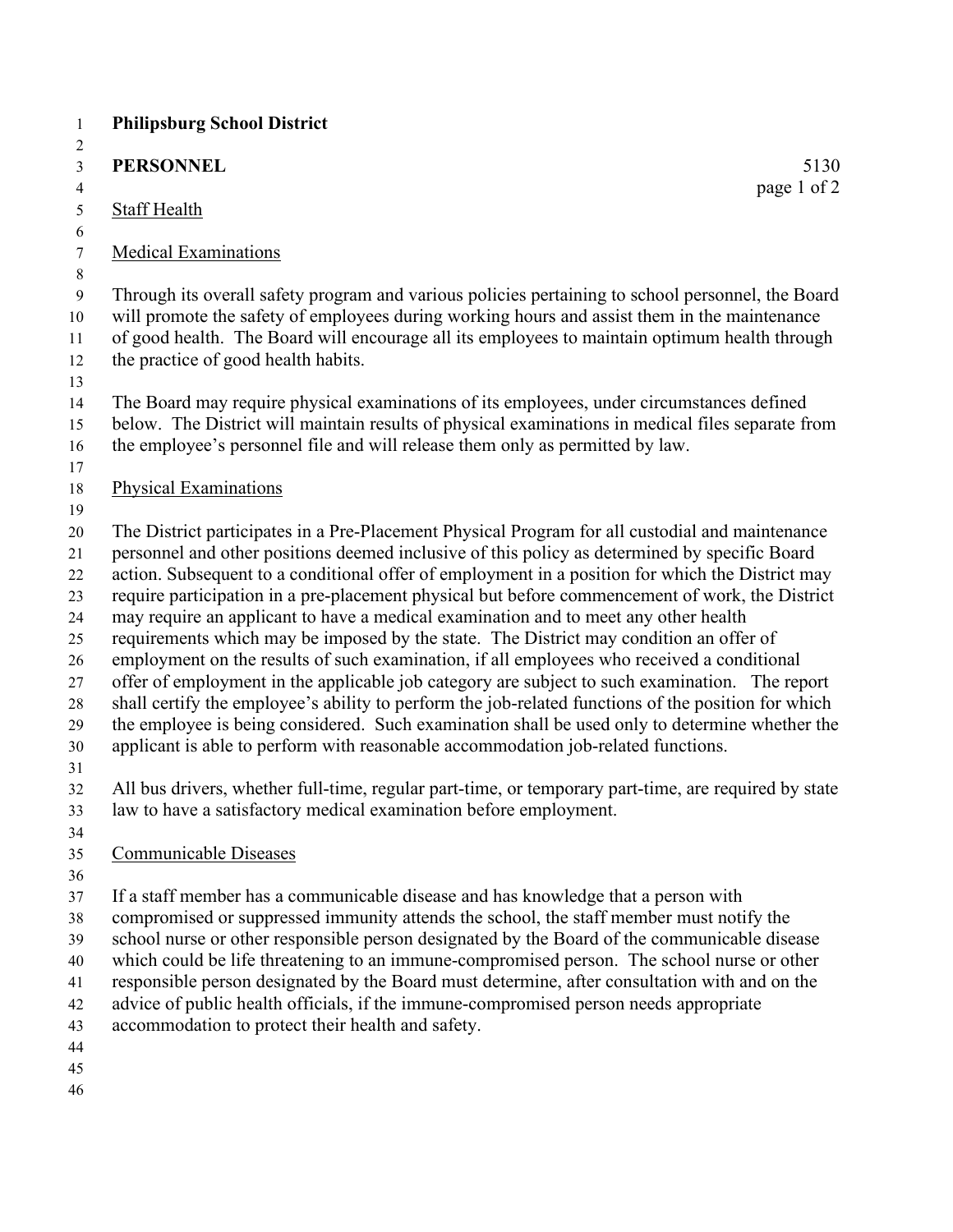| 1<br>$\overline{2}$<br>$\mathfrak{Z}$             |                  |                                                                                                                                                                                                                                                                       | 5130<br>page 2 of 2                                                                                                                                                                                                                                                                                    |
|---------------------------------------------------|------------------|-----------------------------------------------------------------------------------------------------------------------------------------------------------------------------------------------------------------------------------------------------------------------|--------------------------------------------------------------------------------------------------------------------------------------------------------------------------------------------------------------------------------------------------------------------------------------------------------|
| $\overline{4}$<br>5<br>6<br>7<br>$8\,$<br>9<br>10 |                  | be encouraged to report the existence of the illness so that precautions may be taken to protect<br>the health of others. The District reserves the right to require a statement from an employee's<br>primary care provider, before the employee may return to work. | An employee with a communicable disease shall not report to work during the period of time in<br>which the employee is infectious. An employee afflicted with a communicable disease capable of<br>being readily transmitted in the school setting (e.g., airborne transmission of tuberculosis) shall |
| 11                                                | Confidentiality  |                                                                                                                                                                                                                                                                       |                                                                                                                                                                                                                                                                                                        |
| 12                                                |                  |                                                                                                                                                                                                                                                                       |                                                                                                                                                                                                                                                                                                        |
| 13                                                |                  | In all instances, District personnel will respect an individual's right to privacy and treat any                                                                                                                                                                      |                                                                                                                                                                                                                                                                                                        |
| 14                                                |                  |                                                                                                                                                                                                                                                                       | medical diagnosis as confidential information. Any information obtained regarding the medical                                                                                                                                                                                                          |
| 15                                                |                  |                                                                                                                                                                                                                                                                       | condition or history of any employee will be collected and maintained on separate forms and in                                                                                                                                                                                                         |
| 16                                                |                  |                                                                                                                                                                                                                                                                       | separate medical files and will be treated as confidential information. Only those individuals with                                                                                                                                                                                                    |
| 17<br>18                                          |                  | a legitimate need to know (i.e., those persons with a direct responsibility for the care of or for                                                                                                                                                                    | determining workplace accommodation for the staff person) will be provided necessary medical                                                                                                                                                                                                           |
| 19                                                | information.     |                                                                                                                                                                                                                                                                       |                                                                                                                                                                                                                                                                                                        |
| 20                                                |                  |                                                                                                                                                                                                                                                                       |                                                                                                                                                                                                                                                                                                        |
| 21                                                |                  |                                                                                                                                                                                                                                                                       | Supervisors and managers may be informed of necessary restrictions on the work or duties of an                                                                                                                                                                                                         |
| 22                                                |                  | employee and necessary accommodations. First aid and safety personnel may be informed,                                                                                                                                                                                |                                                                                                                                                                                                                                                                                                        |
| 23                                                |                  | when appropriate, if a staff member with a disability might require emergency treatment.                                                                                                                                                                              |                                                                                                                                                                                                                                                                                                        |
| 24                                                |                  |                                                                                                                                                                                                                                                                       |                                                                                                                                                                                                                                                                                                        |
| 25                                                |                  |                                                                                                                                                                                                                                                                       |                                                                                                                                                                                                                                                                                                        |
| 26                                                |                  |                                                                                                                                                                                                                                                                       |                                                                                                                                                                                                                                                                                                        |
| 27                                                | Legal Reference: | 29 U.S.C. 794, Section 504 of the Rehabilitation Act                                                                                                                                                                                                                  |                                                                                                                                                                                                                                                                                                        |
| 28                                                |                  | 42 U.S.C. 12101, et seq.                                                                                                                                                                                                                                              | Americans with Disabilities Act                                                                                                                                                                                                                                                                        |
| 29<br>30                                          |                  | 29 CFR, Section 1630.14(c)(1)(2)(3) Examination of employees<br>Title 49, Chapter 2, MCA                                                                                                                                                                              | <b>Illegal Discrimination</b>                                                                                                                                                                                                                                                                          |
| 31                                                |                  | Title 49, Chapter 4, MCA                                                                                                                                                                                                                                              | Rights of Persons with Disabilities                                                                                                                                                                                                                                                                    |
| 32                                                |                  | $§$ 20-10-103(4), MCA                                                                                                                                                                                                                                                 | School bus driver qualifications                                                                                                                                                                                                                                                                       |
| 33                                                |                  | ARM 37.114.1010                                                                                                                                                                                                                                                       | Employee of School: Day Care                                                                                                                                                                                                                                                                           |
| 34                                                |                  |                                                                                                                                                                                                                                                                       | <b>Facility Care Provider</b>                                                                                                                                                                                                                                                                          |
| 35                                                |                  | ARM 37.111.825                                                                                                                                                                                                                                                        | Health Supervision and Maintenance                                                                                                                                                                                                                                                                     |
| 36                                                |                  |                                                                                                                                                                                                                                                                       |                                                                                                                                                                                                                                                                                                        |
| 37                                                | Policy History:  |                                                                                                                                                                                                                                                                       |                                                                                                                                                                                                                                                                                                        |
| 38                                                | Adopted on:      |                                                                                                                                                                                                                                                                       |                                                                                                                                                                                                                                                                                                        |
| 39                                                | Reviewed on:     |                                                                                                                                                                                                                                                                       |                                                                                                                                                                                                                                                                                                        |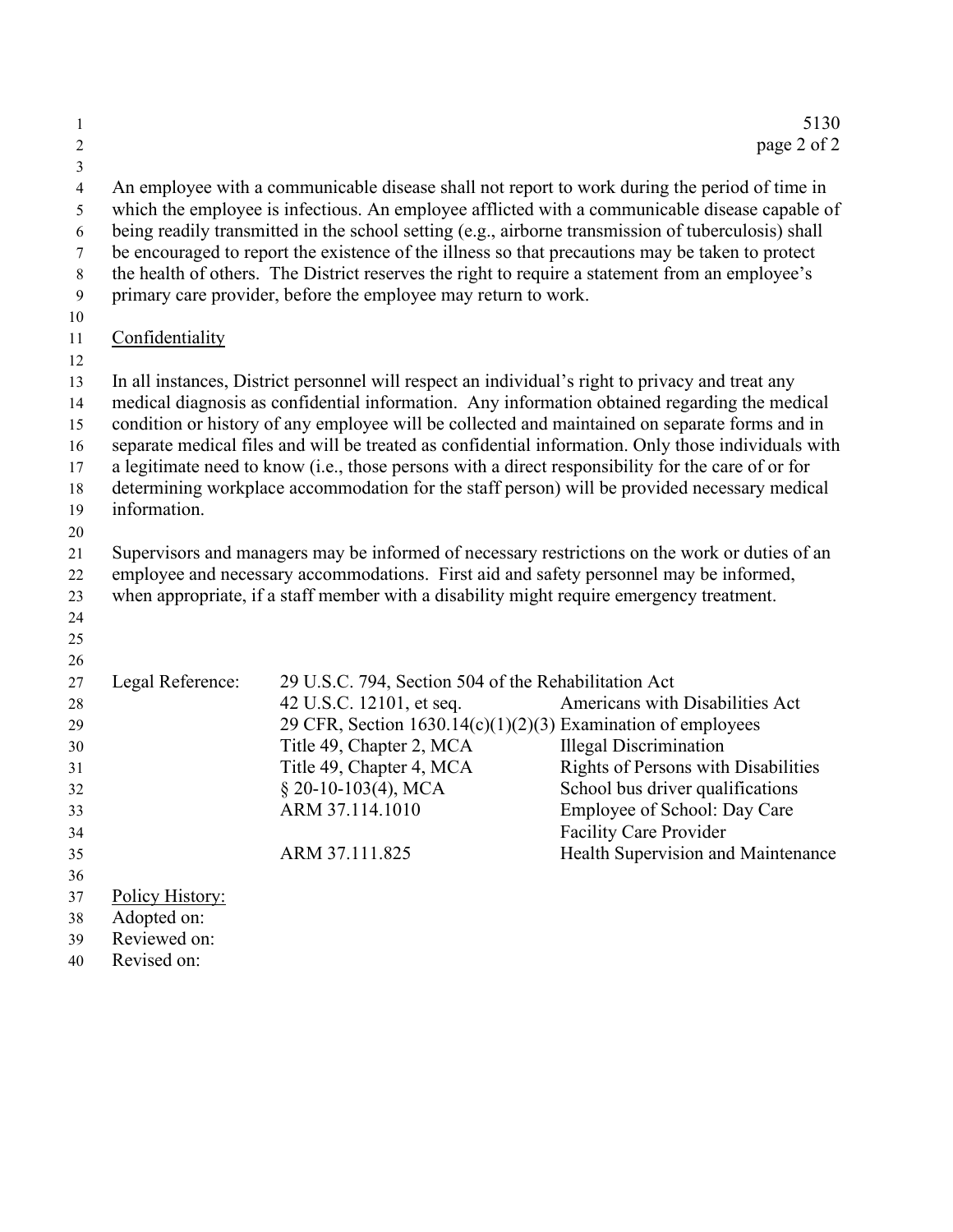| $\mathbf{1}$   | <b>Philipsburg School District</b> |                                             |                                                                                                 |
|----------------|------------------------------------|---------------------------------------------|-------------------------------------------------------------------------------------------------|
| 2              |                                    |                                             |                                                                                                 |
| $\mathfrak{Z}$ | <b>PERSONNEL</b>                   |                                             | 5140                                                                                            |
| $\overline{4}$ |                                    |                                             |                                                                                                 |
| 5              |                                    | <b>Classified Employment and Assignment</b> |                                                                                                 |
| 6              |                                    |                                             |                                                                                                 |
| $\tau$         |                                    |                                             | Each classified employee will be employed under a written contract of a specified term, with a  |
| 8              |                                    |                                             | beginning and ending date. The employee will have no expectation of continued employment at     |
| 9              | the end of the contract term.      |                                             |                                                                                                 |
| 10             |                                    |                                             |                                                                                                 |
| 11<br>12       | assignment, supervisor, or grade.  |                                             | The District reserves the right to change employment conditions affecting an employee's duties, |
| 13             |                                    |                                             |                                                                                                 |
| 14             |                                    |                                             | The Board will determine salary and wages for classified personnel.                             |
| 15             |                                    |                                             |                                                                                                 |
| 16             |                                    |                                             |                                                                                                 |
| 17             | Legal Reference:                   | § 39-2-904, MCA                             | Elements of wrongful discharge – presumptive                                                    |
| 18             |                                    |                                             | probationary period                                                                             |
| 19             |                                    | § 39-2-912, MCA                             | Exceptions to Wrongful Discharge from                                                           |
| 20             |                                    |                                             | <b>Employment Act</b>                                                                           |
| 21             |                                    |                                             | Hunter v. City of Great Falls (2002), 2002 MT 331                                               |
| 22             |                                    |                                             | Whidden v. Nerison, 294 Mont. 346, 981 P.2d 271 (1999)                                          |
| 23             |                                    |                                             | Bowden v. The Anaconda Co., 38 St. Rep. 1974 (D.C. Mont. 1981)                                  |
| 24             |                                    |                                             | Prout v. Sears, Roebuck & Co., 236 Mont. 152, 722 P.2d 288 (1989)                               |
| 25             |                                    |                                             | Stowers v. Community Medical Center, Inc., 2007 MT 309, 340 Mont.                               |
| 26             |                                    | 116, 172 P.2d 1252.                         |                                                                                                 |
| 27             |                                    |                                             |                                                                                                 |
| 28             | Policy History:                    |                                             |                                                                                                 |
| 29             | Adopted on:                        |                                             |                                                                                                 |
| 30             | Reviewed on:                       |                                             |                                                                                                 |
| 31             | Revised on:                        |                                             |                                                                                                 |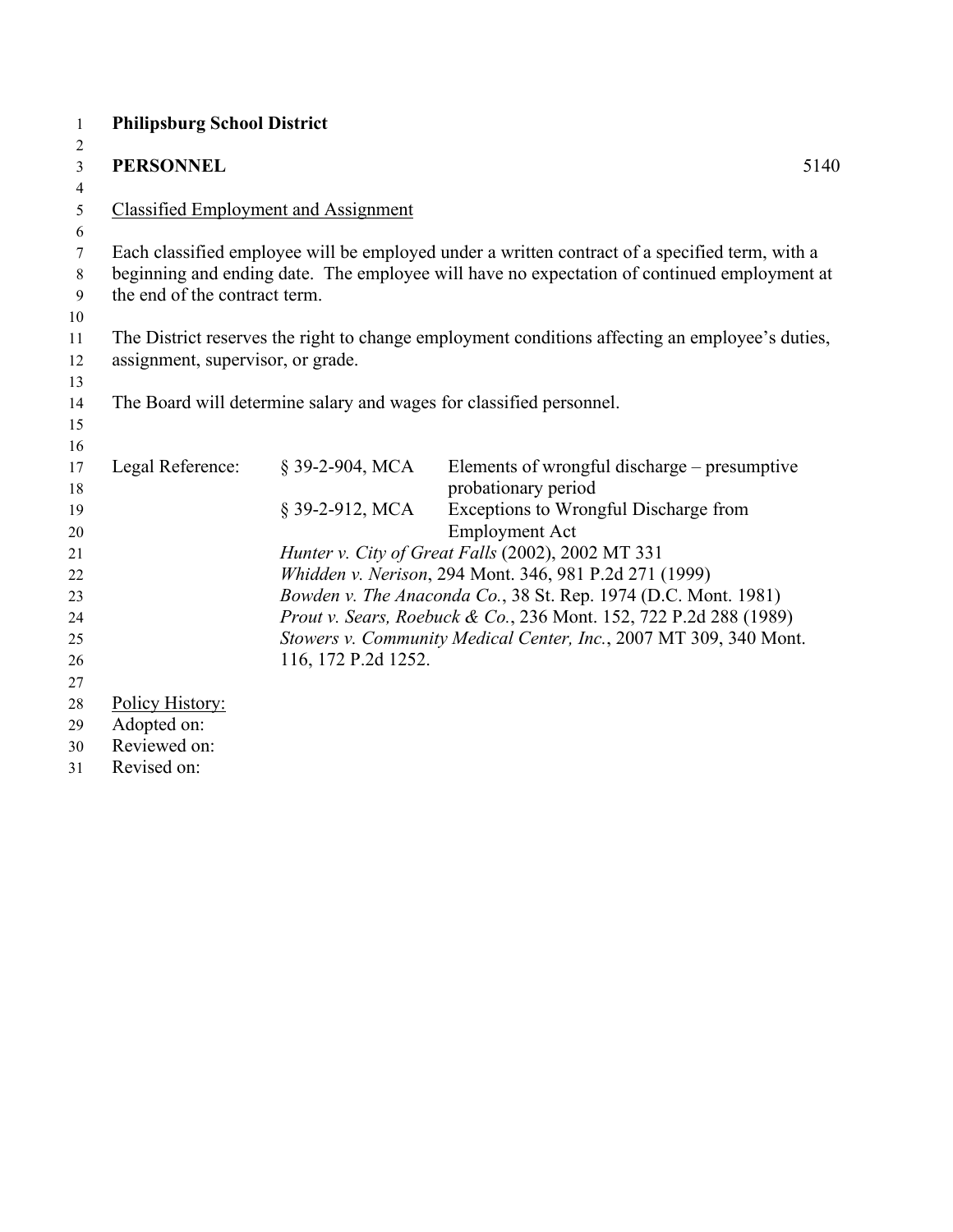| $\mathbf{1}$   | <b>Philipsburg School District</b> |                                                            |                                                                                                  |
|----------------|------------------------------------|------------------------------------------------------------|--------------------------------------------------------------------------------------------------|
| 2              |                                    |                                                            |                                                                                                  |
| $\mathfrak{Z}$ | <b>PERSONNEL</b>                   |                                                            | 5210                                                                                             |
| $\overline{4}$ |                                    |                                                            |                                                                                                  |
| 5              |                                    | <b>Assignments, Reassignments, Transfers</b>               |                                                                                                  |
| 6              |                                    |                                                            |                                                                                                  |
| $\tau$         |                                    |                                                            | The Superintendent may assign, reassign, and/or transfer positions and duties of all staff.      |
| 8              |                                    |                                                            | Teachers will be assigned at the levels and in the subjects for which they are licensed and      |
| 9              |                                    |                                                            | endorsed, or for which they are enrolled in an internship as defined in ARM 10.55.602 and meet   |
| 10             |                                    |                                                            | the requirements of ARM 10.55.607. The Superintendent will provide for a system of               |
| 11             |                                    |                                                            | assignment, reassignment, and transfer of classified staff, including voluntary transfers and    |
| 12             |                                    |                                                            | promotions. Nothing in this policy prevents reassignment of a staff member during a school       |
| 13             | year.                              |                                                            |                                                                                                  |
| 14             |                                    |                                                            |                                                                                                  |
| 15             | <b>Classified Staff</b>            |                                                            |                                                                                                  |
| 16             |                                    |                                                            | The District retains the right of assignment, reassignment, and transfer. Written notice of      |
| 17             |                                    |                                                            | reassignment or involuntary transfer will be given to the employee. The staff member will be     |
| 18             |                                    |                                                            | given opportunity to discuss the proposed transfer or reassignment with the Superintendent.      |
| 19             |                                    |                                                            |                                                                                                  |
| 20             | <b>Certified</b>                   |                                                            |                                                                                                  |
| 21             |                                    |                                                            | Notice of their teaching assignments relative to grade level, building, and subject area will be |
| 22             |                                    | given to teachers before the beginning of the school year. |                                                                                                  |
| 23             |                                    |                                                            |                                                                                                  |
| 24             |                                    |                                                            | Provisions governing vacancies, promotions, and voluntary or involuntary transfers may be        |
| 25             |                                    | found in negotiated agreements or employee handbooks.      |                                                                                                  |
| 26             |                                    |                                                            |                                                                                                  |
| 27             | Legal Reference:                   |                                                            | Bonner School District No. 14 v. Bonner Education Association, MEA-                              |
| 28             |                                    |                                                            | MFT, NEA, AFT, AFL-CIO, (2008) 2008 MT 9                                                         |
| 29             |                                    | ARM 10.55.602                                              | Definition of Internship                                                                         |
| 30             |                                    | ARM 10.55.607                                              | Internships                                                                                      |
| 31             | Policy History:                    |                                                            |                                                                                                  |
| 32             | Adopted on:                        |                                                            |                                                                                                  |
| 33             | Reviewed on:                       |                                                            |                                                                                                  |
| 34             | Revised on:                        |                                                            |                                                                                                  |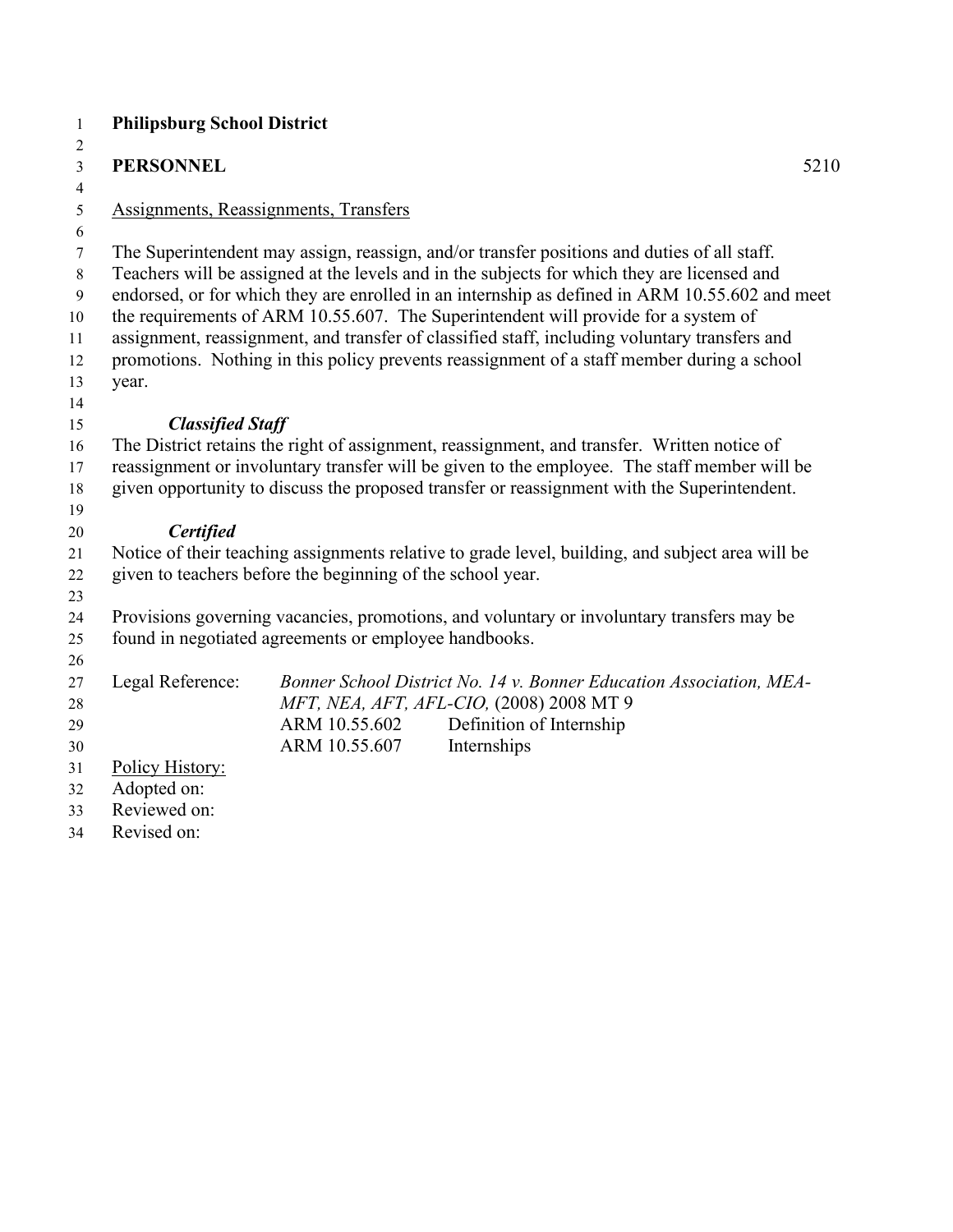#### **PERSONNEL** 5213

- 
- Vacancies
- 
- When the District determines that a vacancy exists for certified personnel, the administration will follow the procedures as outlined in the current collective bargaining agreement.
- 
- 10 Vacancies may be advertised in-District only or they may be advertised in-District and through
- job service, Career Services at a college or university, local public advertising, and, where
- appropriate and if time permits, through a broader regional and/or national basis. A vacancy
- need not be advertised, as determined by the Superintendent.
- 
- 
- 
- 17 Policy History:
- Adopted on:
- Reviewed on:
- Revised on: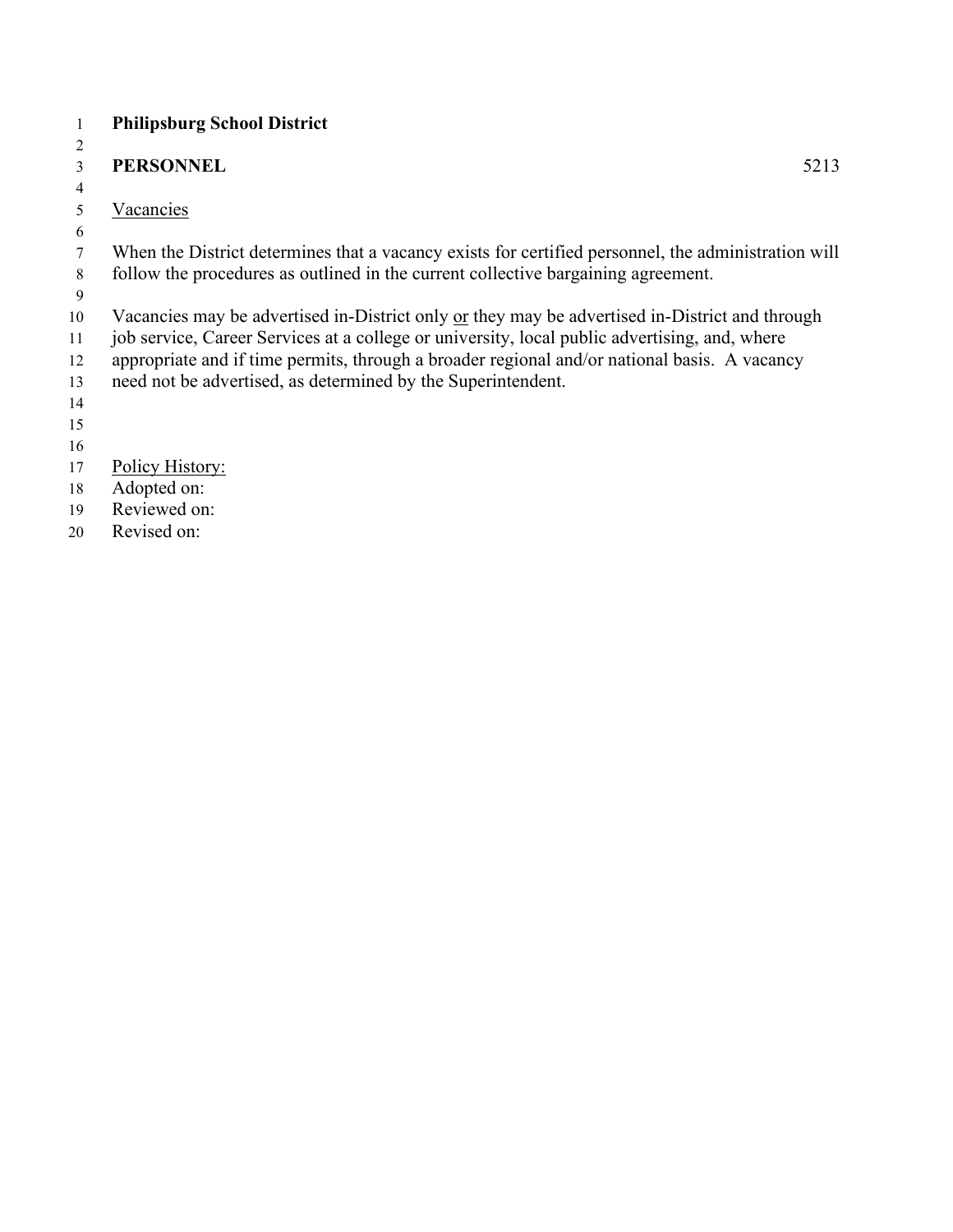| <b>Philipsburg School District</b> |
|------------------------------------|
|                                    |

| 2                            |                                |                                                                                                                                                                           |      |
|------------------------------|--------------------------------|---------------------------------------------------------------------------------------------------------------------------------------------------------------------------|------|
| $\mathfrak{Z}$               | <b>PERSONNEL</b>               |                                                                                                                                                                           | 5220 |
| $\overline{4}$<br>$\sqrt{5}$ |                                | Prohibition on Aiding and Abetting Sexual Abuse                                                                                                                           |      |
| 6                            |                                |                                                                                                                                                                           |      |
| 7                            |                                | The District prohibits any individual who is a school employee, trustee, officer, contractor, or                                                                          |      |
| $8\phantom{1}$               |                                | agent from assisting a current or former school employee, contractor, or agent in obtaining a new                                                                         |      |
| 9                            |                                | job who knows or has probable cause to believe that such person engaged in sexual misconduct                                                                              |      |
| 10                           |                                | regarding a minor or student in violation of law. Assisting a person in obtaining a new job                                                                               |      |
| 11                           |                                | employment does not include the routine transmission of administrative or personnel files.                                                                                |      |
| 12                           |                                |                                                                                                                                                                           |      |
| 13<br>14                     |                                | This prohibition does not apply if the information giving rise to probable cause:<br>1. Has been properly reported to a law enforcement agency with jurisdiction over the |      |
| 15                           |                                | alleged misconduct and any other authorities required by federal, state or local law,                                                                                     |      |
| 16                           |                                | including, but not limited to Title IX; and                                                                                                                               |      |
| 17                           |                                | 2. One of the following three circumstances has occurred:                                                                                                                 |      |
| 18                           | a.                             | the matter has been officially closed or the prosecutor or police with jurisdiction                                                                                       |      |
| 19                           |                                | over the alleged misconduct has investigated the allegations and notified school                                                                                          |      |
| 20                           |                                | officials there is insufficient information to establish probable cause that the                                                                                          |      |
| 21                           |                                | school employee, contractor, or agent engaged committed or attempted, solicited,                                                                                          |      |
| 22                           |                                | or conspired to commit the violation of local, state, and/or federal law involving                                                                                        |      |
| 23<br>24                     |                                | in sexual misconduct regarding a minor or student in violation of law;<br>b. the school employee, contractor, or agent has been charged with, and acquitted or            |      |
| 25                           |                                | otherwise exonerated of the alleged misconduct; or                                                                                                                        |      |
| 26                           |                                | c. the case or investigation remains open and there have been no charges filed                                                                                            |      |
| 27                           |                                | against or indictment of the school employee, contractor, or agent more than four                                                                                         |      |
| 28                           |                                | years from the date the information was reported to law enforcement.                                                                                                      |      |
| 29                           |                                |                                                                                                                                                                           |      |
| 30                           |                                |                                                                                                                                                                           |      |
| 31                           | Legal References:              | §§ 8038, 8556<br><b>Every Student Succeeds Act</b>                                                                                                                        |      |
| 32<br>33                     |                                | Title IX, 20 U.S.C. 1681 et seq.<br>MCA § 20-4-110                                                                                                                        |      |
| 34                           |                                | MCA §45-5-501, et seq.                                                                                                                                                    |      |
| 35                           |                                | MCA §41-3-101 et seq.                                                                                                                                                     |      |
| 36                           |                                | Senate Bill 132                                                                                                                                                           |      |
| 37                           |                                |                                                                                                                                                                           |      |
| 38                           |                                |                                                                                                                                                                           |      |
| 39                           | <b>Cross References:</b>       | Board Policy 5012                                                                                                                                                         |      |
| 40                           |                                |                                                                                                                                                                           |      |
| 41                           | Policy History:<br>Adopted on: |                                                                                                                                                                           |      |
| 42<br>43                     | Revised on:                    |                                                                                                                                                                           |      |
| 44                           |                                |                                                                                                                                                                           |      |
|                              |                                |                                                                                                                                                                           |      |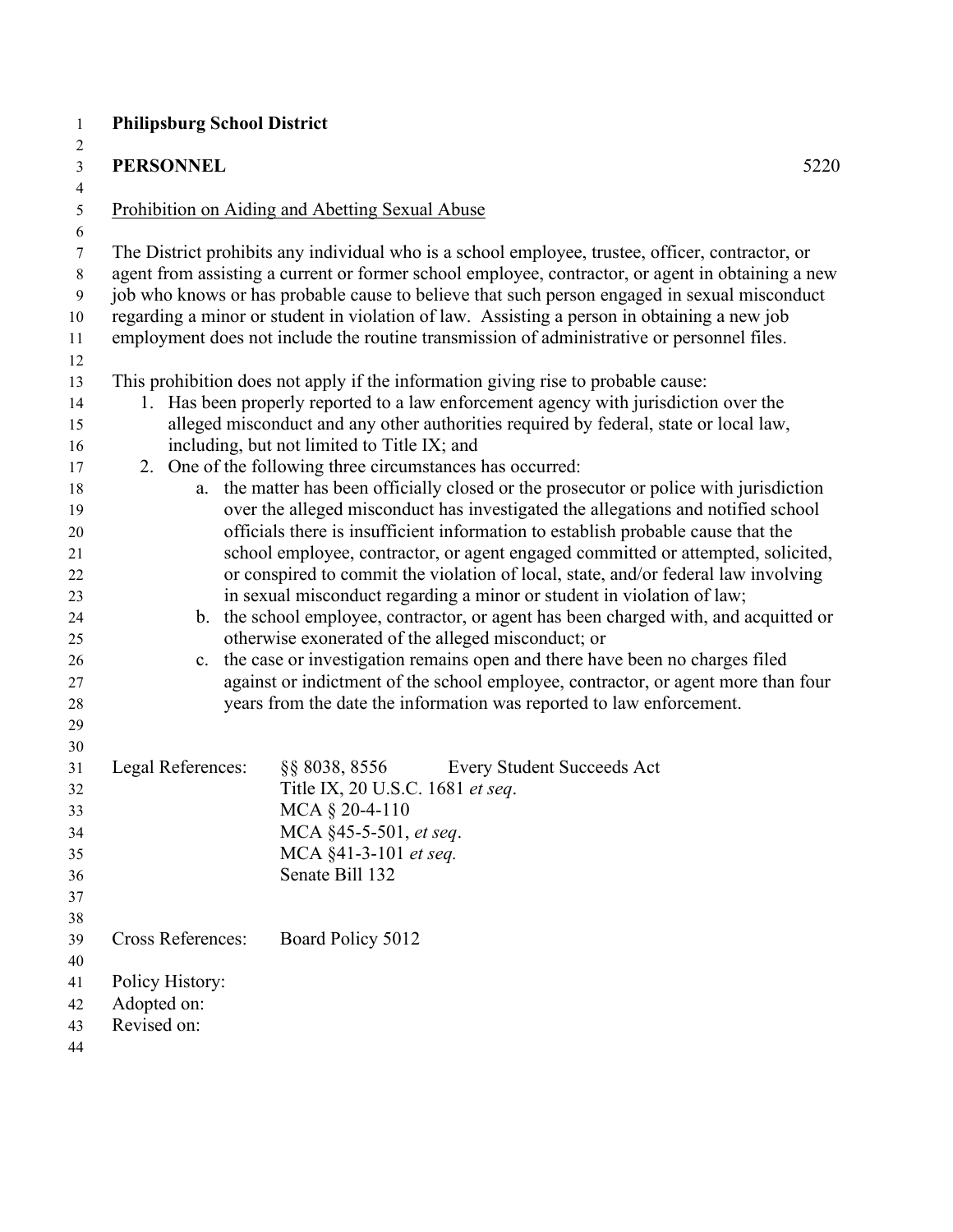#### **Philipsburg School District**  $\frac{1}{2}$

| ∠                |                                                                                                                                                                                      |
|------------------|--------------------------------------------------------------------------------------------------------------------------------------------------------------------------------------|
| 3                | 5222<br><b>PERSONNEL</b>                                                                                                                                                             |
| 4                |                                                                                                                                                                                      |
| 5                | Evaluation of Non-Administrative Staff                                                                                                                                               |
| 6                |                                                                                                                                                                                      |
| 7                | Each non-administrative staff member's job performance will be evaluated by the staff member's                                                                                       |
| $8\,$            | direct supervisor. Certified staff members may be evaluated according to the terms stated in the                                                                                     |
| $\boldsymbol{9}$ | current collective bargaining agreement if applicable. The evaluation model shall be aligned                                                                                         |
| 10               | with applicable district goals, standards of the Board of Public Education, and the district's                                                                                       |
| 11               | mentorship and induction program. It shall identify what skill sets are to be evaluated, include                                                                                     |
| 12               | both summative and formative elements, and include an assessment of the educator's                                                                                                   |
| 13               | effectiveness in supporting every student in meeting rigorous learning goals through the                                                                                             |
| 14               | performance of the educator's duties.                                                                                                                                                |
| 15               |                                                                                                                                                                                      |
| 16               | Employees shall be evaluated on a regular basis. Classified employees shall be provided                                                                                              |
| 17<br>18         | performance feedback at least once each year. The Superintendent shall designate who shall<br>perform the evaluations of each employee; normally they will be done by the employee's |
| 19               | supervisor. The Superintendent will develop an evaluation instrument for each position within                                                                                        |
| 20               | the District.                                                                                                                                                                        |
| 21               |                                                                                                                                                                                      |
| 22               | For employees covered by a negotiated agreement, there may be additional considerations or                                                                                           |
| 23               | conditions defined in that document. In such situations, those aspects will be used to guide the                                                                                     |
| 24               | evaluation process. Where a specific conflict exists between those agreements and this policy,                                                                                       |
| 25               | the requirements of the negotiated agreement shall prevail.                                                                                                                          |
| 26               |                                                                                                                                                                                      |
| 27               |                                                                                                                                                                                      |
| 28               | <b>Board of Trustees</b><br>Legal Reference:<br>ARM $10.55.701(4)(a)(b)$                                                                                                             |
| 29               |                                                                                                                                                                                      |
| 30               | Policy History:                                                                                                                                                                      |
| 31               | Adopted on:                                                                                                                                                                          |
| 32               | Reviewed on:                                                                                                                                                                         |
| 33               | Revised on:                                                                                                                                                                          |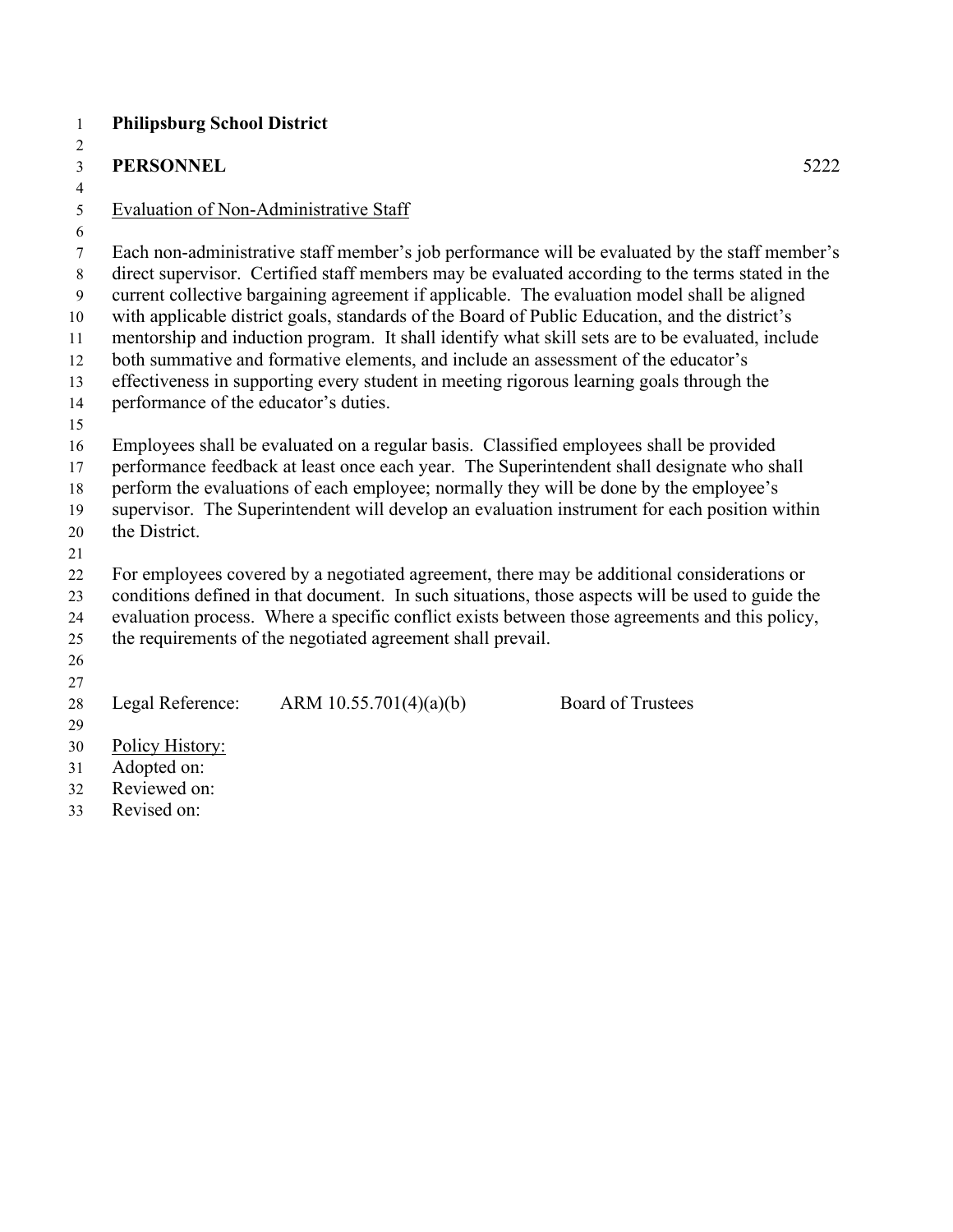| $\mathbf{1}$         | <b>Philipsburg School District</b>                                                               |                                                                                                                                                                              |                                                                                                                                                                                                        |  |
|----------------------|--------------------------------------------------------------------------------------------------|------------------------------------------------------------------------------------------------------------------------------------------------------------------------------|--------------------------------------------------------------------------------------------------------------------------------------------------------------------------------------------------------|--|
| 2<br>$\overline{3}$  | <b>PERSONNEL</b>                                                                                 |                                                                                                                                                                              | 5223                                                                                                                                                                                                   |  |
| $\overline{4}$       |                                                                                                  |                                                                                                                                                                              |                                                                                                                                                                                                        |  |
| $5\,$                | <b>Personal Conduct</b>                                                                          |                                                                                                                                                                              |                                                                                                                                                                                                        |  |
| 6                    |                                                                                                  |                                                                                                                                                                              |                                                                                                                                                                                                        |  |
| $7\phantom{.0}$<br>8 | conduct of District business.                                                                    |                                                                                                                                                                              | Employees are expected to maintain high standards of honesty, integrity, and impartiality in the                                                                                                       |  |
| 9                    |                                                                                                  |                                                                                                                                                                              |                                                                                                                                                                                                        |  |
| 10<br>11             |                                                                                                  |                                                                                                                                                                              | In accordance with state law, an employee should not dispense or utilize any information gained<br>from employment with the District, accept gifts or benefits, or participate in business enterprises |  |
| 12                   |                                                                                                  |                                                                                                                                                                              | or employment that creates a conflict of interest with the faithful and impartial discharge of the                                                                                                     |  |
| 13                   |                                                                                                  |                                                                                                                                                                              | employee's District duties. A District employee, before acting in a manner which might impinge                                                                                                         |  |
| 14<br>15             |                                                                                                  |                                                                                                                                                                              | on any fiduciary duty, may disclose the nature of the private interest which would create a<br>conflict. Care should be taken to avoid using or avoid the appearance of using official positions       |  |
| 16                   |                                                                                                  | and confidential information for personal advantage or gain.                                                                                                                 |                                                                                                                                                                                                        |  |
| 17                   |                                                                                                  |                                                                                                                                                                              |                                                                                                                                                                                                        |  |
| 18                   |                                                                                                  |                                                                                                                                                                              | Further, employees are expected to hold confidential all information deemed not to be for public                                                                                                       |  |
| 19                   |                                                                                                  |                                                                                                                                                                              | consumption as determined by state law and Board policy. Employees also will respect the                                                                                                               |  |
| 20                   |                                                                                                  |                                                                                                                                                                              | confidentiality of people served in the course of an employee's duties and use information gained                                                                                                      |  |
| 21                   |                                                                                                  | in a responsible manner. The Board may discipline, up to and including discharge, any                                                                                        |                                                                                                                                                                                                        |  |
| 22                   |                                                                                                  |                                                                                                                                                                              | employee who discloses confidential and/or private information learned during the course of the                                                                                                        |  |
| 23                   | employee's duties or learned as a result of the employee's participation in a closed (executive) |                                                                                                                                                                              |                                                                                                                                                                                                        |  |
| 24                   | session of the Board. Discretion should be used even within the school system's own network of   |                                                                                                                                                                              |                                                                                                                                                                                                        |  |
| 25                   | communication.                                                                                   |                                                                                                                                                                              |                                                                                                                                                                                                        |  |
| 26<br>27             |                                                                                                  |                                                                                                                                                                              |                                                                                                                                                                                                        |  |
| 28                   |                                                                                                  | No public officer or public employee shall retaliate against or condone or threaten to retaliate<br>against an individual who, in good faith, alleges waste, fraud or abuse. |                                                                                                                                                                                                        |  |
| 29                   |                                                                                                  |                                                                                                                                                                              |                                                                                                                                                                                                        |  |
| 30                   |                                                                                                  |                                                                                                                                                                              | Administrators and supervisors may set forth specific rules and regulations governing staff                                                                                                            |  |
| 31                   |                                                                                                  | conduct on the job within a particular building.                                                                                                                             |                                                                                                                                                                                                        |  |
| 32                   |                                                                                                  |                                                                                                                                                                              |                                                                                                                                                                                                        |  |
| 33                   |                                                                                                  |                                                                                                                                                                              |                                                                                                                                                                                                        |  |
| 34                   |                                                                                                  |                                                                                                                                                                              |                                                                                                                                                                                                        |  |
| 35                   | Legal Reference:                                                                                 | § 20-1-201, MCA                                                                                                                                                              | School officers not to act as agents                                                                                                                                                                   |  |
| 36                   |                                                                                                  | House Bill 208                                                                                                                                                               | <b>Retaliation Unlawful</b>                                                                                                                                                                            |  |
| 37                   |                                                                                                  |                                                                                                                                                                              |                                                                                                                                                                                                        |  |
| 38                   | Policy History:                                                                                  |                                                                                                                                                                              |                                                                                                                                                                                                        |  |
| 39                   | Adopted on:<br>Reviewed on:                                                                      |                                                                                                                                                                              |                                                                                                                                                                                                        |  |
| 40<br>41             | Revised on:                                                                                      |                                                                                                                                                                              |                                                                                                                                                                                                        |  |
|                      |                                                                                                  |                                                                                                                                                                              |                                                                                                                                                                                                        |  |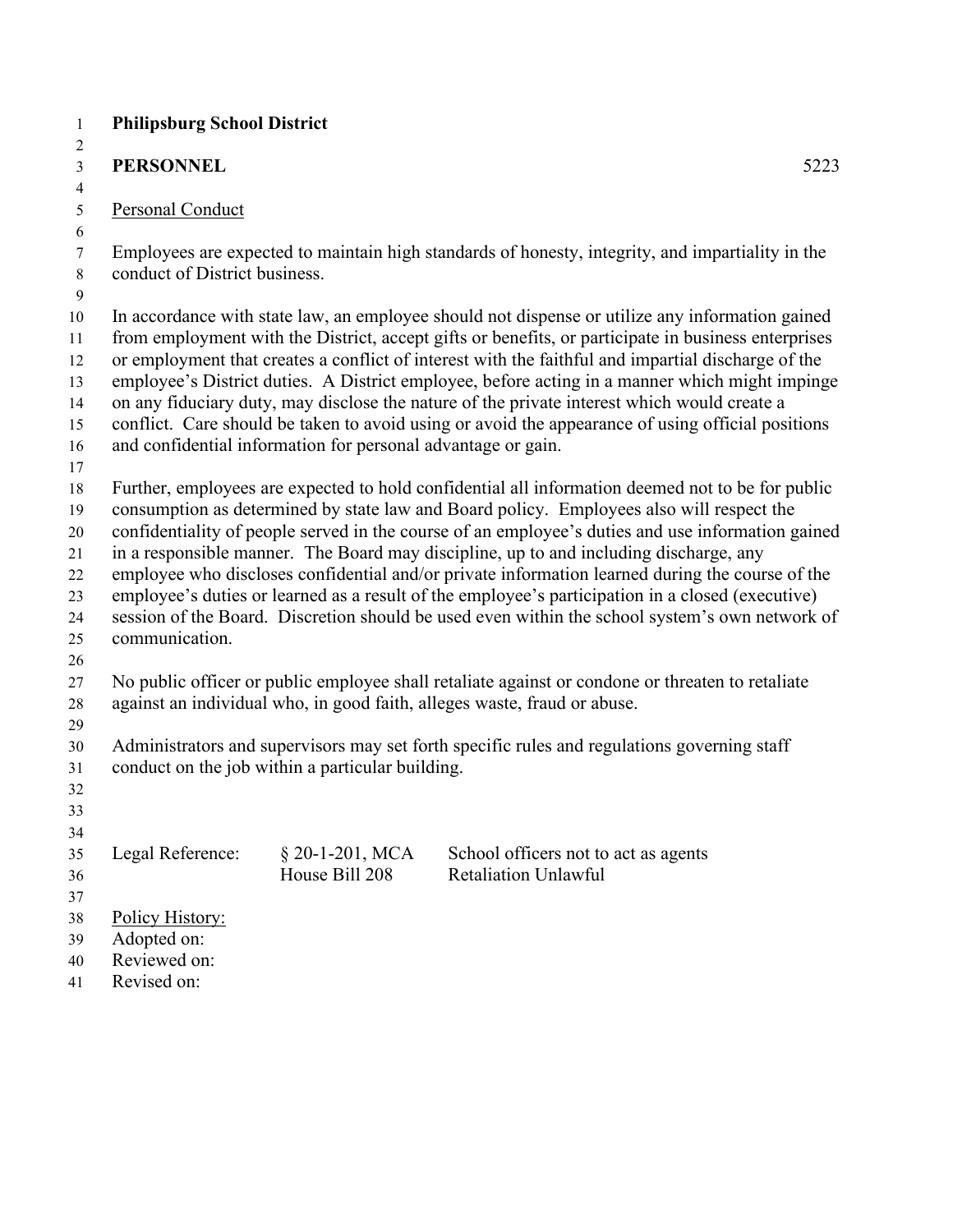| $\mathbf{1}$ | <b>Philipsburg School District</b>     |                                                       |                                                                                                                                                                                            |
|--------------|----------------------------------------|-------------------------------------------------------|--------------------------------------------------------------------------------------------------------------------------------------------------------------------------------------------|
| 2            |                                        |                                                       |                                                                                                                                                                                            |
| 3            | <b>PERSONNEL</b>                       |                                                       | 5224                                                                                                                                                                                       |
| 4            |                                        |                                                       |                                                                                                                                                                                            |
| 5            | <b>Political Activity</b>              |                                                       |                                                                                                                                                                                            |
| 6            |                                        |                                                       |                                                                                                                                                                                            |
| 7            |                                        |                                                       | The Board recognizes its employees' rights of citizenship, including but not limited to engaging                                                                                           |
| $\,8\,$      |                                        |                                                       | in political activities. A District employee may seek an elective office, provided the employee<br>does not campaign on school property during working hours, and provided all other legal |
| 9            |                                        |                                                       | requirements are met. The District assumes no obligation beyond making such opportunities                                                                                                  |
| 10<br>11     |                                        |                                                       | available. An employee elected to office is entitled to take a leave of absence without pay, in                                                                                            |
| 12           |                                        | accordance with the provisions of $\S$ 2-18-620, MCA. |                                                                                                                                                                                            |
| 13           |                                        |                                                       |                                                                                                                                                                                            |
| 14           |                                        |                                                       | No person, in or on District property, may attempt to coerce, command, or require a public                                                                                                 |
| 15           |                                        |                                                       | employee to support or oppose any political committee, the nomination or election of any person                                                                                            |
| 16           |                                        | to public office, or the passage of a ballot issue.   |                                                                                                                                                                                            |
| 17           |                                        |                                                       |                                                                                                                                                                                            |
| 18           |                                        |                                                       | No District employee may solicit support for or in opposition to any political committee, the                                                                                              |
| 19           |                                        |                                                       | nomination or election of any person to public office, or the passage of a ballot issue, while on                                                                                          |
| 20           | the job or in or on District property. |                                                       |                                                                                                                                                                                            |
| 21           |                                        |                                                       |                                                                                                                                                                                            |
| 22           |                                        |                                                       | Nothing in this policy is intended to restrict the right of District employees to express their                                                                                            |
| 23           | personal political views.              |                                                       |                                                                                                                                                                                            |
| 24           |                                        |                                                       |                                                                                                                                                                                            |
| 25           |                                        |                                                       |                                                                                                                                                                                            |
| 26           | Legal Reference:                       | 5 USC 7321, et seq.                                   | Hatch Act                                                                                                                                                                                  |
| 27<br>28     |                                        | $§$ 2-18-620, MCA                                     | Mandatory leave of absence for employees holding                                                                                                                                           |
| 29           |                                        |                                                       | public office – return requirements                                                                                                                                                        |
| 30           |                                        | $§$ 13-35-226, MCA                                    | Unlawful acts of employers and employees                                                                                                                                                   |
| 31           |                                        |                                                       |                                                                                                                                                                                            |
| 32           | Policy History:                        |                                                       |                                                                                                                                                                                            |
| 33           | Adopted on:                            |                                                       |                                                                                                                                                                                            |
| 34           | Reviewed on:                           |                                                       |                                                                                                                                                                                            |
| 35           | Revised on:                            |                                                       |                                                                                                                                                                                            |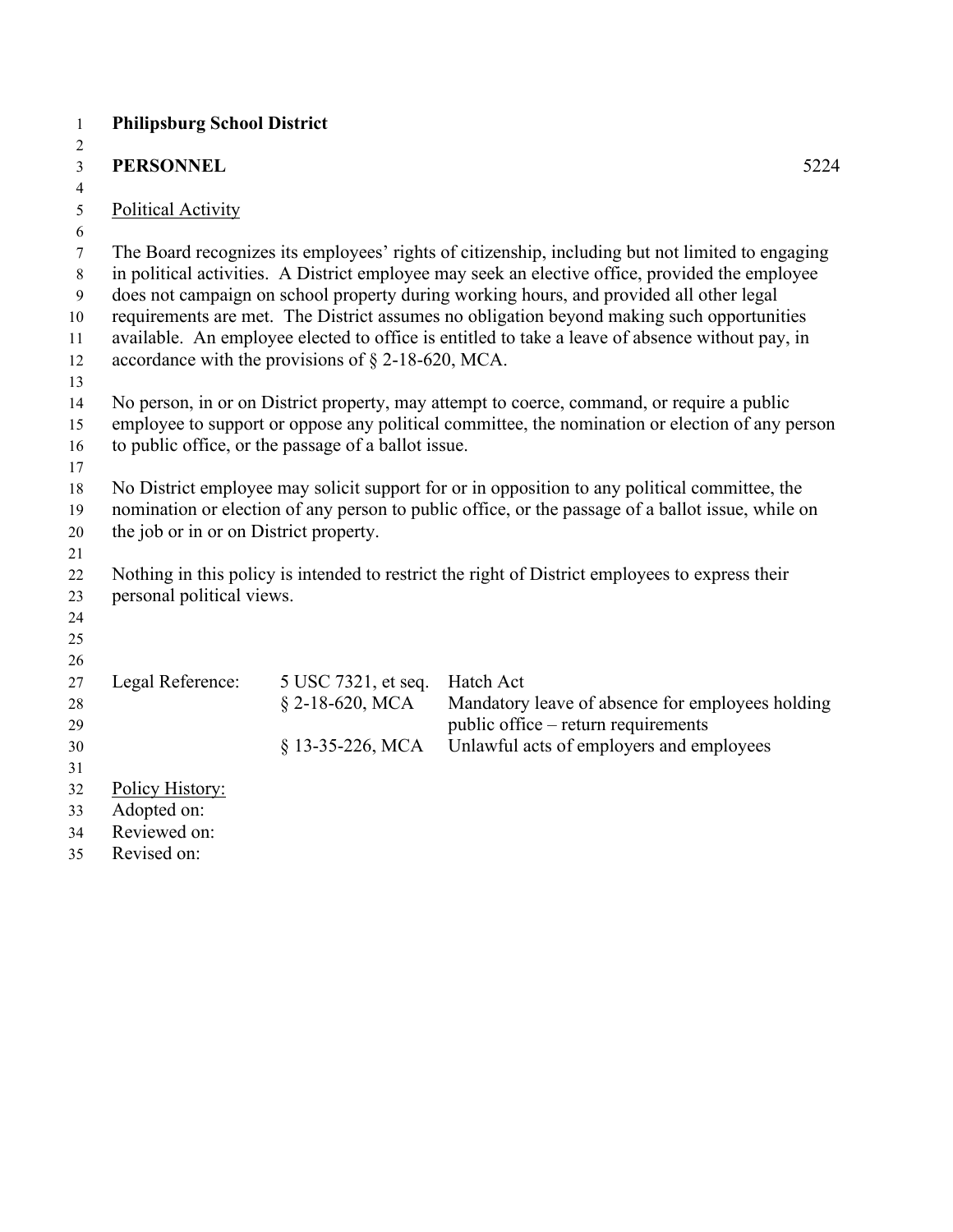| $\mathbf{1}$                                       | <b>Philipsburg School District</b>                                                                                                                                                                                                                                                                                                                                                                                                                                                                                                                                                                                     |      |
|----------------------------------------------------|------------------------------------------------------------------------------------------------------------------------------------------------------------------------------------------------------------------------------------------------------------------------------------------------------------------------------------------------------------------------------------------------------------------------------------------------------------------------------------------------------------------------------------------------------------------------------------------------------------------------|------|
| $\mathfrak{2}$<br>$\mathfrak{Z}$<br>$\overline{4}$ | <b>PERSONNEL</b><br>page 1 of 2                                                                                                                                                                                                                                                                                                                                                                                                                                                                                                                                                                                        | 5226 |
| $\sqrt{5}$                                         | Tobacco, Alcohol and Drug-Free Workplace                                                                                                                                                                                                                                                                                                                                                                                                                                                                                                                                                                               |      |
| $\sqrt{6}$<br>$\boldsymbol{7}$<br>$8\,$            | All District workplaces are tobacco-, drug- and alcohol-free. All employees are prohibited from:                                                                                                                                                                                                                                                                                                                                                                                                                                                                                                                       |      |
| 9<br>10<br>11<br>12<br>13<br>14<br>15              | Smoking or otherwise using a tobacco product, vapor product, or alternative nicotine<br>product (tobacco includes, but is not limited to, cigarettes, cigars, snuff, smoking tobacco,<br>smokeless tobacco, or any other tobacco or nicotine innovation) while on District<br>property or while performing work for the District;<br>Unlawfully manufacturing, dispensing, distributing, possessing, using, or being under the<br>$\bullet$<br>influence of a controlled substance while on District premises or while performing work<br>for the District, including employees possessing a "medical marijuana" card. |      |
| 16<br>17                                           | Distributing, consuming, using, possessing, or being under the influence of alcohol while<br>on District premises or while performing work for the District.                                                                                                                                                                                                                                                                                                                                                                                                                                                           |      |
| 18<br>19<br>$20\,$<br>21<br>22<br>23<br>24         | Nothing herein prohibits an employee from using a smoking cessation product on school<br>property. Upon prior notice and approval by a building administrator, a teacher or other<br>employee may possess a tobacco product, vapor product, or alternative nicotine product in a<br>classroom or otherwise on school property as part of a lecture, demonstration, or educational<br>forum concerning the risks associated with the use of a tobacco product, vapor product, or<br>alternative nicotine product.                                                                                                       |      |
| 25<br>26                                           | For purposes of this policy, a controlled substance is one that is:                                                                                                                                                                                                                                                                                                                                                                                                                                                                                                                                                    |      |
| 27<br>$28\,$<br>29<br>30<br>31                     | Not legally obtainable;<br>Being used in a manner other than as prescribed;<br>$\bullet$<br>Legally obtainable but has not been legally obtained; or<br>Referenced in federal or state controlled-substance acts.                                                                                                                                                                                                                                                                                                                                                                                                      |      |
| 32<br>33                                           | As a condition of employment, each employee will:                                                                                                                                                                                                                                                                                                                                                                                                                                                                                                                                                                      |      |
| 34<br>35<br>36<br>37<br>38<br>39<br>40             | Abide by the terms of the District policy respecting a drug- and alcohol-free workplace;<br>$\bullet$<br>and<br>Notify his or her supervisor of his or her conviction under any criminal drug statute, for a<br>٠<br>violation occurring on District premises or while performing work for the District, no<br>later than five $(5)$ days after such conviction.                                                                                                                                                                                                                                                       |      |
| 41<br>42                                           | In order to make employees aware of dangers of drug and alcohol abuse, the District will<br>endeavor to:                                                                                                                                                                                                                                                                                                                                                                                                                                                                                                               |      |
| 43<br>44<br>45                                     | Provide each employee with a copy of the District drug- and alcohol-free workplace<br>٠<br>policy;                                                                                                                                                                                                                                                                                                                                                                                                                                                                                                                     |      |
| 46                                                 | Post notice of the District drug- and alcohol-free workplace policy in a place where other                                                                                                                                                                                                                                                                                                                                                                                                                                                                                                                             |      |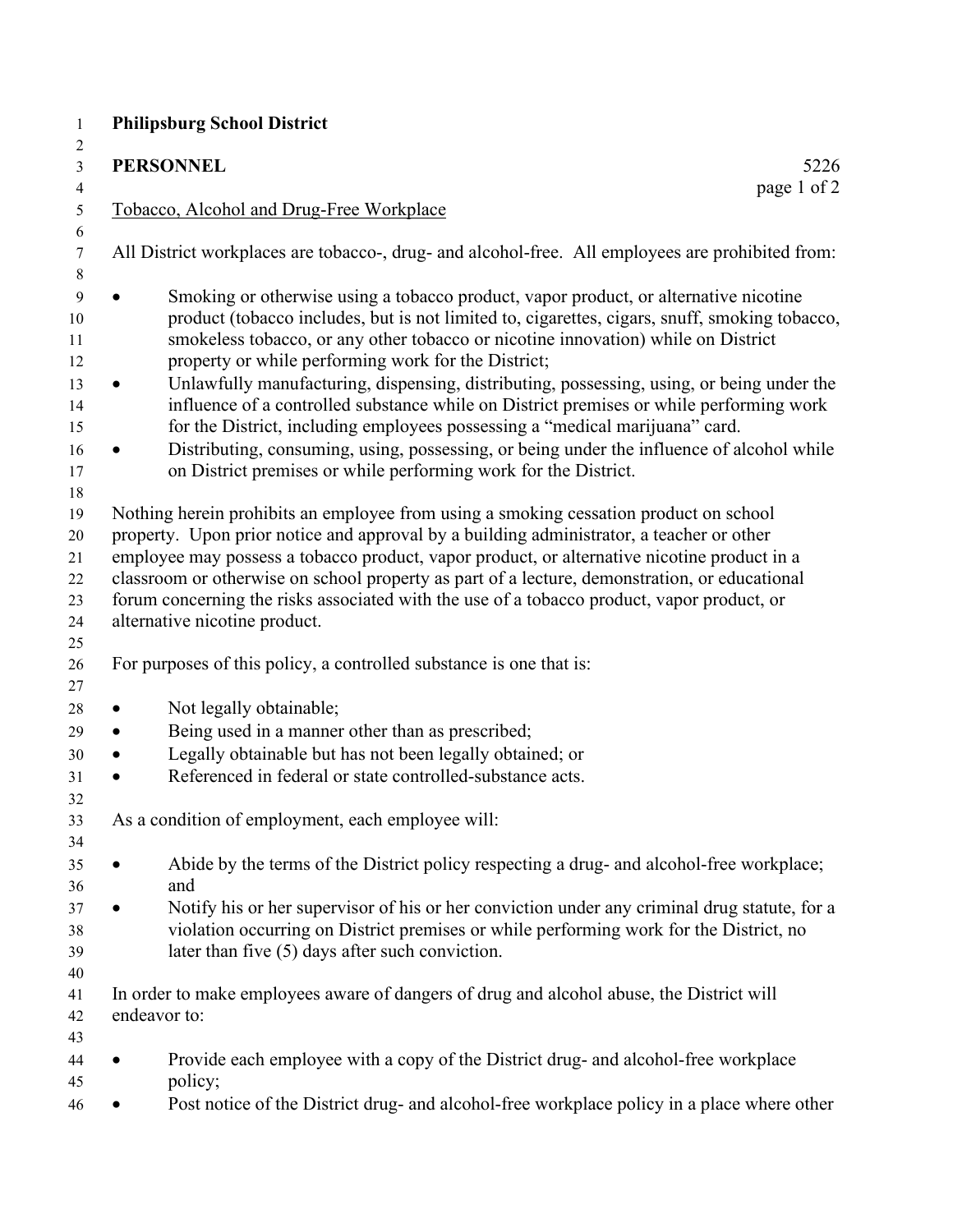| 1<br>$\overline{c}$                   |                  |                                                                                | 5226<br>page 2 of 2                                                                                                                                                                                                                                             |
|---------------------------------------|------------------|--------------------------------------------------------------------------------|-----------------------------------------------------------------------------------------------------------------------------------------------------------------------------------------------------------------------------------------------------------------|
| 3<br>4<br>5<br>6<br>7<br>$\,8\,$<br>9 |                  | information for employees is posted;<br>any employee-assistance programs.      | Enlist the aid of community and state agencies with drug and alcohol informational and<br>rehabilitation programs, to provide information to District employees; and<br>Inform employees of available drug and alcohol counseling, rehabilitation, reentry, and |
| 10                                    |                  | District Action Upon Violation of Policy                                       |                                                                                                                                                                                                                                                                 |
| 11                                    |                  |                                                                                |                                                                                                                                                                                                                                                                 |
| 12                                    |                  |                                                                                | An employee who violates this policy may be subject to disciplinary action, including                                                                                                                                                                           |
| 13                                    |                  |                                                                                | termination. Alternatively, the Board may require an employee to successfully complete an                                                                                                                                                                       |
| 14                                    |                  |                                                                                | appropriate drug- or alcohol-abuse, employee-assistance rehabilitation program.                                                                                                                                                                                 |
| 15                                    |                  | in the workplace, within thirty (30) days of receiving notice of a conviction. | The Board will take disciplinary action with respect to an employee convicted of a drug offense                                                                                                                                                                 |
| 16<br>17                              |                  |                                                                                |                                                                                                                                                                                                                                                                 |
| 18                                    |                  |                                                                                | Should District employees be engaged in the performance of work under a federal contract or                                                                                                                                                                     |
| 19                                    |                  |                                                                                | grant, or under a state contract or grant, the Superintendent will notify the appropriate state or                                                                                                                                                              |
| 20                                    |                  |                                                                                | federal agency from which the District receives contract or grant moneys of an employee's                                                                                                                                                                       |
| 21                                    |                  | conviction, within ten (10) days after receiving notice of the conviction.     |                                                                                                                                                                                                                                                                 |
| 22                                    |                  |                                                                                |                                                                                                                                                                                                                                                                 |
| 23                                    |                  |                                                                                |                                                                                                                                                                                                                                                                 |
| 24                                    |                  |                                                                                |                                                                                                                                                                                                                                                                 |
| 25                                    | Legal Reference: | 41 USC 702, 703, 706                                                           | Drug-free workplace requirements for                                                                                                                                                                                                                            |
| 26                                    |                  |                                                                                | Federal grant recipients                                                                                                                                                                                                                                        |
| 27                                    |                  | § 20-1-220, MCA                                                                | Use of tobacco products in public school                                                                                                                                                                                                                        |
| 28                                    |                  |                                                                                | building or on public school property                                                                                                                                                                                                                           |
| 29                                    |                  |                                                                                | prohibited                                                                                                                                                                                                                                                      |
| 30                                    |                  | $\S$ 50-46-205(2)(b), MCA                                                      | Limitations of Medical Marijuana Act                                                                                                                                                                                                                            |
| 31                                    |                  |                                                                                |                                                                                                                                                                                                                                                                 |
| 32                                    | Policy History:  |                                                                                |                                                                                                                                                                                                                                                                 |
| 33                                    | Adopted on:      |                                                                                |                                                                                                                                                                                                                                                                 |
| 34                                    | Reviewed on:     |                                                                                |                                                                                                                                                                                                                                                                 |
| 35                                    | Revised on:      |                                                                                |                                                                                                                                                                                                                                                                 |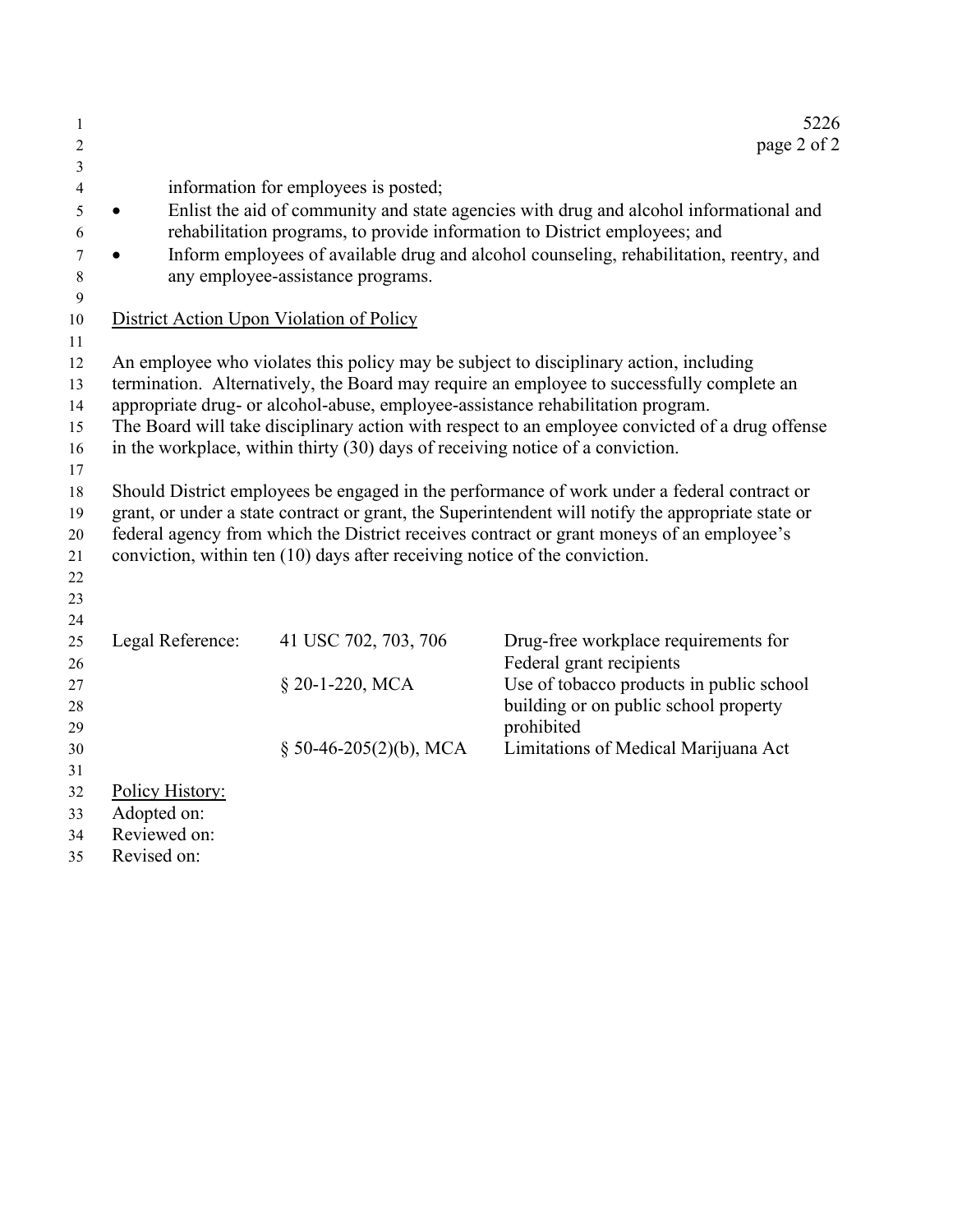| $\overline{2}$<br><b>PERSONNEL</b><br>5228<br>$\overline{3}$<br>4<br>Drug and Alcohol Testing for School Bus and Commercial Vehicle Drivers<br>5<br>6<br>The District will adhere to federal law and regulations requiring a drug and alcohol testing<br>7<br>program for school bus and commercial vehicle drivers.<br>8<br>9<br>The program will comply with requirements of the Code of Federal Regulations, Title 49, §§<br>10<br>382, et seq. The Superintendent will adopt and enact regulations consistent with federal<br>11<br>regulations, defining the circumstances and procedures for testing.<br>12<br>13<br>14<br>15<br>Legal Reference:<br>49 U.S.C. § 45101, Alcohol and Controlled Substances Testing (Omnibus<br>16<br>Transportation Employee Testing Act of 1991)<br>17<br>49 C.F.R. Parts 40 (Procedures for Transportation Workplace Drug and<br>18<br>Alcohol Testing Programs), 382 (Controlled substance and alcohol use<br>19<br>and testing), and 395 (Hours of service of drivers)<br>20<br>21<br>Policy History:<br>22<br>Adopted on:<br>23 | $\mathbf{1}$ | <b>Philipsburg School District</b> |  |
|---------------------------------------------------------------------------------------------------------------------------------------------------------------------------------------------------------------------------------------------------------------------------------------------------------------------------------------------------------------------------------------------------------------------------------------------------------------------------------------------------------------------------------------------------------------------------------------------------------------------------------------------------------------------------------------------------------------------------------------------------------------------------------------------------------------------------------------------------------------------------------------------------------------------------------------------------------------------------------------------------------------------------------------------------------------------------|--------------|------------------------------------|--|
|                                                                                                                                                                                                                                                                                                                                                                                                                                                                                                                                                                                                                                                                                                                                                                                                                                                                                                                                                                                                                                                                           |              |                                    |  |
|                                                                                                                                                                                                                                                                                                                                                                                                                                                                                                                                                                                                                                                                                                                                                                                                                                                                                                                                                                                                                                                                           |              |                                    |  |
|                                                                                                                                                                                                                                                                                                                                                                                                                                                                                                                                                                                                                                                                                                                                                                                                                                                                                                                                                                                                                                                                           |              |                                    |  |
|                                                                                                                                                                                                                                                                                                                                                                                                                                                                                                                                                                                                                                                                                                                                                                                                                                                                                                                                                                                                                                                                           |              |                                    |  |
|                                                                                                                                                                                                                                                                                                                                                                                                                                                                                                                                                                                                                                                                                                                                                                                                                                                                                                                                                                                                                                                                           |              |                                    |  |
|                                                                                                                                                                                                                                                                                                                                                                                                                                                                                                                                                                                                                                                                                                                                                                                                                                                                                                                                                                                                                                                                           |              |                                    |  |
|                                                                                                                                                                                                                                                                                                                                                                                                                                                                                                                                                                                                                                                                                                                                                                                                                                                                                                                                                                                                                                                                           |              |                                    |  |
|                                                                                                                                                                                                                                                                                                                                                                                                                                                                                                                                                                                                                                                                                                                                                                                                                                                                                                                                                                                                                                                                           |              |                                    |  |
|                                                                                                                                                                                                                                                                                                                                                                                                                                                                                                                                                                                                                                                                                                                                                                                                                                                                                                                                                                                                                                                                           |              |                                    |  |
|                                                                                                                                                                                                                                                                                                                                                                                                                                                                                                                                                                                                                                                                                                                                                                                                                                                                                                                                                                                                                                                                           |              |                                    |  |
|                                                                                                                                                                                                                                                                                                                                                                                                                                                                                                                                                                                                                                                                                                                                                                                                                                                                                                                                                                                                                                                                           |              |                                    |  |
|                                                                                                                                                                                                                                                                                                                                                                                                                                                                                                                                                                                                                                                                                                                                                                                                                                                                                                                                                                                                                                                                           |              |                                    |  |
|                                                                                                                                                                                                                                                                                                                                                                                                                                                                                                                                                                                                                                                                                                                                                                                                                                                                                                                                                                                                                                                                           |              |                                    |  |
|                                                                                                                                                                                                                                                                                                                                                                                                                                                                                                                                                                                                                                                                                                                                                                                                                                                                                                                                                                                                                                                                           |              |                                    |  |
|                                                                                                                                                                                                                                                                                                                                                                                                                                                                                                                                                                                                                                                                                                                                                                                                                                                                                                                                                                                                                                                                           |              |                                    |  |
|                                                                                                                                                                                                                                                                                                                                                                                                                                                                                                                                                                                                                                                                                                                                                                                                                                                                                                                                                                                                                                                                           |              |                                    |  |
|                                                                                                                                                                                                                                                                                                                                                                                                                                                                                                                                                                                                                                                                                                                                                                                                                                                                                                                                                                                                                                                                           |              |                                    |  |
|                                                                                                                                                                                                                                                                                                                                                                                                                                                                                                                                                                                                                                                                                                                                                                                                                                                                                                                                                                                                                                                                           |              |                                    |  |
|                                                                                                                                                                                                                                                                                                                                                                                                                                                                                                                                                                                                                                                                                                                                                                                                                                                                                                                                                                                                                                                                           |              |                                    |  |
|                                                                                                                                                                                                                                                                                                                                                                                                                                                                                                                                                                                                                                                                                                                                                                                                                                                                                                                                                                                                                                                                           |              |                                    |  |
|                                                                                                                                                                                                                                                                                                                                                                                                                                                                                                                                                                                                                                                                                                                                                                                                                                                                                                                                                                                                                                                                           |              |                                    |  |
| 24                                                                                                                                                                                                                                                                                                                                                                                                                                                                                                                                                                                                                                                                                                                                                                                                                                                                                                                                                                                                                                                                        |              | Reviewed on:                       |  |
| Revised on:<br>25                                                                                                                                                                                                                                                                                                                                                                                                                                                                                                                                                                                                                                                                                                                                                                                                                                                                                                                                                                                                                                                         |              |                                    |  |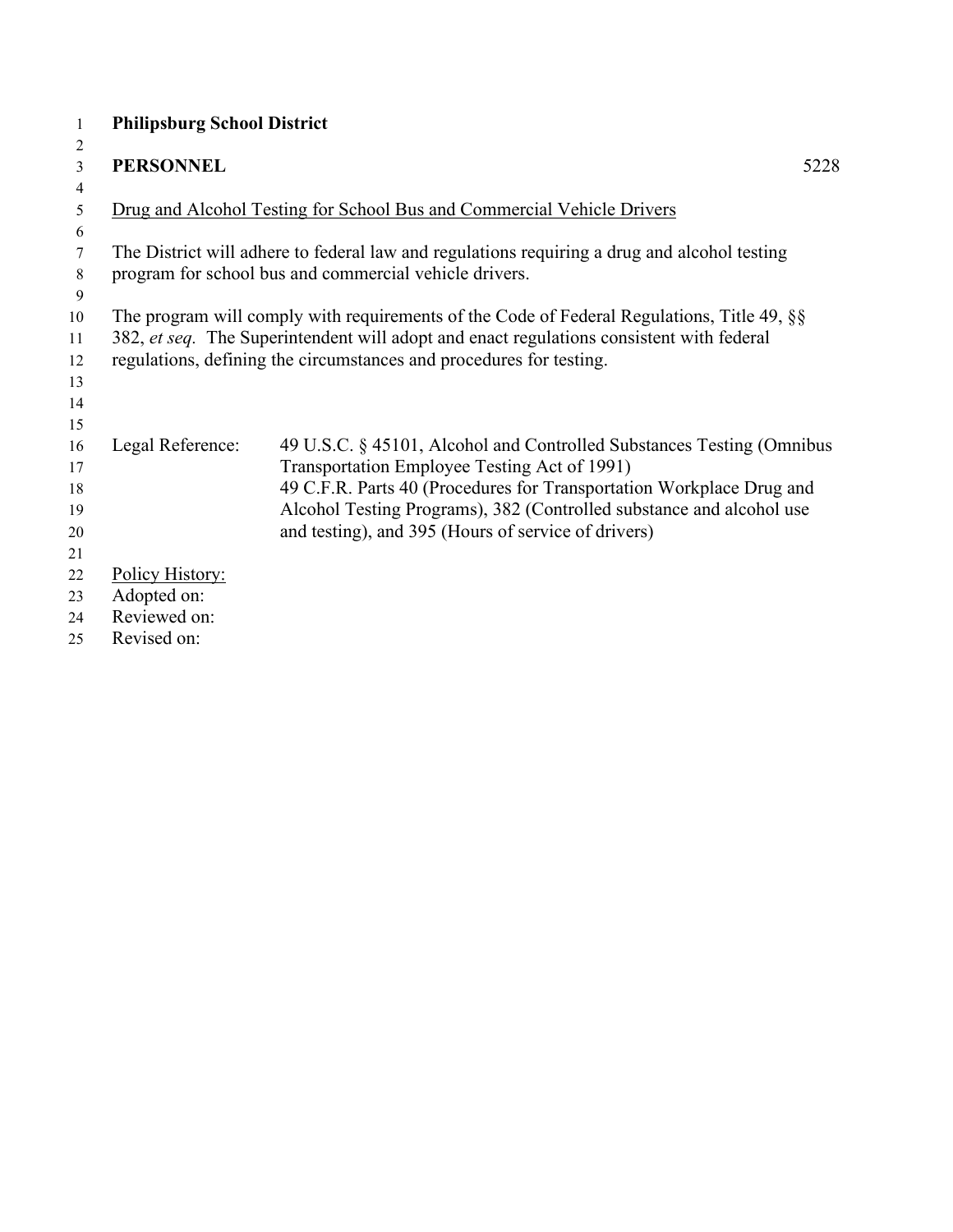| $\mathbf{1}$   | <b>Philipsburg School District</b>                                                                                                                                                                      |                                                                |                                                                                                                                                                                             |
|----------------|---------------------------------------------------------------------------------------------------------------------------------------------------------------------------------------------------------|----------------------------------------------------------------|---------------------------------------------------------------------------------------------------------------------------------------------------------------------------------------------|
| 2              |                                                                                                                                                                                                         |                                                                |                                                                                                                                                                                             |
| 3              | <b>PERSONNEL</b>                                                                                                                                                                                        |                                                                | 5231                                                                                                                                                                                        |
| $\overline{4}$ |                                                                                                                                                                                                         |                                                                |                                                                                                                                                                                             |
| 5              | <b>Personnel Records</b>                                                                                                                                                                                |                                                                |                                                                                                                                                                                             |
| 6              |                                                                                                                                                                                                         |                                                                |                                                                                                                                                                                             |
| $\tau$         |                                                                                                                                                                                                         |                                                                | The District maintains a complete personnel record for every current and former employee. The                                                                                               |
| 8              |                                                                                                                                                                                                         |                                                                | employees' personnel records will be maintained in the District's administrative office, under the                                                                                          |
| 9              |                                                                                                                                                                                                         |                                                                | Superintendent's direct supervision. Employees will be given access to their personnel records,                                                                                             |
| 10             |                                                                                                                                                                                                         | in accordance with guidelines developed by the Superintendent. |                                                                                                                                                                                             |
| 11             |                                                                                                                                                                                                         |                                                                |                                                                                                                                                                                             |
| 12<br>13       |                                                                                                                                                                                                         |                                                                | In addition to the Superintendent or other designees, the Board may grant a committee or a<br>member of the Board access to cumulative personnel files. When specifically authorized by the |
| 14             |                                                                                                                                                                                                         |                                                                | Board, counsel retained by the Board or by the employee will also have access to a cumulative                                                                                               |
| 15             | personnel file.                                                                                                                                                                                         |                                                                |                                                                                                                                                                                             |
| 16             |                                                                                                                                                                                                         |                                                                |                                                                                                                                                                                             |
| 17             |                                                                                                                                                                                                         |                                                                |                                                                                                                                                                                             |
| 18             | In accordance with federal law, the District shall release information regarding the professional<br>qualifications and degrees of teachers and the qualifications of paraprofessionals to parents upon |                                                                |                                                                                                                                                                                             |
| 19             |                                                                                                                                                                                                         |                                                                | request, for any teacher or paraprofessional who is employed by a school receiving Title I funds,                                                                                           |
| 20             |                                                                                                                                                                                                         | and who provides instruction to their child at that school.    |                                                                                                                                                                                             |
| 21             |                                                                                                                                                                                                         |                                                                |                                                                                                                                                                                             |
| 22             |                                                                                                                                                                                                         | Personnel records must be kept for 10 years after termination. |                                                                                                                                                                                             |
| 23             |                                                                                                                                                                                                         |                                                                |                                                                                                                                                                                             |
| 24             |                                                                                                                                                                                                         |                                                                |                                                                                                                                                                                             |
| 25             | Legal Reference:                                                                                                                                                                                        | Admin. R. Mont. 10.55.701(5)                                   | <b>Board of Trustees</b>                                                                                                                                                                    |
| 26             |                                                                                                                                                                                                         | $$20-1-212(2), MCA$                                            | Destruction of records by school officer.                                                                                                                                                   |
| 27             |                                                                                                                                                                                                         |                                                                |                                                                                                                                                                                             |
| 28             | Policy History:                                                                                                                                                                                         |                                                                |                                                                                                                                                                                             |
| 29             | Adopted on:                                                                                                                                                                                             |                                                                |                                                                                                                                                                                             |
| 30             | Reviewed on:                                                                                                                                                                                            |                                                                |                                                                                                                                                                                             |
| 31             | Revised on:                                                                                                                                                                                             |                                                                |                                                                                                                                                                                             |
| 32             |                                                                                                                                                                                                         |                                                                |                                                                                                                                                                                             |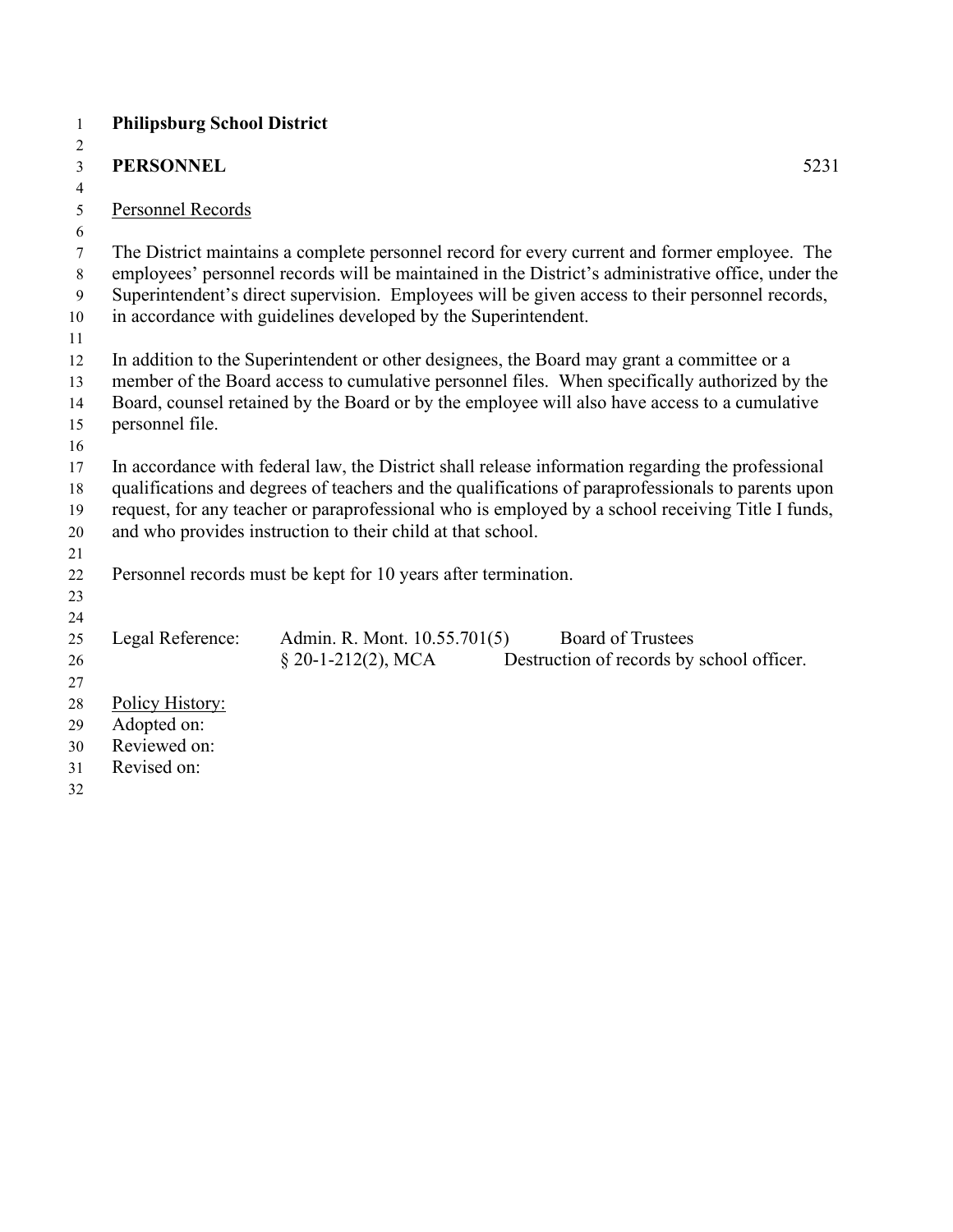| $\mathbf{1}$   | <b>Philipsburg School District</b> |                                             |                                                                                                                                                                                           |
|----------------|------------------------------------|---------------------------------------------|-------------------------------------------------------------------------------------------------------------------------------------------------------------------------------------------|
| 2              |                                    |                                             |                                                                                                                                                                                           |
| $\mathfrak{Z}$ | <b>PERSONNEL</b>                   |                                             | 5232                                                                                                                                                                                      |
| $\overline{4}$ |                                    |                                             |                                                                                                                                                                                           |
| $\sqrt{5}$     |                                    | <b>Abused and Neglected Child Reporting</b> |                                                                                                                                                                                           |
| 6              |                                    |                                             |                                                                                                                                                                                           |
| $\tau$         |                                    |                                             | A District employee who has reasonable cause to suspect that a student may be an abused or                                                                                                |
| 8              |                                    |                                             | neglected child shall report such a case to the Montana Department of Public Health and Human                                                                                             |
| 9              |                                    |                                             | Services and notify the Superintendent or principal that a report has been made. An employee<br>does not discharge the obligation to personally report by notifying the Superintendent or |
| 10<br>11       | principal.                         |                                             |                                                                                                                                                                                           |
| 12             |                                    |                                             |                                                                                                                                                                                           |
| 13             |                                    |                                             | Any District employee who fails to report a suspected case of abuse or neglect to the Department                                                                                          |
| 14             |                                    |                                             | of Public Health and Human Services, or who prevents another person from doing so, may be                                                                                                 |
| 15             |                                    |                                             | civilly liable for damages proximately caused by such failure or prevention and is guilty of a                                                                                            |
| 16             |                                    |                                             | misdemeanor. The employee will also be subject to disciplinary action up to and including                                                                                                 |
| 17             | termination.                       |                                             |                                                                                                                                                                                           |
| 18             |                                    |                                             |                                                                                                                                                                                           |
| 19             |                                    |                                             | When a District employee makes a report, the DPHHS may share information with that                                                                                                        |
| 20             |                                    |                                             | individual or others as stated in $41-3-201(5)$ . Individuals who receive information pursuant to                                                                                         |
| 21             |                                    |                                             | the above named subsection (5) shall maintain the confidentiality of the information as required                                                                                          |
| 22             | in 41-3-205.                       |                                             |                                                                                                                                                                                           |
| 23             |                                    |                                             |                                                                                                                                                                                           |
| 24             |                                    |                                             |                                                                                                                                                                                           |
| 25             | Legal Reference:                   | $§$ 41-3-201, MCA                           | Reports                                                                                                                                                                                   |
| 26             |                                    | § 41-3-202, MCA                             | Action on reporting                                                                                                                                                                       |
| 27             |                                    | § 41-3-203, MCA                             | Immunity from liability                                                                                                                                                                   |
| 28             |                                    | §41-3-205, MCA                              | Confidentiality – disclosure exceptions                                                                                                                                                   |
| 29             |                                    | § 41-3-207, MCA                             | Penalty for failure to report                                                                                                                                                             |
| 30             |                                    |                                             |                                                                                                                                                                                           |
| 31             | Policy History:                    |                                             |                                                                                                                                                                                           |
| 32<br>33       | Adopted on:<br>Reviewed on:        |                                             |                                                                                                                                                                                           |
| 34             | Revised on:                        |                                             |                                                                                                                                                                                           |
|                |                                    |                                             |                                                                                                                                                                                           |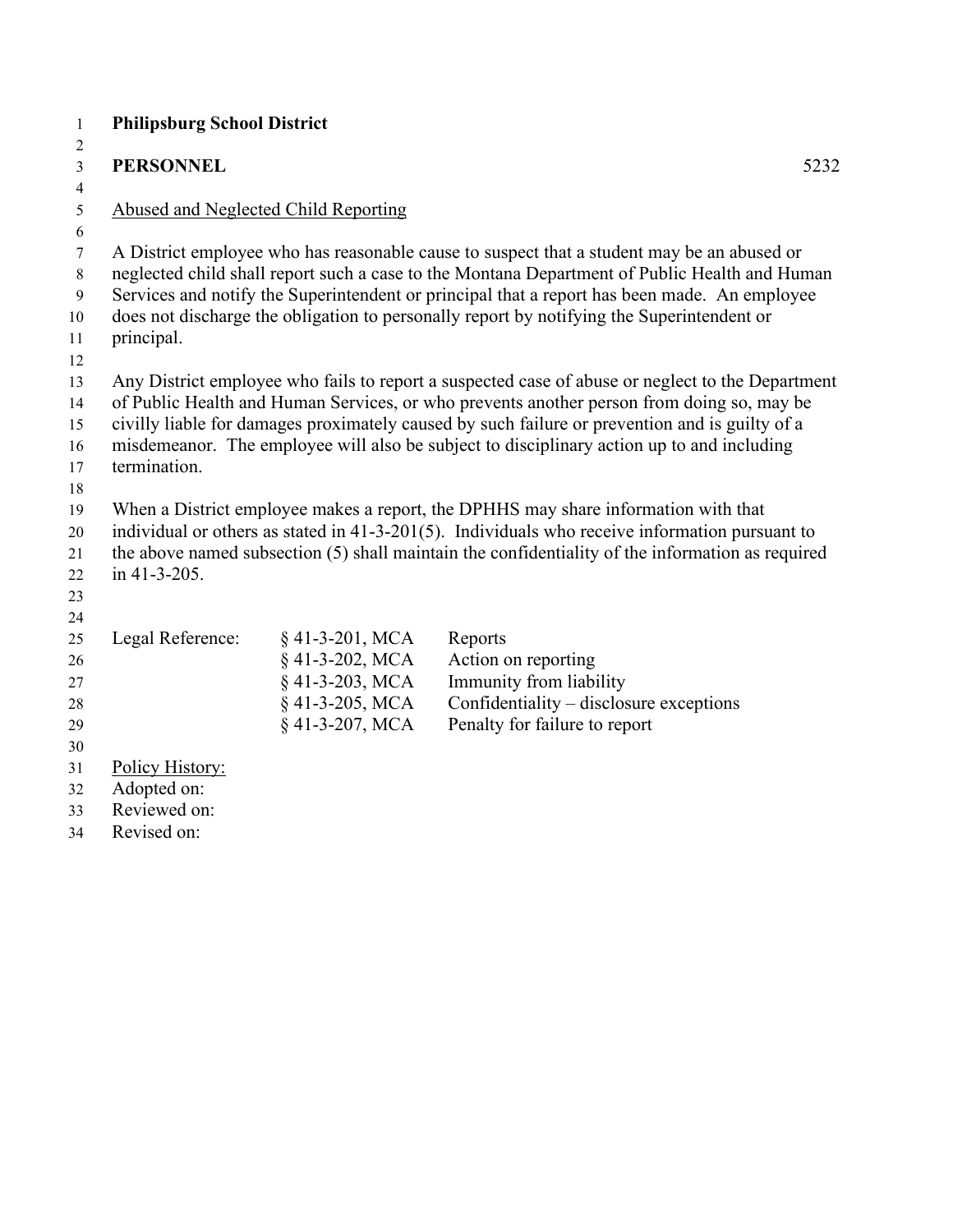|                | <b>Philipsburg School District</b> |                                                     |                                                                                                 |      |
|----------------|------------------------------------|-----------------------------------------------------|-------------------------------------------------------------------------------------------------|------|
| 2              |                                    |                                                     |                                                                                                 |      |
| $\mathfrak{Z}$ | <b>PERSONNEL</b>                   |                                                     |                                                                                                 | 5250 |
| 4              |                                    |                                                     |                                                                                                 |      |
| 5              |                                    | Non-Renewal of Employment/Dismissal from Employment |                                                                                                 |      |
| 6              |                                    |                                                     |                                                                                                 |      |
| $\tau$         |                                    |                                                     | The Board, after receiving the recommendations of the Superintendent, will determine the non-   |      |
| 8              |                                    |                                                     | renewal or termination of certified and classified staff, in conformity with state statutes and |      |
| 9              | applicable District policy.        |                                                     |                                                                                                 |      |
| 10             |                                    |                                                     |                                                                                                 |      |
| 11             |                                    |                                                     |                                                                                                 |      |
| 12             |                                    |                                                     |                                                                                                 |      |
| 13             |                                    |                                                     |                                                                                                 |      |
| 14             | Legal Reference:                   | $\S$ 20-4-204, MCA                                  | Termination of tenure teacher services                                                          |      |
| 15             |                                    | $§$ 20-4-206, MCA                                   | Notification of nontenure teacher reelection –                                                  |      |
| 16             |                                    |                                                     | acceptance – termination.                                                                       |      |
| 17             |                                    | § 20-4-207, MCA                                     | Dismissal of teacher under contract                                                             |      |
| 18             |                                    |                                                     |                                                                                                 |      |
| 19             | <b>Policy History:</b>             |                                                     |                                                                                                 |      |
| 20             | Adopted on:                        |                                                     |                                                                                                 |      |
| 21             | Reviewed on:                       |                                                     |                                                                                                 |      |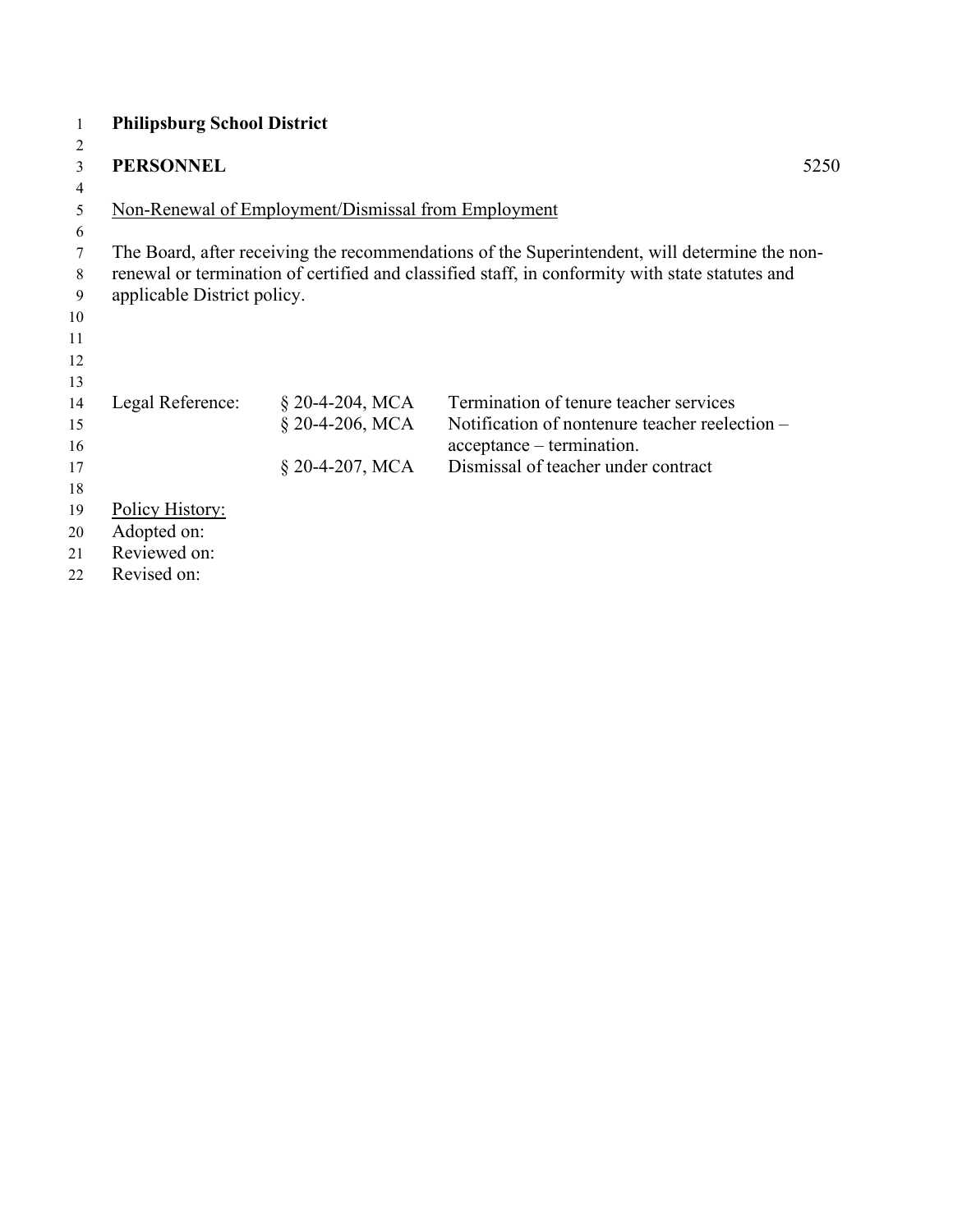| 1              | <b>Philipsburg School District</b>                                                              |
|----------------|-------------------------------------------------------------------------------------------------|
| $\overline{2}$ |                                                                                                 |
| 3              | <b>PERSONNEL</b><br>5251                                                                        |
| $\overline{4}$ |                                                                                                 |
| 5              | <u>Resignations</u>                                                                             |
| 6              |                                                                                                 |
| 7              | The Board authorizes the Superintendent to accept on its behalf resignations from any District  |
| 8              | employee. The Superintendent shall provide written acceptance of the resignation, including the |
| 9              | date of acceptance, to the employee, setting forth the effective date of the resignation.       |
| 10             |                                                                                                 |
| 11             | Once the Superintendent has accepted the resignation, it may not be withdrawn by the employee.  |
| 12             | The resignation and its acceptance should be reported as information to the Board at the next   |
| 13             | regular or special meeting.                                                                     |
| 14             |                                                                                                 |
| 15             |                                                                                                 |
| 16             |                                                                                                 |
| 17             | Legal Reference:<br>Booth v. Argenbright, 225 M 272, 731 P.2d 1318, 44 St. Rep. 227 (1987)      |
| 18             |                                                                                                 |
| 19             | Policy History:                                                                                 |
| 20             | Adopted on:                                                                                     |
| 21             | Reviewed on:                                                                                    |

21 Reviewed on:<br>22 Revised on: Revised on: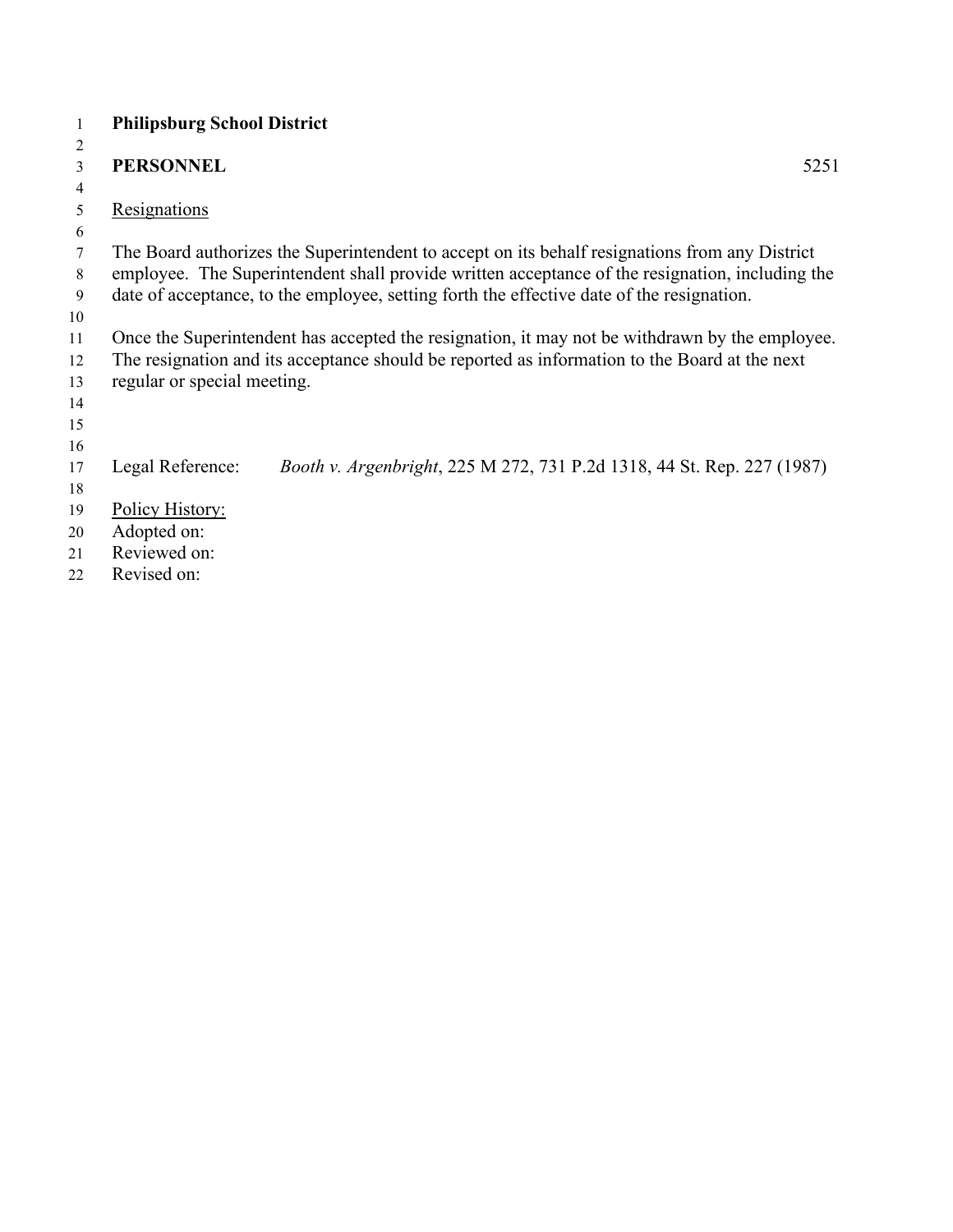| $\mathbf{1}$   | <b>Philipsburg School District</b>       |                                                                          |                                                                                                                                                                                                  |
|----------------|------------------------------------------|--------------------------------------------------------------------------|--------------------------------------------------------------------------------------------------------------------------------------------------------------------------------------------------|
| $\overline{2}$ |                                          |                                                                          |                                                                                                                                                                                                  |
| $\mathfrak{Z}$ | <b>PERSONNEL</b>                         |                                                                          | 5253                                                                                                                                                                                             |
| 4              |                                          |                                                                          |                                                                                                                                                                                                  |
| 5              | <b>Retirement Programs for Employees</b> |                                                                          |                                                                                                                                                                                                  |
| 6              |                                          |                                                                          |                                                                                                                                                                                                  |
| $\tau$         |                                          |                                                                          | All District employees shall participate in retirement programs under the Federal Social Security                                                                                                |
| $8\phantom{.}$ |                                          |                                                                          | Act and either the Teachers' Retirement System or the Public Employees' Retirement System in                                                                                                     |
| 9              |                                          | accordance with state retirement regulations.                            |                                                                                                                                                                                                  |
| 10             |                                          |                                                                          |                                                                                                                                                                                                  |
| 11<br>12       |                                          |                                                                          | Certified employees who intend to retire at the end of the current school year should notify the<br>Superintendent in writing according to terms of the current collective bargaining agreement. |
| 13             |                                          |                                                                          |                                                                                                                                                                                                  |
| 14             |                                          |                                                                          | Those employees intending to retire, who are not contractually obligated to complete the school                                                                                                  |
| 15             |                                          |                                                                          | year, should notify the Superintendent as early as possible and no less than sixty (60) days before                                                                                              |
| 16             | their retirement date.                   |                                                                          |                                                                                                                                                                                                  |
| 17             |                                          |                                                                          |                                                                                                                                                                                                  |
| 18             |                                          |                                                                          | The relevant and most current negotiated agreements for all categories of employees shall                                                                                                        |
| 19             |                                          | specify severance stipends and other retirement conditions and benefits. |                                                                                                                                                                                                  |
| 20             |                                          |                                                                          |                                                                                                                                                                                                  |
| 21             |                                          |                                                                          | The District will contribute to the PERS whenever a classified employee is employed for more                                                                                                     |
| 22             |                                          |                                                                          | than the equivalent of one hundred twenty (120) full days (960 hours) in any one (1) fiscal year.                                                                                                |
| 23             |                                          |                                                                          | Part-time employees who are employed for less than 960 hours in a fiscal year may elect PERS                                                                                                     |
| 24             |                                          | coverage, at their option and in accordance with § 19-3-412, MCA.        |                                                                                                                                                                                                  |
| 25             |                                          |                                                                          |                                                                                                                                                                                                  |
| 26             |                                          |                                                                          |                                                                                                                                                                                                  |
| 27             |                                          |                                                                          |                                                                                                                                                                                                  |
| 28             | Legal Reference:                         | Title 19, Chapter 1, MCA                                                 | Social Security                                                                                                                                                                                  |
| 29             |                                          | Title 19, Chapter 3, MCA                                                 | Public Employees' Retirement System                                                                                                                                                              |
| 30             |                                          | Title 19, Chapter 20, MCA                                                | <b>Teachers' Retirement</b>                                                                                                                                                                      |
| 31             |                                          |                                                                          |                                                                                                                                                                                                  |
| 32             | Policy History:                          |                                                                          |                                                                                                                                                                                                  |
| 33             | Adopted on:<br>Reviewed on:              |                                                                          |                                                                                                                                                                                                  |
| 34             | Revised on:                              |                                                                          |                                                                                                                                                                                                  |
| 35             |                                          |                                                                          |                                                                                                                                                                                                  |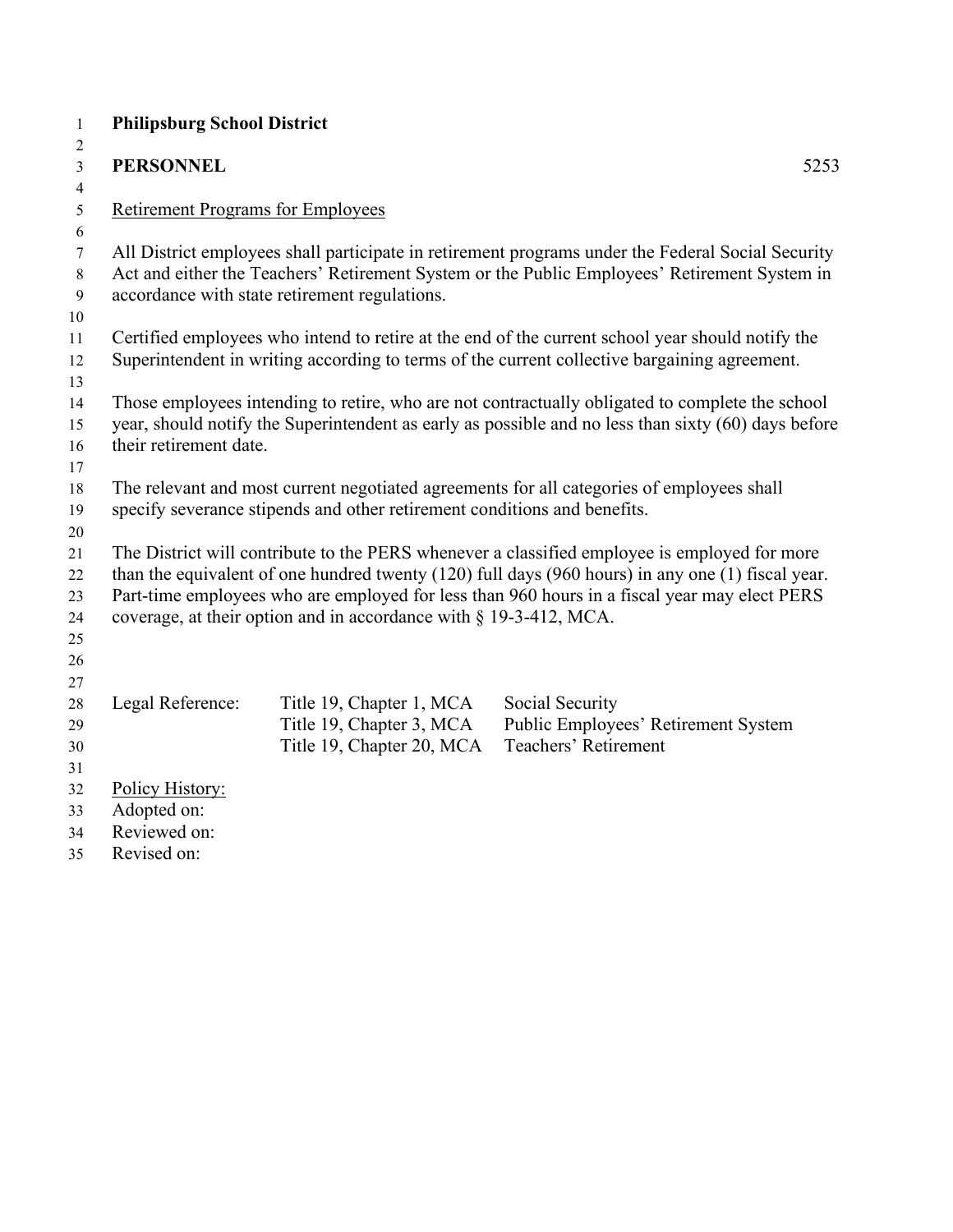#### **Philipsburg School District**  $\frac{1}{2}$

| L<br>$\mathfrak{Z}$<br>$\overline{\mathbf{4}}$                   | <b>PERSONNEL</b>                                                                             |                                                                               | 5255                                                                                                                                                                                                                                                                                                                                                                                                                                                                                                                   |
|------------------------------------------------------------------|----------------------------------------------------------------------------------------------|-------------------------------------------------------------------------------|------------------------------------------------------------------------------------------------------------------------------------------------------------------------------------------------------------------------------------------------------------------------------------------------------------------------------------------------------------------------------------------------------------------------------------------------------------------------------------------------------------------------|
| 5                                                                | Disciplinary Action                                                                          |                                                                               |                                                                                                                                                                                                                                                                                                                                                                                                                                                                                                                        |
| 6<br>$\tau$<br>$8\,$<br>$\boldsymbol{9}$<br>10<br>11<br>12<br>13 | other legitimate reasons.                                                                    |                                                                               | District employees who fail to fulfill their job responsibilities or to follow reasonable directions<br>of their supervisors, or who conduct themselves on or off the job in ways that affect their<br>effectiveness on the job, may be subject to discipline. Behavior, conduct, or action that may call<br>for disciplinary action or dismissal includes but is not limited to reasonable job-related grounds<br>based on a failure to satisfactorily perform job duties, disruption of the District's operation, or |
| 14<br>15<br>16<br>17<br>18<br>19                                 | employment.                                                                                  |                                                                               | Discipline will be reasonably appropriate to the circumstance and will include but not be limited<br>to a supervisor's right to reprimand an employee and the Superintendent's right to suspend an<br>employee, with or without pay, or to impose other appropriate disciplinary sanctions. In<br>accordance with Montana law, only the Board may terminate an employee or non-renew                                                                                                                                   |
| $20\,$                                                           | The following procedures will be used in disciplining employees:                             |                                                                               |                                                                                                                                                                                                                                                                                                                                                                                                                                                                                                                        |
| 21<br>22<br>23<br>24<br>25<br>26<br>27<br>28<br>29<br>30         | 2.<br>personnel file.<br>Suspension without pay.<br>3.<br>4. Recommendation for termination. |                                                                               | 1. Employees will be notified of the Board policy/administrative regulation expectations<br>through handbooks and/or written correspondence. It is the employee's obligation to be<br>familiar with District handbooks and notifications. When an employee violates a policy,<br>regulation or directive, the supervisor has discretion to issue a verbal or written warning.<br>The employee will be given a written reprimand, with a copy placed in the employee's                                                  |
| 31<br>32<br>33                                                   |                                                                                              |                                                                               | It is within the discretion of the supervisor to determine what step the employee will start on for<br>any particular infraction. The employee may request a step reduction after ninety (90) working<br>days. The supervisor may consider a step reduction, but is not obligated to grant any request.                                                                                                                                                                                                                |
| 34<br>35<br>36<br>37<br>38                                       | employees.                                                                                   |                                                                               | The District's restrictions on students who have brought to, or possess a firearm at, any setting<br>that is under the control and supervision of the school district and a student who has been found<br>to have possessed, used or transferred a weapon on school district property apply to all                                                                                                                                                                                                                     |
| 39<br>40                                                         |                                                                                              |                                                                               | The Superintendent is authorized to immediately suspend a staff member.                                                                                                                                                                                                                                                                                                                                                                                                                                                |
| 41<br>42                                                         | <b>Cross Reference</b>                                                                       | Policy 3310                                                                   | <b>Student Discipline</b>                                                                                                                                                                                                                                                                                                                                                                                                                                                                                              |
| 43<br>44<br>45<br>46<br>47                                       | Legal Reference:                                                                             | $\S$ 20-3-210, MCA<br>§ 20-3-324, MCA<br>$§$ 20-4-207, MCA<br>§ 39-2-903, MCA | Controversy appeals and hearings<br>Powers and duties<br>Dismissal of teacher under contract<br>Definitions                                                                                                                                                                                                                                                                                                                                                                                                            |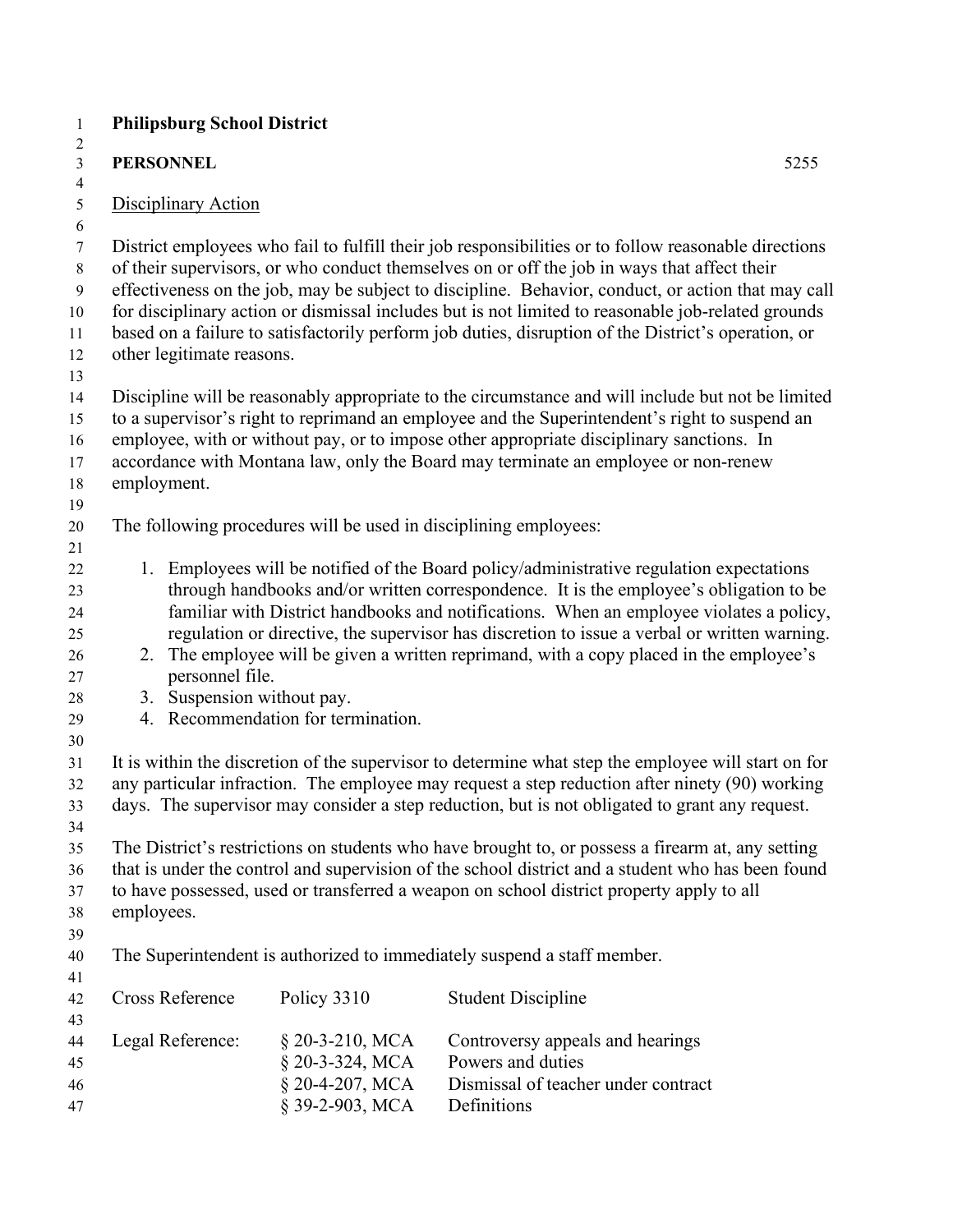- *Johnson v. Columbia Falls Aluminum Company LLC*, 2009 MT 108N.
- $\begin{array}{c} 2 \\ 3 \end{array}$ 3 Policy History:
- Adopted on:
- Reviewed on:
- Revised on:
-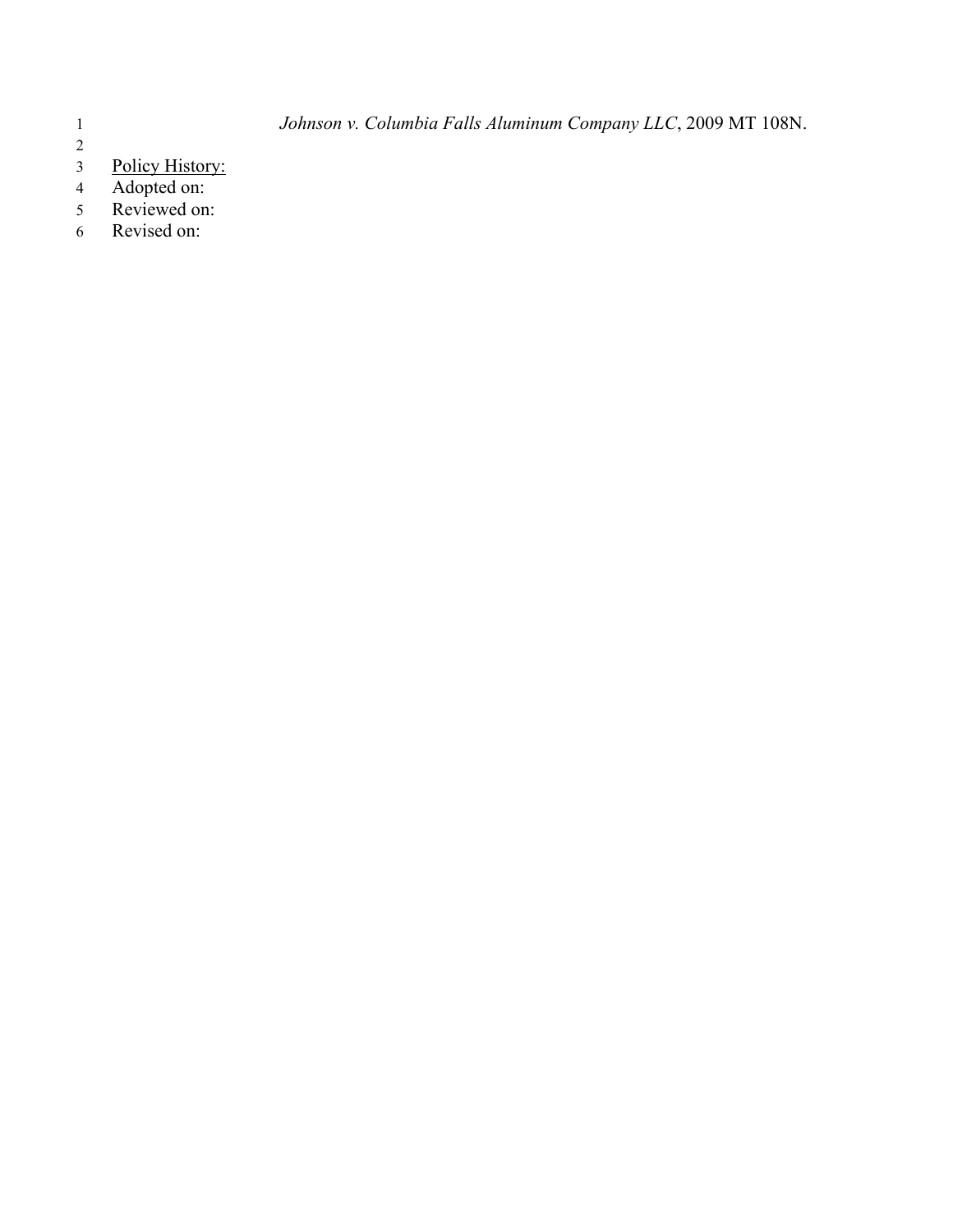| $\mathbf{1}$   | <b>Philipsburg School District</b>                         |      |                 |                                                                                                    |
|----------------|------------------------------------------------------------|------|-----------------|----------------------------------------------------------------------------------------------------|
| 2              |                                                            |      |                 |                                                                                                    |
| $\mathfrak{Z}$ | <b>PERSONNEL</b>                                           |      |                 | 5256                                                                                               |
| $\overline{4}$ |                                                            |      |                 |                                                                                                    |
| 5              | Reduction in Force                                         |      |                 |                                                                                                    |
| 6              |                                                            |      |                 |                                                                                                    |
| $\tau$         |                                                            |      |                 | The Board has exclusive authority to determine the appropriate number of employees. A              |
| 8              |                                                            |      |                 | reduction in certified employees may occur as a result of but not be limited to changes in the     |
| 9              |                                                            |      |                 | education program, staff realignment, changes in the size or nature of the student population,     |
| 10             |                                                            |      |                 | financial considerations, or other reasons deemed relevant by the Board.                           |
| 11             |                                                            |      |                 |                                                                                                    |
| 12             |                                                            |      |                 | The Board will follow the procedure stated in the current collective bargaining agreement when     |
| 13             |                                                            |      |                 | considering a reduction in force. The reduction in certified employees, other than administrators, |
| 14             |                                                            |      |                 | will generally be accomplished through normal attrition when possible. The Board may               |
| 15             |                                                            |      |                 | terminate certified employees, if normal attrition does not meet the required reduction in force.  |
| 16<br>17       |                                                            |      |                 | The Board will consider performance evaluations, staff needs, and other reasons it deems           |
| 18             |                                                            |      |                 | relevant, in determining order of dismissal when it reduces classified staff or discontinues some  |
| 19             | type of educational service.                               |      |                 |                                                                                                    |
| 20             |                                                            |      |                 |                                                                                                    |
| 21             |                                                            |      |                 |                                                                                                    |
| 22             |                                                            |      |                 |                                                                                                    |
| 23             | <b>Cross Reference:</b>                                    | 5250 |                 | Non-Renewal of Employment/Dismissal from Employment                                                |
| 24             |                                                            |      |                 |                                                                                                    |
| 25             | Legal Reference:                                           |      | § 20-4-206, MCA | Notification of nontenure teacher reelection -                                                     |
| 26             |                                                            |      |                 | acceptance – termination                                                                           |
| 27             |                                                            |      |                 |                                                                                                    |
| 28             | Policy History:                                            |      |                 |                                                                                                    |
| 29             | Adopted on:                                                |      |                 |                                                                                                    |
| 30             | Reviewed on:                                               |      |                 |                                                                                                    |
| 21             | $D_{\alpha}$ <i>u</i> <sub>cod</sub> $\alpha$ <sup>u</sup> |      |                 |                                                                                                    |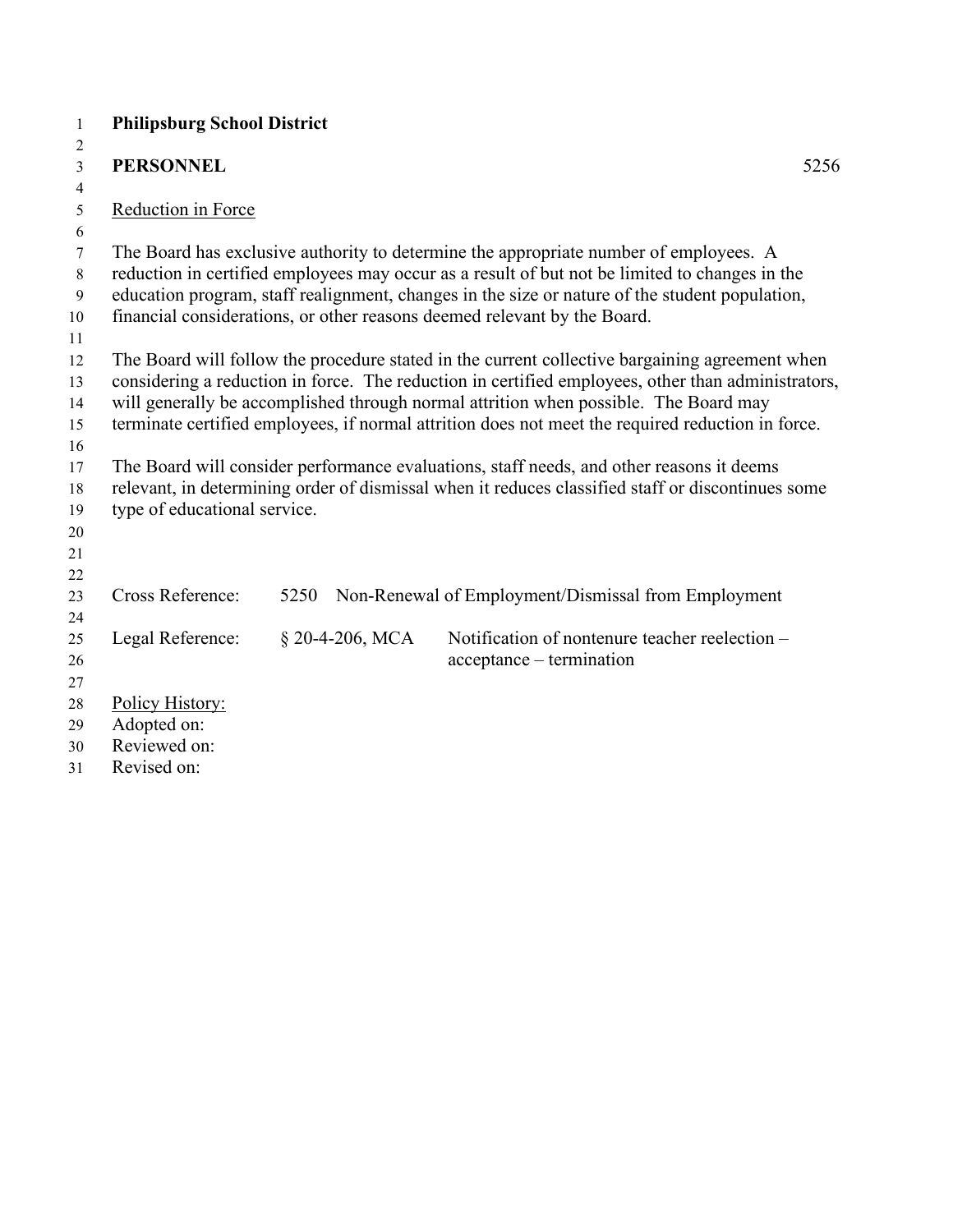|                                                       | <b>Philipsburg School District</b>                                                                                                                                                                                                                                                                                                                                                                                                                                                                                                                                                                                                                                                                                                                                                                                                                                                          |
|-------------------------------------------------------|---------------------------------------------------------------------------------------------------------------------------------------------------------------------------------------------------------------------------------------------------------------------------------------------------------------------------------------------------------------------------------------------------------------------------------------------------------------------------------------------------------------------------------------------------------------------------------------------------------------------------------------------------------------------------------------------------------------------------------------------------------------------------------------------------------------------------------------------------------------------------------------------|
|                                                       | <b>PERSONNEL</b><br>5321<br>page 1 of 2                                                                                                                                                                                                                                                                                                                                                                                                                                                                                                                                                                                                                                                                                                                                                                                                                                                     |
|                                                       | Leaves of Absence                                                                                                                                                                                                                                                                                                                                                                                                                                                                                                                                                                                                                                                                                                                                                                                                                                                                           |
|                                                       | <b>Sick and Bereavement Leave</b>                                                                                                                                                                                                                                                                                                                                                                                                                                                                                                                                                                                                                                                                                                                                                                                                                                                           |
|                                                       | Certified employees will be granted sick leave according to terms of their collective bargaining<br>agreement.                                                                                                                                                                                                                                                                                                                                                                                                                                                                                                                                                                                                                                                                                                                                                                              |
|                                                       | Classified employees will be granted sick leave benefits in accordance with $\S 2$ -18-618, MCA.<br>For classified staff, "sick leave" is defined as a leave of absence, with pay, for a sickness<br>suffered by an employee or an employee's immediate family. Sick leave may be used by an<br>employee when they are unable to perform job duties because of:                                                                                                                                                                                                                                                                                                                                                                                                                                                                                                                             |
| $\bullet$<br>$\bullet$<br>$\bullet$<br>$\bullet$<br>٠ | A physical or mental illness, injury, or disability;<br>Maternity or pregnancy-related disability or treatment, including a prenatal care, birth, or<br>medical care for the employee or the employee's child;<br>Parental leave for a permanent employee as provided in § 2-18-606, MCA;<br>Quarantine resulting from exposure to a contagious disease;<br>Examination or treatment by a licensed health care provider;<br>Short-term attendance, in an agency's discretion to care for a person (who is not the<br>employee or a member of the employee's immediate family) until other care can<br>reasonably be obtained;<br>Necessary care for a spouse, child or parent with a serious health condition, as defined in<br>the Family and Medical Leave Act of 1993; or<br>Death or funeral attendance of an immediate family member or, at an agency's discretion,<br>another person. |
|                                                       | Nothing in this policy guarantees approval of the granting of such leave in any instance. The<br>District will judge each request in accordance with this policy and governing collective<br>bargaining agreements.                                                                                                                                                                                                                                                                                                                                                                                                                                                                                                                                                                                                                                                                         |
|                                                       | It is understood that seniority will accumulate while a teacher or employee is utilizing sick leave<br>credits. Seniority will not accumulate, unless an employee is in a paid status. Abuse of sick leave<br>is cause for disciplinary action up to and including termination.                                                                                                                                                                                                                                                                                                                                                                                                                                                                                                                                                                                                             |
|                                                       | Personal Leave                                                                                                                                                                                                                                                                                                                                                                                                                                                                                                                                                                                                                                                                                                                                                                                                                                                                              |
|                                                       | Teachers will be granted personal and emergency leave according to terms of the current<br>collective bargaining agreement. Classified employees will be granted up to two (2) days of paid<br>personal leave per year. Personal leave may only be taken in full and half day increments.<br>Requests for personal leave must be submitted to the Superintendent or her authorized<br>representative in advance of the leave. Personal leave is non-accumulative. Personnel hired<br>during the first quarter of the school year will be entitled to two personal days. Personnel hired                                                                                                                                                                                                                                                                                                     |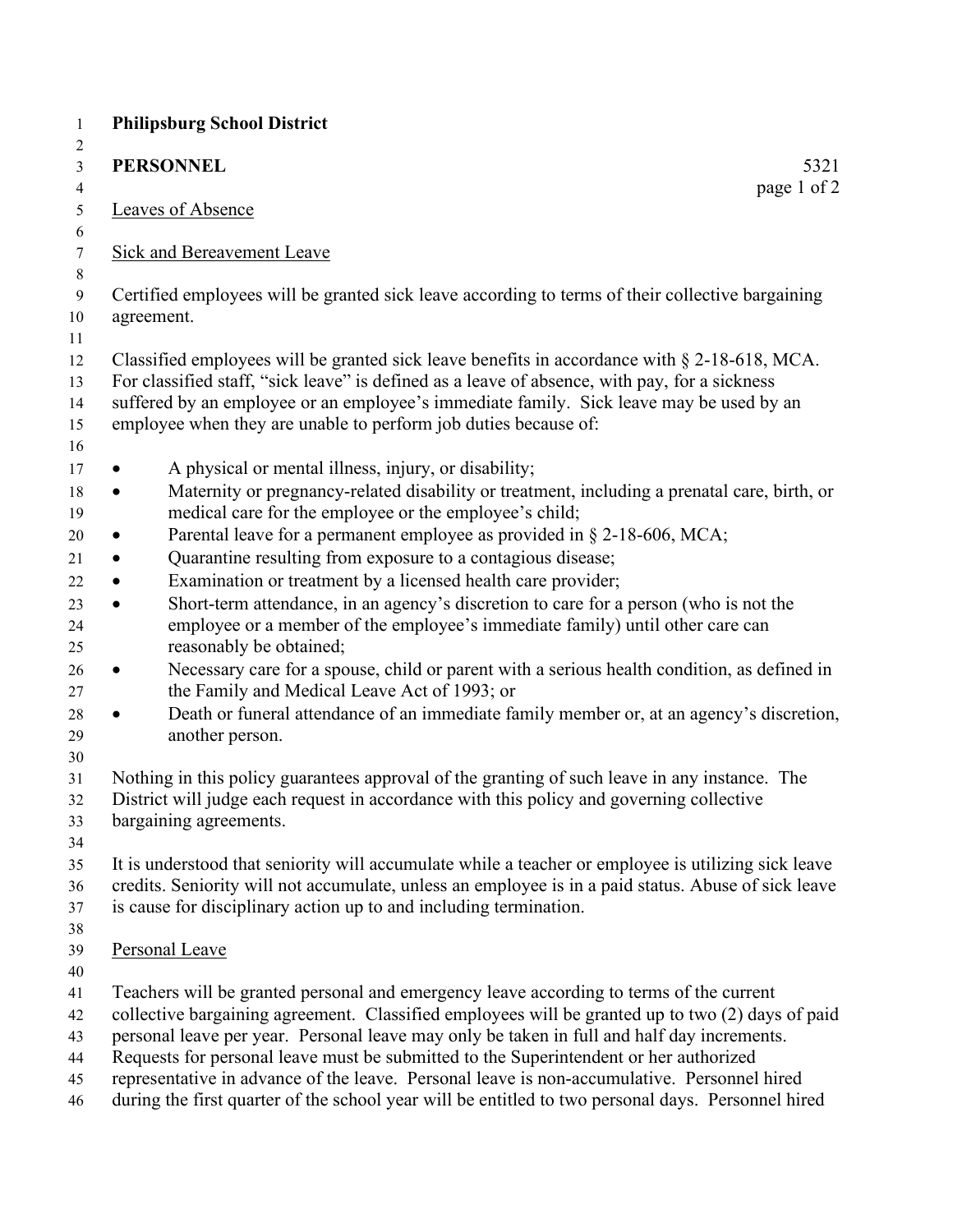| $\mathbf{1}$   |                                                                                                |                       | during the second quarter will be entitled to one personal day. Personnel hired after the second    |  |  |
|----------------|------------------------------------------------------------------------------------------------|-----------------------|-----------------------------------------------------------------------------------------------------|--|--|
| $\overline{2}$ |                                                                                                |                       | quarter will not be entitled to any personal days. Classified personnel will be paid for all unused |  |  |
| $\mathfrak{Z}$ |                                                                                                |                       | personal days at the end of each school year at the staff member's substitute hourly rate. If the   |  |  |
| 4              |                                                                                                |                       | employee's employment is terminated for any reason, the employee is not entitled to any pay out     |  |  |
| $5\,$          | personal days.                                                                                 |                       |                                                                                                     |  |  |
| 6              |                                                                                                |                       |                                                                                                     |  |  |
| 7              |                                                                                                |                       | Use of personal leave for classified employees will be limited to no more than two persons per      |  |  |
| $8\phantom{.}$ | day in each building location.                                                                 |                       |                                                                                                     |  |  |
| $\overline{9}$ |                                                                                                |                       |                                                                                                     |  |  |
| 10             | <b>Civic Duty Leave</b>                                                                        |                       |                                                                                                     |  |  |
| 11             |                                                                                                |                       |                                                                                                     |  |  |
| 12             |                                                                                                |                       | Leaves for service on either a jury or in the Legislature will be granted in accordance with state  |  |  |
| 13             |                                                                                                |                       | and federal law. A certified staff member hired to replace one serving in the Legislature does not  |  |  |
| 14             | acquire tenure.                                                                                |                       |                                                                                                     |  |  |
| 15             |                                                                                                |                       |                                                                                                     |  |  |
| 16             |                                                                                                |                       | An employee who is summoned to jury duty or subpoenaed to serve as a witness may elect to           |  |  |
| 17             | receive regular salary or to take annual leave during jury time. An employee who elects not to |                       |                                                                                                     |  |  |
| 18             |                                                                                                |                       | take annual leave, however, must remit to the District all juror and witness fees and allowances    |  |  |
| 19             |                                                                                                |                       | (except for expenses and mileage). The District may request the court to excuse an employee         |  |  |
| 20             |                                                                                                |                       | from jury duty, when an employee is needed for proper operation of the school.                      |  |  |
| 21             |                                                                                                |                       |                                                                                                     |  |  |
| 22             |                                                                                                |                       |                                                                                                     |  |  |
| 23             |                                                                                                |                       |                                                                                                     |  |  |
| 24             | Legal Reference:                                                                               | 42 USC 2000e          | <b>Equal Employment Opportunities</b>                                                               |  |  |
| 25             |                                                                                                | $§$ 2-18-601(10), MCA | Definitions                                                                                         |  |  |
| 26             |                                                                                                | § 2-18-618, MCA       | Sick leave                                                                                          |  |  |
| 27             |                                                                                                | § 2-18-620, MCA       | Mandatory leave of absence for employees                                                            |  |  |
| 28             |                                                                                                |                       | holding public office – return requirements                                                         |  |  |
| 29             |                                                                                                | §49-2-310, MCA        | Maternity leave - unlawful acts of                                                                  |  |  |
| 30             |                                                                                                |                       | employers                                                                                           |  |  |
| 31             |                                                                                                | §49-2-311, MCA        | Reinstatement to job following pregnancy-                                                           |  |  |
| 32             |                                                                                                |                       | related leave of absence                                                                            |  |  |
| 33             |                                                                                                |                       |                                                                                                     |  |  |
| 34             | Policy History:                                                                                |                       |                                                                                                     |  |  |
| 35             | Adopted on:                                                                                    |                       |                                                                                                     |  |  |
| 36             | Reviewed on:                                                                                   |                       |                                                                                                     |  |  |
| 37             | Revised on:                                                                                    |                       |                                                                                                     |  |  |
|                |                                                                                                |                       |                                                                                                     |  |  |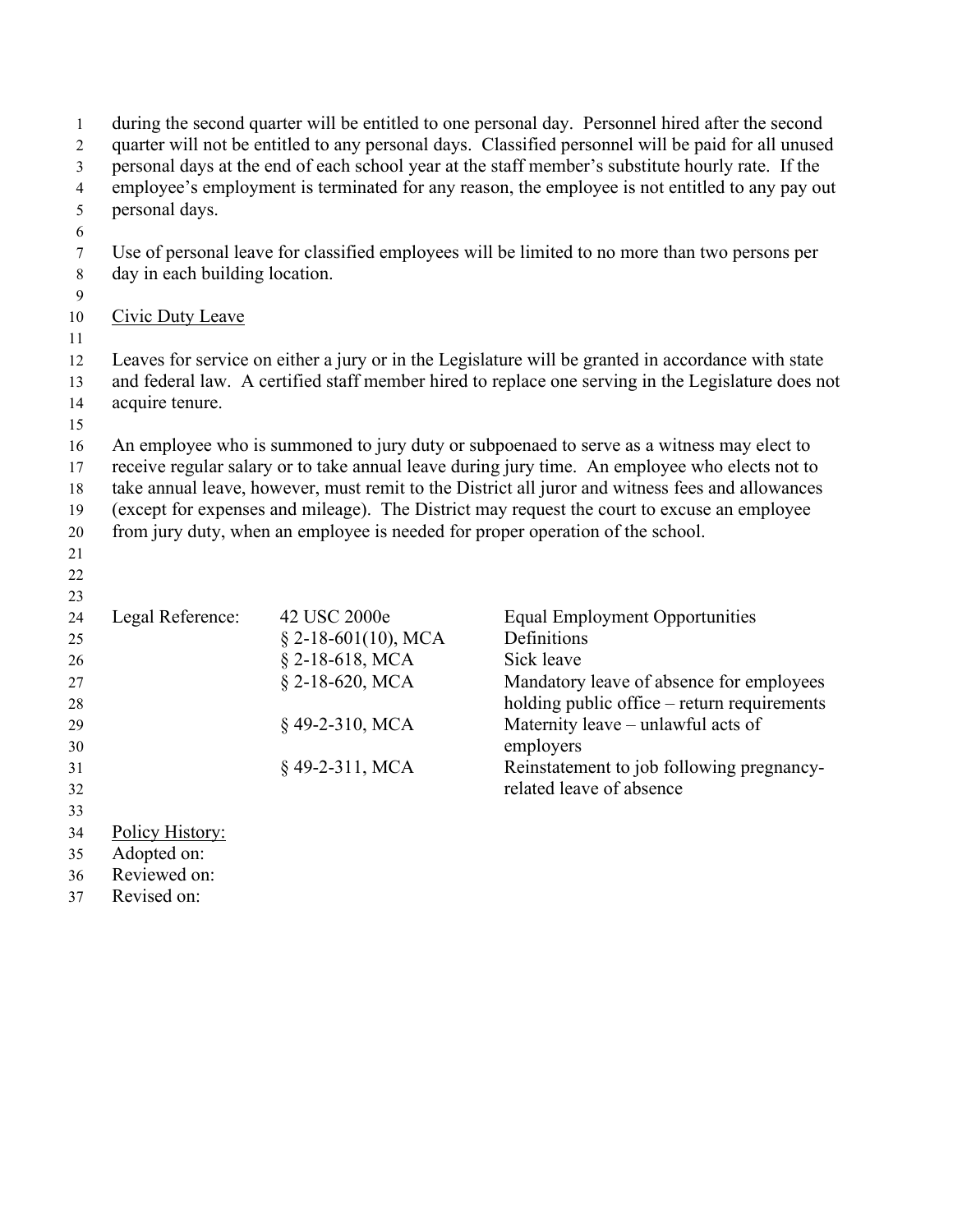| $\mathbf{1}$              | <b>Philipsburg School District</b> |                                                                                  |                                                                                                                                                                                         |
|---------------------------|------------------------------------|----------------------------------------------------------------------------------|-----------------------------------------------------------------------------------------------------------------------------------------------------------------------------------------|
| $\overline{c}$            |                                    |                                                                                  |                                                                                                                                                                                         |
| $\mathfrak{Z}$            | <b>PERSONNEL</b>                   |                                                                                  | 5322                                                                                                                                                                                    |
| $\overline{4}$            |                                    |                                                                                  |                                                                                                                                                                                         |
| 5                         | <b>Military Leave</b>              |                                                                                  |                                                                                                                                                                                         |
| $\sqrt{6}$                |                                    |                                                                                  |                                                                                                                                                                                         |
| $\boldsymbol{7}$<br>$8\,$ |                                    |                                                                                  | Pursuant to the Uniformed Services Employment and Reemployment Rights Act (USERRA) and<br>the Montana Military Service Employment Rights, the Superintendent shall grant military leave |
| 9                         |                                    |                                                                                  | to employees for voluntary or involuntary service in the uniformed services of the United States,                                                                                       |
| $10\,$                    |                                    |                                                                                  | upon receipt of the required notice. Benefits shall be maintained for these employees as required                                                                                       |
| 11                        |                                    |                                                                                  | by law and/or collective bargaining agreements. A service member who returns to the District                                                                                            |
| 12                        |                                    |                                                                                  | for work following a period of active duty must be reinstated to the same or similar position and                                                                                       |
| 13                        |                                    | at the same rate of pay unless otherwise provided by law.                        |                                                                                                                                                                                         |
| 14                        |                                    |                                                                                  |                                                                                                                                                                                         |
| 15                        |                                    |                                                                                  | Time spent in active military service shall be counted in the same manner as regular employment                                                                                         |
| 16                        |                                    |                                                                                  | for purposes of seniority or District service unless otherwise provided in a collective bargaining                                                                                      |
| 17                        | agreement.                         |                                                                                  |                                                                                                                                                                                         |
| 18                        |                                    |                                                                                  |                                                                                                                                                                                         |
| 19                        |                                    |                                                                                  | The District will not discriminate in hiring, reemployment, promotion, or benefits based upon                                                                                           |
| $20\,$                    |                                    | membership or service in the uniformed services.                                 |                                                                                                                                                                                         |
| 21                        |                                    |                                                                                  |                                                                                                                                                                                         |
| 22                        |                                    |                                                                                  | All requests for military leave will be submitted to the Superintendent, in writing, accompanied                                                                                        |
| 23                        |                                    |                                                                                  | by copies of the proper documentation showing the necessity for the military leave request.                                                                                             |
| 24                        |                                    |                                                                                  |                                                                                                                                                                                         |
| 25                        |                                    |                                                                                  | When possible, all requests for military leave will be submitted at least one (1) full month in                                                                                         |
| 26                        |                                    | advance of the date military service is to begin.                                |                                                                                                                                                                                         |
| 27                        |                                    |                                                                                  |                                                                                                                                                                                         |
| $28\,$                    |                                    |                                                                                  | Persons returning from military leave are asked to give the Superintendent notice of intent to                                                                                          |
| 29                        |                                    | return, in writing, as least one $(1)$ full month in advance of the return date. |                                                                                                                                                                                         |
| 30                        |                                    |                                                                                  |                                                                                                                                                                                         |
| 31                        |                                    |                                                                                  |                                                                                                                                                                                         |
| 32                        |                                    |                                                                                  | The Uniformed Services Employment and                                                                                                                                                   |
| 33<br>34                  | Legal Reference:                   | 38 U.S.C. §§ 4301-4333                                                           | Reemployment Act of 1994                                                                                                                                                                |
| 35                        |                                    | $§10-1-1004$ , MCA                                                               | Rights under federal law                                                                                                                                                                |
| 36                        |                                    | §10-1-1005, MCA                                                                  | Prohibition against employment                                                                                                                                                          |
| 37                        |                                    |                                                                                  | discrimination                                                                                                                                                                          |
| 38                        |                                    | §10-1-1006, MCA                                                                  | Entitlement to leave of absence                                                                                                                                                         |
| 39                        |                                    | §10-1-1007, MCA                                                                  | Right to return to employment without loss                                                                                                                                              |
| 40                        |                                    |                                                                                  | of benefits – exceptions – definition                                                                                                                                                   |
| 41                        |                                    | §10-1-1009, MCA                                                                  | Paid military leave for public employees                                                                                                                                                |
| 42                        |                                    |                                                                                  |                                                                                                                                                                                         |
| 43                        | Policy History:                    |                                                                                  |                                                                                                                                                                                         |
| 44                        | Adopted on:                        |                                                                                  |                                                                                                                                                                                         |
| 45                        | Reviewed on:                       |                                                                                  |                                                                                                                                                                                         |
| 46                        | Revised on:                        |                                                                                  |                                                                                                                                                                                         |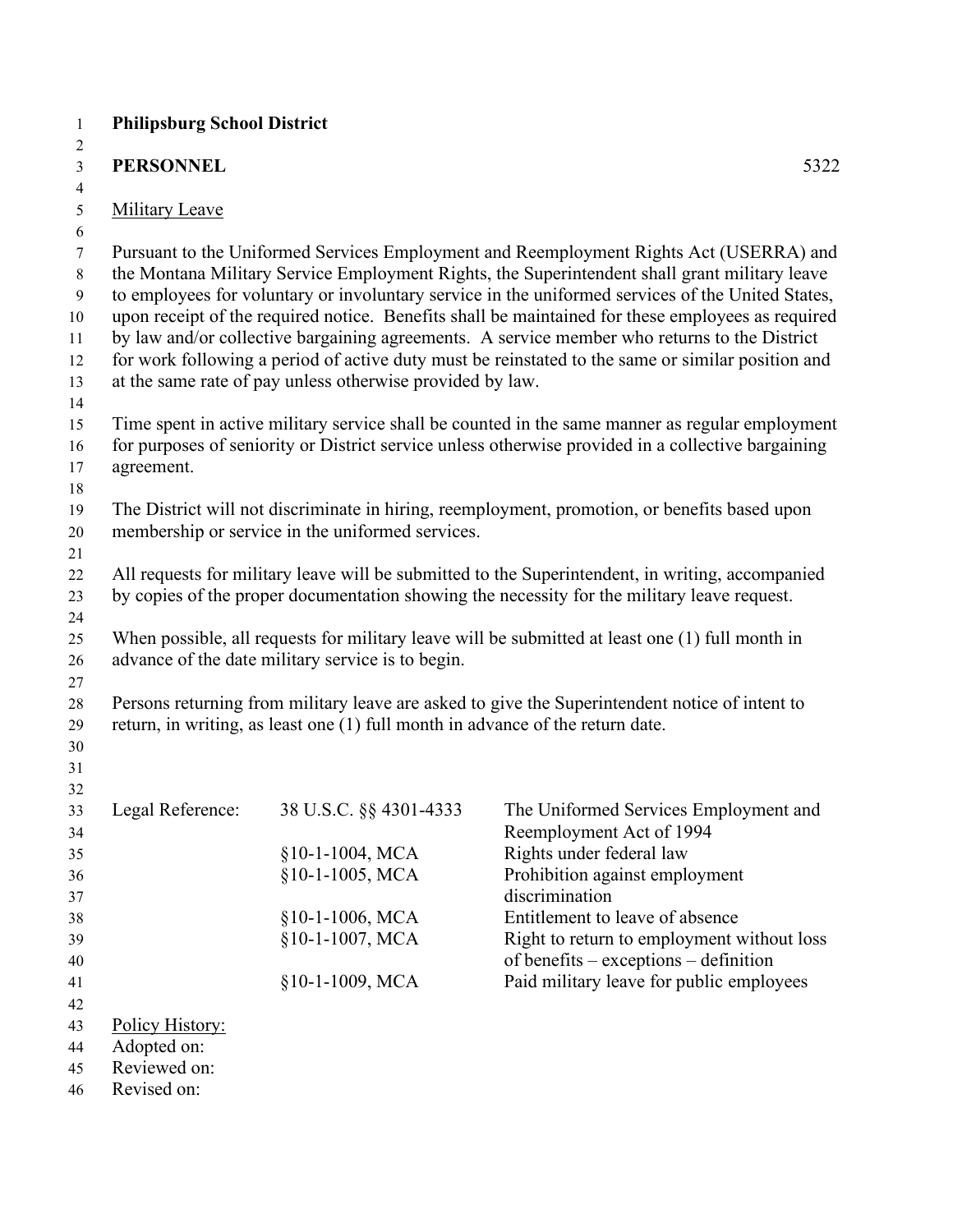| $\mathbf{1}$   | <b>Philipsburg School District</b>                                                                                                                                                        |
|----------------|-------------------------------------------------------------------------------------------------------------------------------------------------------------------------------------------|
| 2              |                                                                                                                                                                                           |
| $\overline{3}$ | <b>PERSONNEL</b><br>5325                                                                                                                                                                  |
| $\overline{4}$ |                                                                                                                                                                                           |
| 5              | <b>Breastfeeding Workplace</b>                                                                                                                                                            |
| 6              |                                                                                                                                                                                           |
| 7              | Recognizing that breastfeeding is a normal part of daily life for mothers and infants and that                                                                                            |
| 8              | Montana law authorizes mothers to breastfeed their infants where mothers and children are                                                                                                 |
| 9              | authorized to be, the District will support women who want to continue breastfeeding after                                                                                                |
| 10             | returning from maternity leave.                                                                                                                                                           |
| 11             |                                                                                                                                                                                           |
| 12             | The District shall provide reasonable unpaid break time each day to an employee who needs to                                                                                              |
| 13             | express milk for the employee's child, if breaks are currently allowed. If breaks are not currently                                                                                       |
| 14<br>15       | allowed, the District shall consider each case and make accommodations as possible. The<br>District is not required to provide break time if to do so would unduly disrupt the District's |
| 16             | operations. Supervisors are encouraged to consider flexible schedules when accommodating                                                                                                  |
| 17             | employee's needs.                                                                                                                                                                         |
| 18             |                                                                                                                                                                                           |
| 19             | The District will make reasonable efforts to provide a room or other location, in close proximity                                                                                         |
| 20             | to the work area, other than a toilet stall, where an employee can express the employee's breast                                                                                          |
| 21             | milk. The available space will include the provision for lighting and electricity for the pump                                                                                            |
| 22             | apparatus. If possible, supervisors will ensure that employees are aware of these workplace                                                                                               |
| 23             | accommodations prior to maternity leave.                                                                                                                                                  |
| 24             |                                                                                                                                                                                           |
| 25             |                                                                                                                                                                                           |
| 26             |                                                                                                                                                                                           |
| 27             | Legal Reference:<br>Title 39, Chapter 2, Part 2, MCA<br>General Obligations of Employers                                                                                                  |
| 28             |                                                                                                                                                                                           |
| 29             | Policy History:                                                                                                                                                                           |
| 30             | Adopted on:                                                                                                                                                                               |
| 31             | Reviewed on:                                                                                                                                                                              |
| 32             | Revised on:                                                                                                                                                                               |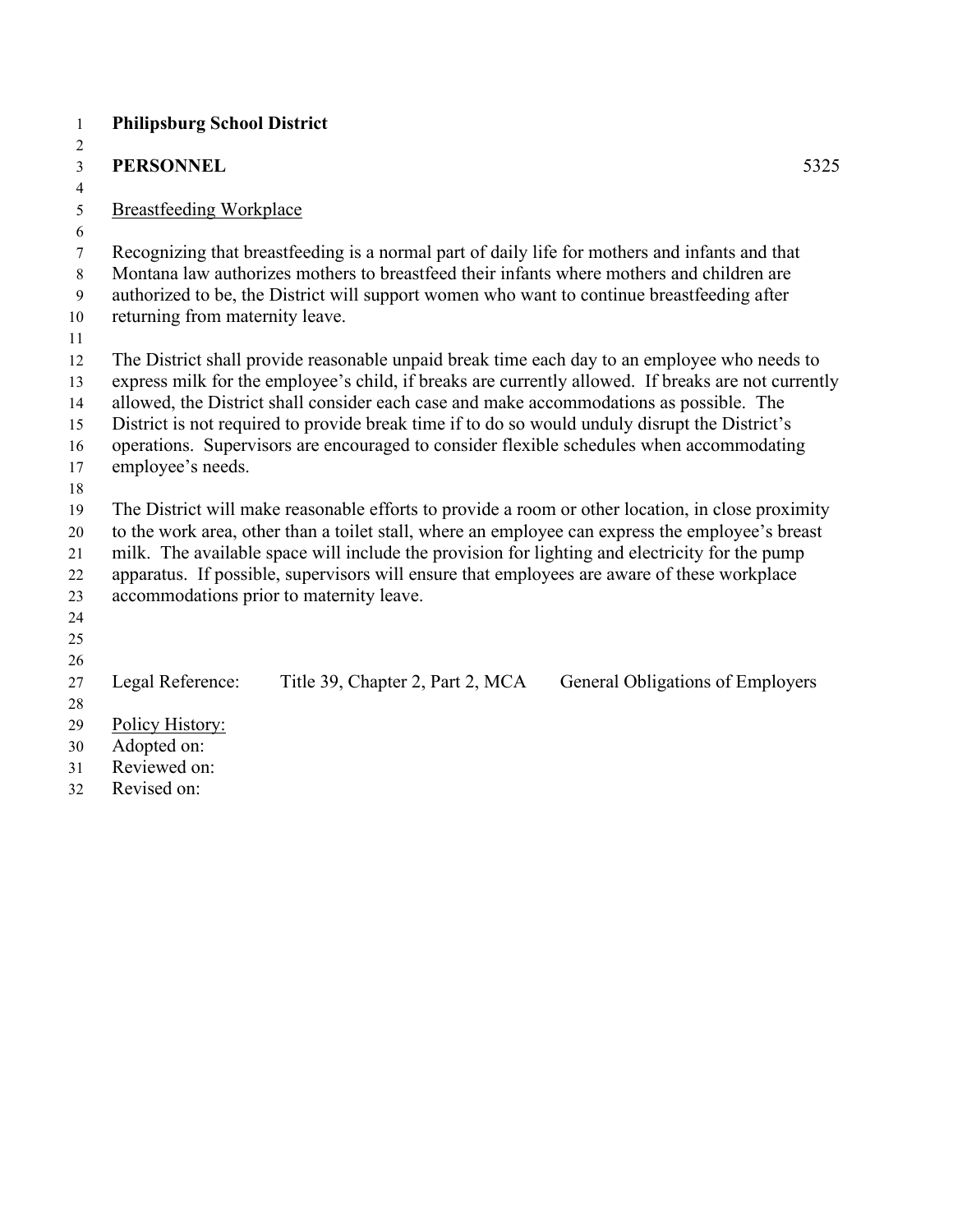### **PERSONNEL** 5328

### Family Medical Leave

 In accordance with provisions of the Family Medical Leave Act of 1993 (FMLA), a leave of absence of up to twelve (12) weeks during a twelve-(12)-month period may be granted to an

eligible employee for the following reasons: 1) birth of a child; 2) placement of a child for

adoption or foster care; 3) a serious health condition which makes the employee unable to

perform functions of the job; 4) to care for the employee's spouse, child, or parent with a serious

health condition; 5) because of a qualifying exigency (as the Secretary shall, by regulation,

determine) arising out of the fact that the spouse or a son, daughter, or parent of the employee is

on active duty (or has been notified of an impending call or order to active duty) in the Armed

- Forces in support of a contingency operation.
- 

## Servicemember Family Leave

Subject to Section 103 of the FMLA of 1993, as amended, an eligible employee who is the

spouse, son, daughter, parent, or next of kin of a covered servicemember shall be entitled to a

total of twenty-six (26) workweeks of leave during a twelve-(12)-month period to care for the

servicemember. The leave described in this paragraph shall only be available during a single

 twelve-(12)-month period. 

# Eligibility

An employee is eligible to take FMLA leave, if the employee has been employed for at least

twelve (12) months and has worked at least one thousand two hundred fifty (1,250) hours during

the twelve (12) months immediately prior to the date leave is requested, and there have been at

- least fifty (50) District employees within seventy-five (75) miles for each working day during
- twenty (20) or more workweeks in the current or preceding calendar year.
- 

 The Board has determined that the twelve-(12)-month period during which an employee may take FMLA leave is July 1 to June 30.

Coordination of Paid Leave

 Employees will be required to use appropriate paid leave while on FMLA leave. Workers' compensation absences will be designated FMLA leave.

- 
- Medical Certification

 The Superintendent has discretion to require medical certification to determine initial or continued eligibility under FMLA as well as fitness for duty.

- 
- 
- 
- 
-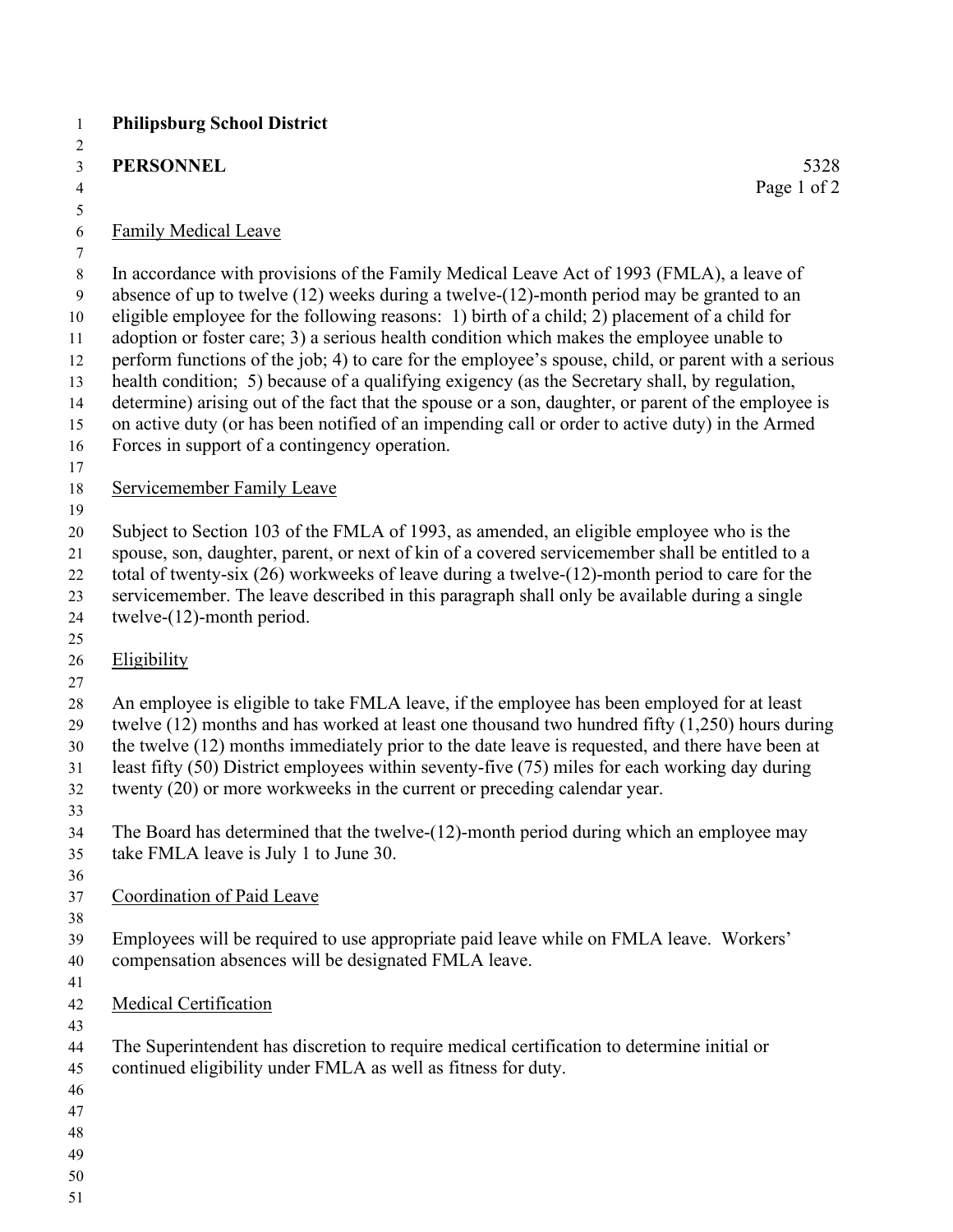|    |                  |                                                  | 5328                                                                 |
|----|------------------|--------------------------------------------------|----------------------------------------------------------------------|
| 3  |                  |                                                  | Page 2 of 2                                                          |
| 4  |                  |                                                  |                                                                      |
| 5  |                  |                                                  |                                                                      |
| 6  | Legal Reference: |                                                  | 29 U.S.C §2601, et seq. - Family and Medical Leave Act of 1993       |
|    |                  | 29 C.F.R. Part 825,                              | Family and Medical Leave Regulations                                 |
| 8  |                  | $\S$ \$2-18-601, <i>et seq.</i> , MCA Leave Time |                                                                      |
| 9  |                  |                                                  | §§49-2-301, et seq., MCA Prohibited Discriminatory Practices         |
| 10 |                  |                                                  | Section 585 – National Defense Authorization Act for FY 2008, Public |
| 11 |                  | Law $[110-181]$                                  |                                                                      |
| 12 |                  |                                                  |                                                                      |
| 13 | Policy History:  |                                                  |                                                                      |
| 14 | Adopted on:      |                                                  |                                                                      |
| 15 | Reviewed on:     |                                                  |                                                                      |
| 16 | Revised on:      |                                                  |                                                                      |
|    |                  |                                                  |                                                                      |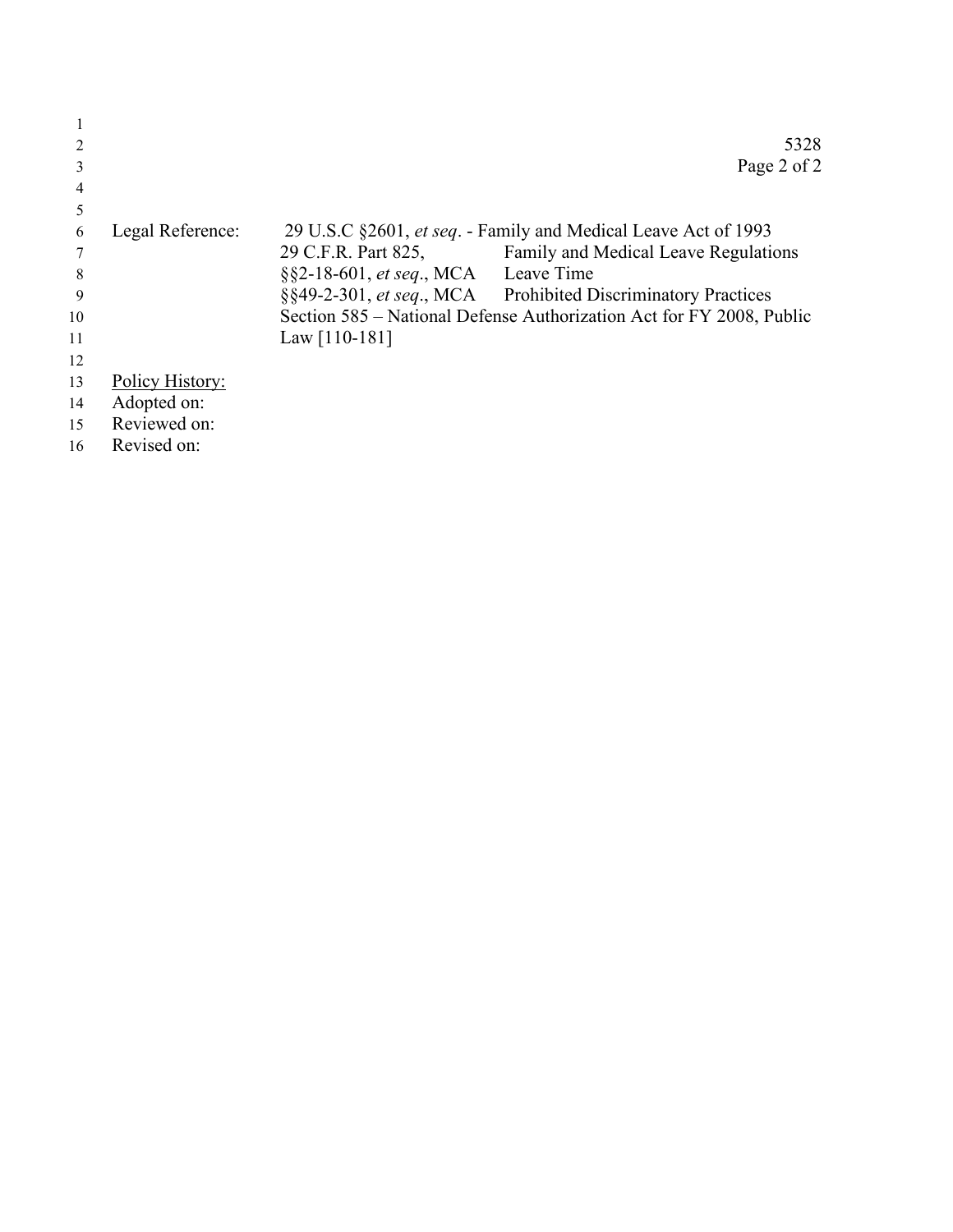| $\mathbf{1}$                     | <b>Philipsburg School District</b>      |                                                      |                                                                                                                                                                                                                                                                                              |
|----------------------------------|-----------------------------------------|------------------------------------------------------|----------------------------------------------------------------------------------------------------------------------------------------------------------------------------------------------------------------------------------------------------------------------------------------------|
| $\overline{c}$                   |                                         |                                                      |                                                                                                                                                                                                                                                                                              |
| $\mathfrak{Z}$<br>$\overline{4}$ | <b>PERSONNEL</b>                        |                                                      | 5331                                                                                                                                                                                                                                                                                         |
| 5<br>6                           | <b>Insurance Benefits for Employees</b> |                                                      |                                                                                                                                                                                                                                                                                              |
| $\tau$<br>$8\,$<br>9             |                                         |                                                      | Newly hired certified employees are eligible for insurance benefits offered by the District<br>pursuant to the collective bargaining agreement. Classified employees working eighty (80)<br>hours or more per month are eligible to participate in the District health insurance or employer |
| 10                               |                                         | paid cafeteria plan, under the following guidelines: |                                                                                                                                                                                                                                                                                              |
| 11                               |                                         |                                                      |                                                                                                                                                                                                                                                                                              |
| 12<br>13                         |                                         |                                                      | 1. Less than full time employees (less than six (6) hours per day): The District will provide<br>a monthly payment equal to one half $(1/2)$ of the current District certified contribution for                                                                                              |
| 14                               |                                         |                                                      | the single group health insurance premium, provided that eighty (80) to one hundred                                                                                                                                                                                                          |
| 15                               |                                         | nineteen (119) hours are worked each month.          |                                                                                                                                                                                                                                                                                              |
| 16                               |                                         |                                                      | 2. Full-time employees (six (6) hours or more per day): The District will provide a monthly<br>payment equal to the current District certified contribution for the single group health                                                                                                      |
| 17<br>18                         |                                         |                                                      | insurance premium, provided that a minimum of one hundred twenty (120) hours are                                                                                                                                                                                                             |
| 19                               | worked each month.                      |                                                      |                                                                                                                                                                                                                                                                                              |
| 20                               |                                         |                                                      | 3. In lieu of participating in the health plan, employees who qualify will be eligible to enroll                                                                                                                                                                                             |
| 21                               |                                         |                                                      | in the District-paid cafeteria plan. The District will contribute \$2,500 annually, to be                                                                                                                                                                                                    |
| 22                               |                                         |                                                      | paid in ten (10) installments (September through June.). Qualified employees must                                                                                                                                                                                                            |
| 23                               |                                         | provide proof of current year insurance coverage.    |                                                                                                                                                                                                                                                                                              |
| 24                               |                                         |                                                      |                                                                                                                                                                                                                                                                                              |
| 25                               |                                         |                                                      | A medical examination at the expense of the employee may be required, if the employee elects to                                                                                                                                                                                              |
| 26<br>27                         |                                         |                                                      | join the District health insurance program after initially refusing coverage during the "open<br>season" (*July). An eligible employee wishing to discontinue or change health insurance                                                                                                     |
| 28                               |                                         |                                                      | coverage must initiate the action by contacting the personnel office and completing appropriate                                                                                                                                                                                              |
| 29                               | forms.                                  |                                                      |                                                                                                                                                                                                                                                                                              |
| 30                               |                                         |                                                      |                                                                                                                                                                                                                                                                                              |
| 31                               |                                         |                                                      | Anniversary dates of the health and dental insurance policies for the District shall be July 1st                                                                                                                                                                                             |
| 32                               | through June 30 <sup>th</sup> .         |                                                      |                                                                                                                                                                                                                                                                                              |
| 33                               |                                         |                                                      |                                                                                                                                                                                                                                                                                              |
| 34                               |                                         |                                                      |                                                                                                                                                                                                                                                                                              |
| 35                               |                                         |                                                      |                                                                                                                                                                                                                                                                                              |
| 36                               | Legal Reference:                        | $§$ 2-18-702, MCA<br>$\S$ 2-18-703, MCA              | Group insurance for public employees and officers<br>Contributions                                                                                                                                                                                                                           |
| 37                               |                                         |                                                      |                                                                                                                                                                                                                                                                                              |
| 38<br>39                         | Policy History:                         |                                                      |                                                                                                                                                                                                                                                                                              |
| 40                               | Adopted on:                             |                                                      |                                                                                                                                                                                                                                                                                              |
| 41                               | Reviewed on:                            |                                                      |                                                                                                                                                                                                                                                                                              |
| 42                               | Revised on:                             |                                                      |                                                                                                                                                                                                                                                                                              |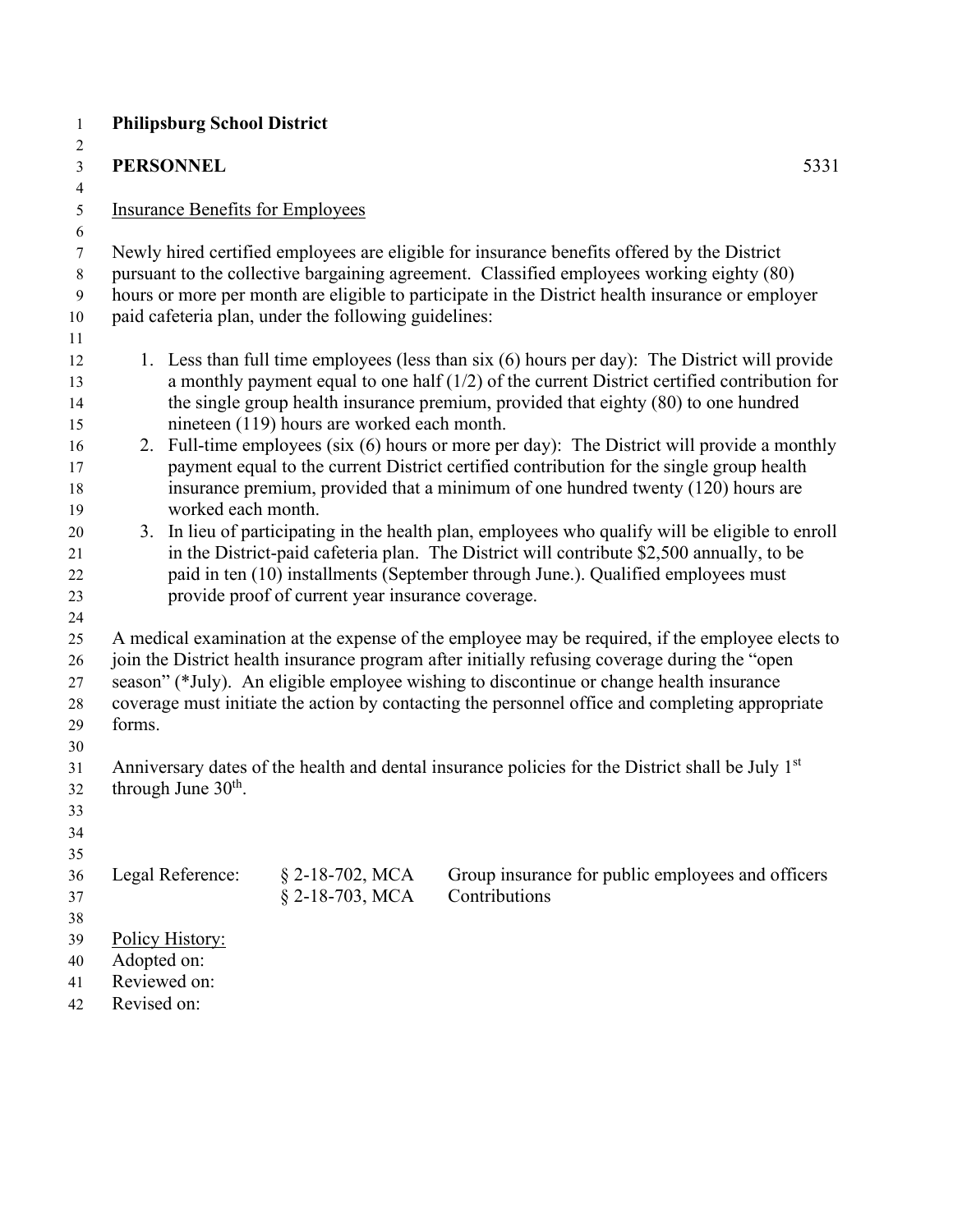|          | <b>Philipsburg School District</b> |                                                                  |                                                                                                                                                                                                                                                                                |
|----------|------------------------------------|------------------------------------------------------------------|--------------------------------------------------------------------------------------------------------------------------------------------------------------------------------------------------------------------------------------------------------------------------------|
|          | <b>PERSONNEL</b>                   |                                                                  | 5333                                                                                                                                                                                                                                                                           |
| Holidays |                                    |                                                                  |                                                                                                                                                                                                                                                                                |
|          |                                    |                                                                  |                                                                                                                                                                                                                                                                                |
|          |                                    |                                                                  | Holidays for certified staff are dictated in part by the school calendar. Temporary employees will<br>not receive holiday pay. Part-time employees will receive holiday pay on a prorated basis.                                                                               |
|          |                                    |                                                                  | The holidays required for classified staff, by $\S$ 20-1-305, MCA, are:                                                                                                                                                                                                        |
| 1.       |                                    | Independence Day (July 4)                                        |                                                                                                                                                                                                                                                                                |
| 2.       |                                    | Labor Day (1 <sup>st</sup> Monday in September)                  |                                                                                                                                                                                                                                                                                |
| 3.       |                                    | Thanksgiving Day (4 <sup>th</sup> Thursday in November)          |                                                                                                                                                                                                                                                                                |
| 4.       |                                    | Christmas Day (December 25 <sup>th</sup> )                       |                                                                                                                                                                                                                                                                                |
| 5.       |                                    | New Year's Day (January 1)                                       |                                                                                                                                                                                                                                                                                |
| 6.       |                                    | Memorial Day (last Monday in May)                                |                                                                                                                                                                                                                                                                                |
| 7.       |                                    | President's Day (3 <sup>rd</sup> Monday in February)             |                                                                                                                                                                                                                                                                                |
| 8.       |                                    | Martin Luther King Day (3rd Monday in January)                   |                                                                                                                                                                                                                                                                                |
| 9.       |                                    |                                                                  | State and national election days when the school building is used as a polling place and<br>conduct of school would interfere with the election process                                                                                                                        |
|          |                                    |                                                                  | When an employee, as defined above, is required to work any of these holidays, another day<br>shall be granted in lieu of such holiday, unless the employee elects to be paid for the holiday in<br>addition to the employee's regular pay for all time worked on the holiday. |
|          |                                    |                                                                  | When one of the above holidays falls on Sunday, the following Monday will be a holiday. When<br>one of the above holidays falls on Saturday, the preceding Friday will be a holiday.                                                                                           |
|          |                                    | holiday will not be charged against the employee's annual leave. | When a holiday occurs during a period in which vacation is being taken by an employee, the                                                                                                                                                                                     |
|          | Legal Reference:                   | § 20-1-305, MCA                                                  | School holidays                                                                                                                                                                                                                                                                |
|          | Policy History:                    |                                                                  |                                                                                                                                                                                                                                                                                |
|          | Adopted on:                        |                                                                  |                                                                                                                                                                                                                                                                                |
|          | Reviewed on:                       |                                                                  |                                                                                                                                                                                                                                                                                |
|          | Revised on:                        |                                                                  |                                                                                                                                                                                                                                                                                |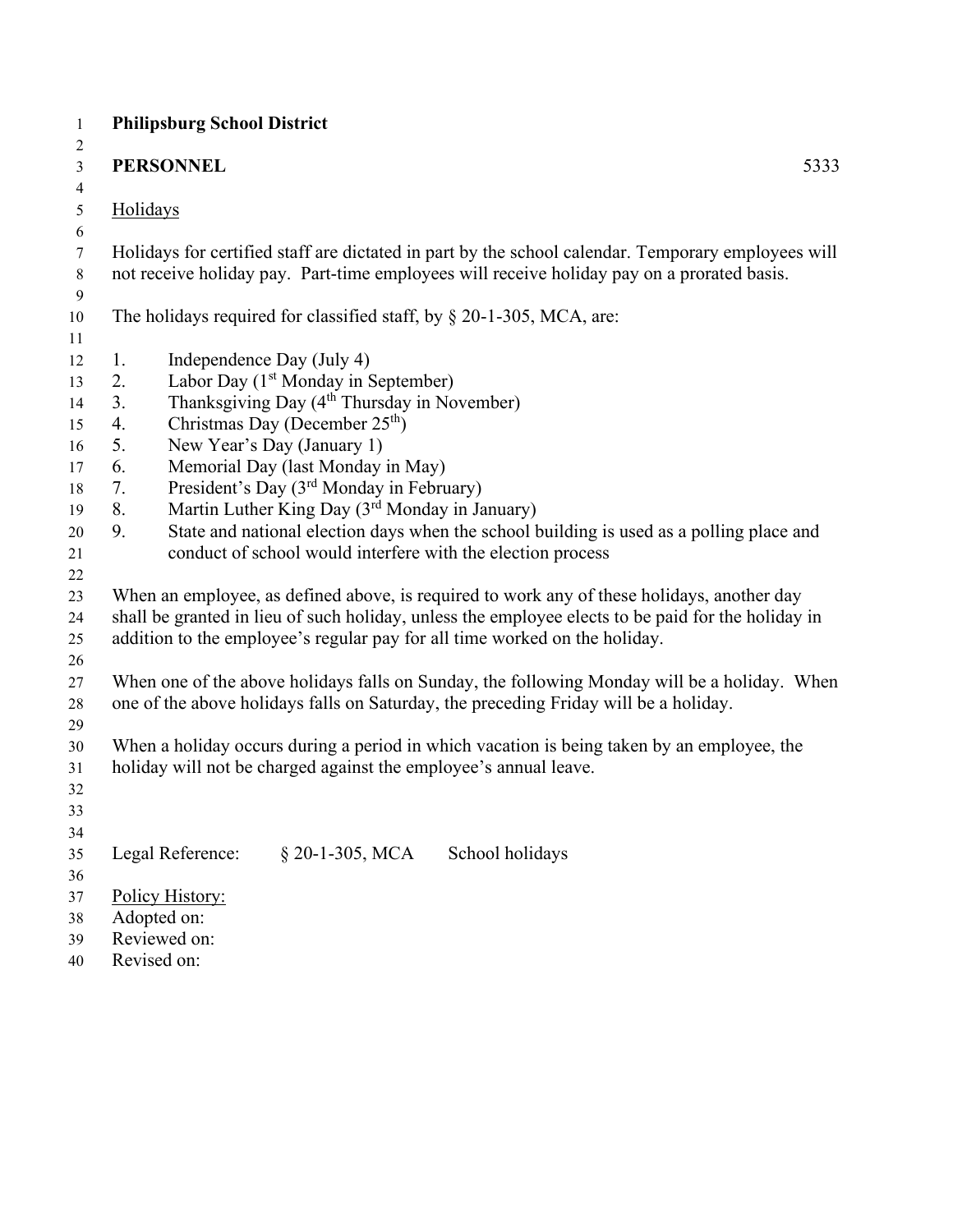| 1           | <b>Philipsburg School District</b> |                                                   |                                                                                               |
|-------------|------------------------------------|---------------------------------------------------|-----------------------------------------------------------------------------------------------|
| 2           |                                    |                                                   |                                                                                               |
| 3           | <b>PERSONNEL</b>                   |                                                   | 5334                                                                                          |
| 4           |                                    |                                                   |                                                                                               |
| 5           | Vacations                          |                                                   |                                                                                               |
| 6           |                                    |                                                   |                                                                                               |
| 7           |                                    |                                                   | Classified and twelve-(12)-month administrative employees will accrue annual vacation leave   |
| $\,$ 8 $\,$ |                                    |                                                   | benefits in accordance with §§ 2-18-611, 2-18-612, 2-18-614 through 2-18-617 and 2-18-621,    |
| 9           |                                    |                                                   | MCA. Nothing in this policy guarantees approval for granting specific days as annual vacation |
| 10          |                                    |                                                   | leave in any instance. The District will judge each request for vacation in accordance with   |
| 11          | staffing needs.                    |                                                   |                                                                                               |
| 12          |                                    |                                                   |                                                                                               |
| 13          |                                    |                                                   | Employees are not entitled to any vacation leave with pay until they have been continuously   |
| 14          |                                    | employed for a period of six (6) calendar months. |                                                                                               |
| 15          |                                    |                                                   |                                                                                               |
| 16          |                                    |                                                   |                                                                                               |
| 17          |                                    |                                                   |                                                                                               |
| 18          | Legal Reference:                   | $\S$ 2-18-611, MCA                                | Annual vacation leave                                                                         |
| 19          |                                    | $§$ 2-18-612, MCA                                 | Rate earned                                                                                   |
| 20          |                                    | $§ 2-18-617, MCA$                                 | Accumulation of leave – cash for unused – transfer                                            |
| 21          |                                    |                                                   |                                                                                               |
| 22          | Policy History:                    |                                                   |                                                                                               |
| 23          | Adopted on:                        |                                                   |                                                                                               |
| 24          | Reviewed on:                       |                                                   |                                                                                               |
| 25          | Revised on:                        |                                                   |                                                                                               |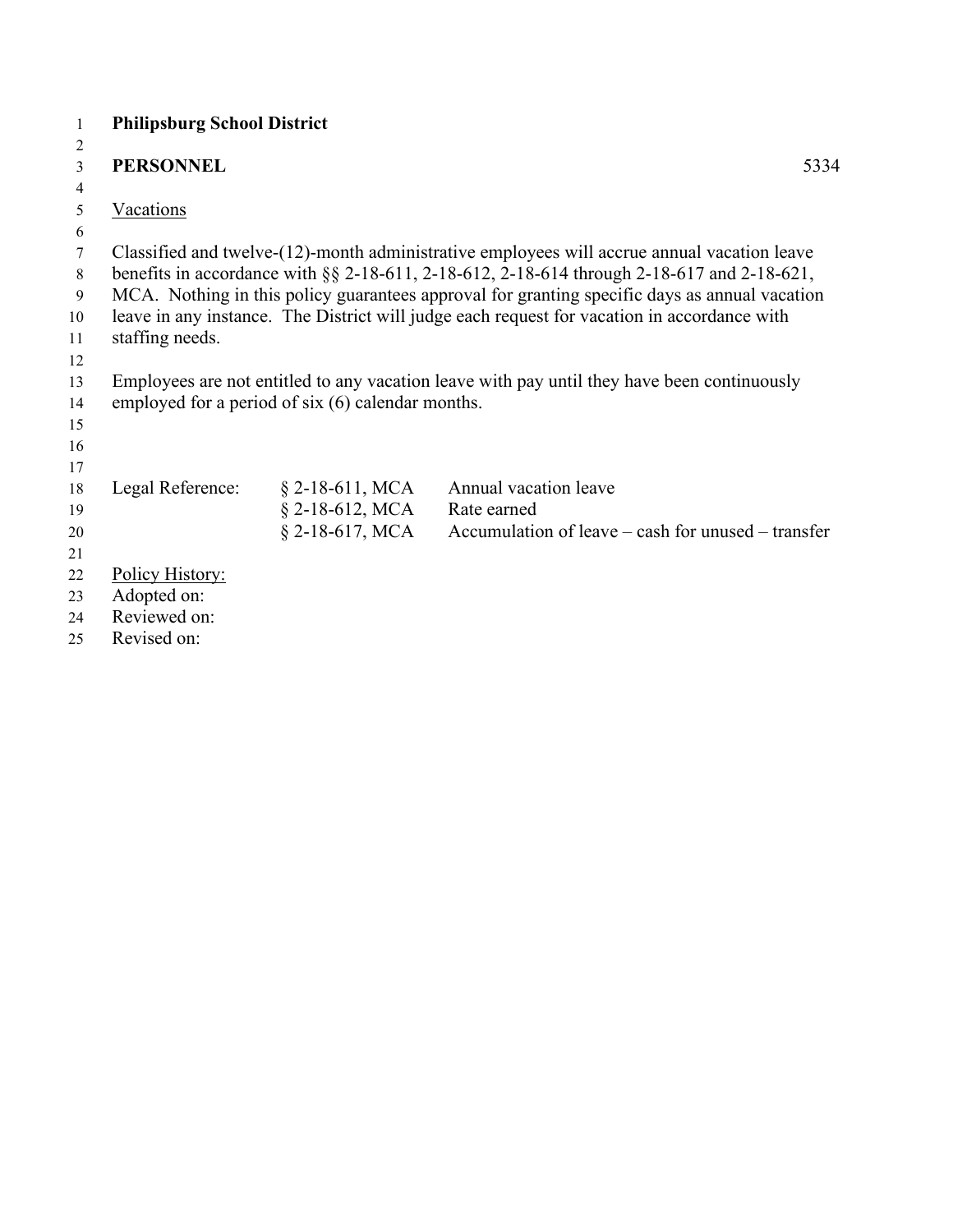| $\overline{2}$<br><b>PERSONNEL</b><br>$\mathfrak{Z}$<br>$\overline{4}$<br>Compensatory Time and Overtime for Classified Employees<br>5<br>6<br>Non-exempt classified employees who work more than forty (40) hours in a given workweek<br>$\tau$<br>may receive overtime pay of one and one-half $(1\frac{1}{2})$ times the normal hourly rate. All overtime<br>8<br>will have prior approval from an employee's immediate supervisor. Any unauthorized overtime<br>9<br>may result in disciplinary action up to and including termination.<br>10<br>11<br>Under Montana law and the Federal Fair Labor Standards Act, a classified employee may not<br>12<br>volunteer to work without pay in an assignment similar to the employee's regular work.<br>13<br>14<br><b>Blended Time</b><br>15<br>16<br>Classified Employees working two or more jobs for the District at different rates of pay shall be<br>17<br>paid overtime at a weighted average of the differing wages. This shall be determined by dividing<br>18<br>the total regular remuneration for all hours worked by the number of hours worked in that week<br>19<br>to arrive at the weighted average. One half that rate is then multiplied times the number of hours<br>20<br>worked over 40 to arrive at the overtime compensation due.<br>21<br>22 |      |
|------------------------------------------------------------------------------------------------------------------------------------------------------------------------------------------------------------------------------------------------------------------------------------------------------------------------------------------------------------------------------------------------------------------------------------------------------------------------------------------------------------------------------------------------------------------------------------------------------------------------------------------------------------------------------------------------------------------------------------------------------------------------------------------------------------------------------------------------------------------------------------------------------------------------------------------------------------------------------------------------------------------------------------------------------------------------------------------------------------------------------------------------------------------------------------------------------------------------------------------------------------------------------------------------------------------------|------|
|                                                                                                                                                                                                                                                                                                                                                                                                                                                                                                                                                                                                                                                                                                                                                                                                                                                                                                                                                                                                                                                                                                                                                                                                                                                                                                                        |      |
|                                                                                                                                                                                                                                                                                                                                                                                                                                                                                                                                                                                                                                                                                                                                                                                                                                                                                                                                                                                                                                                                                                                                                                                                                                                                                                                        | 5336 |
|                                                                                                                                                                                                                                                                                                                                                                                                                                                                                                                                                                                                                                                                                                                                                                                                                                                                                                                                                                                                                                                                                                                                                                                                                                                                                                                        |      |
|                                                                                                                                                                                                                                                                                                                                                                                                                                                                                                                                                                                                                                                                                                                                                                                                                                                                                                                                                                                                                                                                                                                                                                                                                                                                                                                        |      |
|                                                                                                                                                                                                                                                                                                                                                                                                                                                                                                                                                                                                                                                                                                                                                                                                                                                                                                                                                                                                                                                                                                                                                                                                                                                                                                                        |      |
|                                                                                                                                                                                                                                                                                                                                                                                                                                                                                                                                                                                                                                                                                                                                                                                                                                                                                                                                                                                                                                                                                                                                                                                                                                                                                                                        |      |
|                                                                                                                                                                                                                                                                                                                                                                                                                                                                                                                                                                                                                                                                                                                                                                                                                                                                                                                                                                                                                                                                                                                                                                                                                                                                                                                        |      |
|                                                                                                                                                                                                                                                                                                                                                                                                                                                                                                                                                                                                                                                                                                                                                                                                                                                                                                                                                                                                                                                                                                                                                                                                                                                                                                                        |      |
|                                                                                                                                                                                                                                                                                                                                                                                                                                                                                                                                                                                                                                                                                                                                                                                                                                                                                                                                                                                                                                                                                                                                                                                                                                                                                                                        |      |
|                                                                                                                                                                                                                                                                                                                                                                                                                                                                                                                                                                                                                                                                                                                                                                                                                                                                                                                                                                                                                                                                                                                                                                                                                                                                                                                        |      |
|                                                                                                                                                                                                                                                                                                                                                                                                                                                                                                                                                                                                                                                                                                                                                                                                                                                                                                                                                                                                                                                                                                                                                                                                                                                                                                                        |      |
|                                                                                                                                                                                                                                                                                                                                                                                                                                                                                                                                                                                                                                                                                                                                                                                                                                                                                                                                                                                                                                                                                                                                                                                                                                                                                                                        |      |
|                                                                                                                                                                                                                                                                                                                                                                                                                                                                                                                                                                                                                                                                                                                                                                                                                                                                                                                                                                                                                                                                                                                                                                                                                                                                                                                        |      |
|                                                                                                                                                                                                                                                                                                                                                                                                                                                                                                                                                                                                                                                                                                                                                                                                                                                                                                                                                                                                                                                                                                                                                                                                                                                                                                                        |      |
|                                                                                                                                                                                                                                                                                                                                                                                                                                                                                                                                                                                                                                                                                                                                                                                                                                                                                                                                                                                                                                                                                                                                                                                                                                                                                                                        |      |
|                                                                                                                                                                                                                                                                                                                                                                                                                                                                                                                                                                                                                                                                                                                                                                                                                                                                                                                                                                                                                                                                                                                                                                                                                                                                                                                        |      |
|                                                                                                                                                                                                                                                                                                                                                                                                                                                                                                                                                                                                                                                                                                                                                                                                                                                                                                                                                                                                                                                                                                                                                                                                                                                                                                                        |      |
|                                                                                                                                                                                                                                                                                                                                                                                                                                                                                                                                                                                                                                                                                                                                                                                                                                                                                                                                                                                                                                                                                                                                                                                                                                                                                                                        |      |
|                                                                                                                                                                                                                                                                                                                                                                                                                                                                                                                                                                                                                                                                                                                                                                                                                                                                                                                                                                                                                                                                                                                                                                                                                                                                                                                        |      |
|                                                                                                                                                                                                                                                                                                                                                                                                                                                                                                                                                                                                                                                                                                                                                                                                                                                                                                                                                                                                                                                                                                                                                                                                                                                                                                                        |      |
|                                                                                                                                                                                                                                                                                                                                                                                                                                                                                                                                                                                                                                                                                                                                                                                                                                                                                                                                                                                                                                                                                                                                                                                                                                                                                                                        |      |
| 23<br>Legal Reference:<br>29 USC 201, et seq. Fair Labor Standards Act                                                                                                                                                                                                                                                                                                                                                                                                                                                                                                                                                                                                                                                                                                                                                                                                                                                                                                                                                                                                                                                                                                                                                                                                                                                 |      |
| 24                                                                                                                                                                                                                                                                                                                                                                                                                                                                                                                                                                                                                                                                                                                                                                                                                                                                                                                                                                                                                                                                                                                                                                                                                                                                                                                     |      |
| 25<br>Policy History:<br>26                                                                                                                                                                                                                                                                                                                                                                                                                                                                                                                                                                                                                                                                                                                                                                                                                                                                                                                                                                                                                                                                                                                                                                                                                                                                                            |      |
| Adopted on:<br>27                                                                                                                                                                                                                                                                                                                                                                                                                                                                                                                                                                                                                                                                                                                                                                                                                                                                                                                                                                                                                                                                                                                                                                                                                                                                                                      |      |
| Reviewed on:<br>28                                                                                                                                                                                                                                                                                                                                                                                                                                                                                                                                                                                                                                                                                                                                                                                                                                                                                                                                                                                                                                                                                                                                                                                                                                                                                                     |      |
| Revised on:<br>29                                                                                                                                                                                                                                                                                                                                                                                                                                                                                                                                                                                                                                                                                                                                                                                                                                                                                                                                                                                                                                                                                                                                                                                                                                                                                                      |      |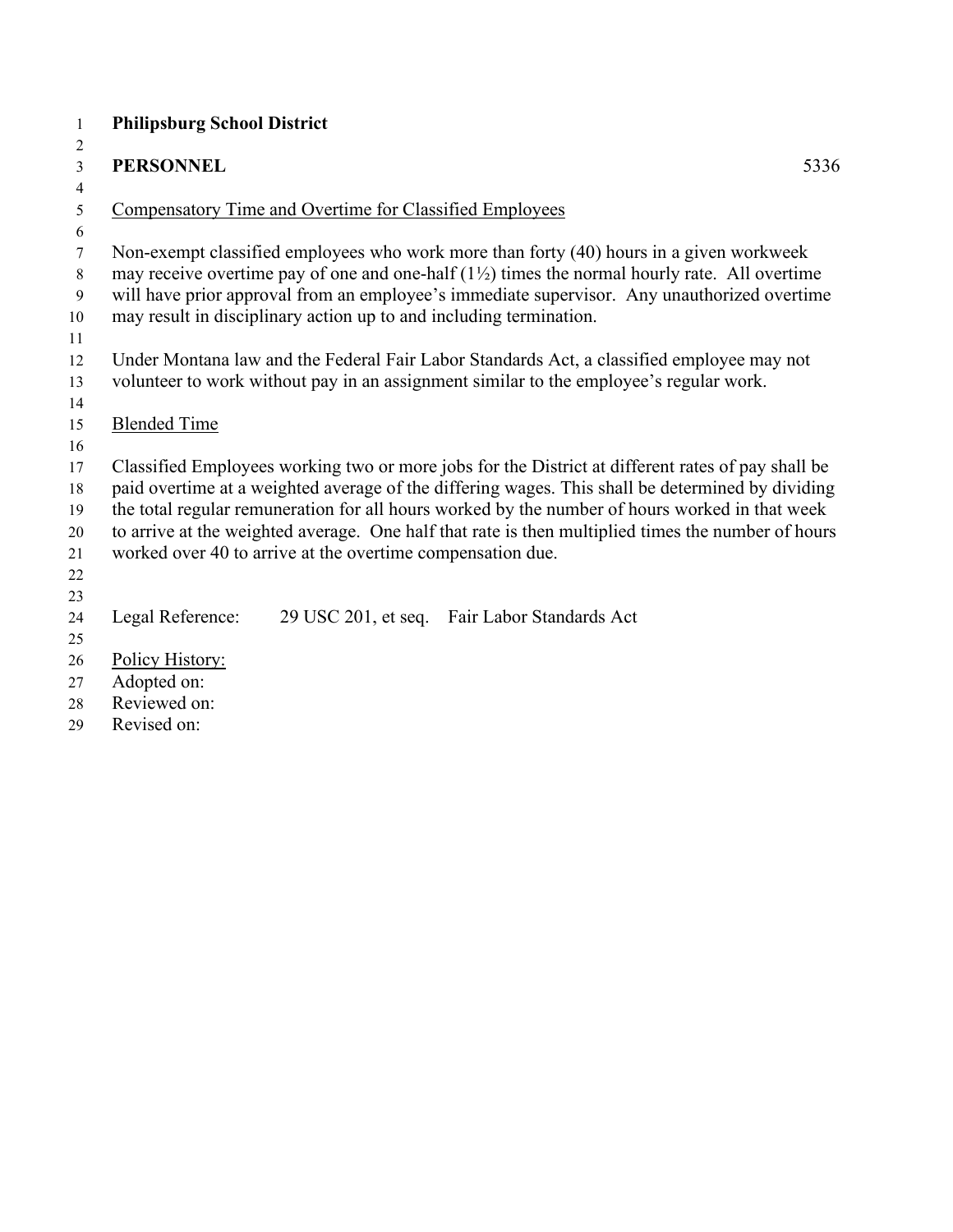|    | <b>PERSONNEL</b><br>5337                                                                                                                                                                                                                                                                                                                                                                                                                                                                                                                                                                                                                                                                             |
|----|------------------------------------------------------------------------------------------------------------------------------------------------------------------------------------------------------------------------------------------------------------------------------------------------------------------------------------------------------------------------------------------------------------------------------------------------------------------------------------------------------------------------------------------------------------------------------------------------------------------------------------------------------------------------------------------------------|
|    | <b>Workers' Compensation Benefits</b>                                                                                                                                                                                                                                                                                                                                                                                                                                                                                                                                                                                                                                                                |
|    | All employees of the District are covered by workers' compensation benefits. In the event of an<br>industrial accident, an employee should:                                                                                                                                                                                                                                                                                                                                                                                                                                                                                                                                                          |
| 1. | Attend to first aid and/or medical treatment during an emergency;                                                                                                                                                                                                                                                                                                                                                                                                                                                                                                                                                                                                                                    |
| 2. | Correct or report as needing correction a hazardous situation as soon as possible after an<br>emergency situation is stabilized;                                                                                                                                                                                                                                                                                                                                                                                                                                                                                                                                                                     |
| 3. | Report the injury or disabling condition, whether actual or possible, to the immediate<br>supervisor, within forty-eight (48) hours, on the Employer's First Report of Occupational<br>Injury or Disease; and                                                                                                                                                                                                                                                                                                                                                                                                                                                                                        |
| 4. | Call or visit the administrative office after medical treatment, if needed, to complete the<br>necessary report of accident and injury on an Occupational Injury or Disease form.                                                                                                                                                                                                                                                                                                                                                                                                                                                                                                                    |
|    | The administrator will notify the immediate supervisor of the report and will include the<br>immediate supervisor as necessary in completing the required report.                                                                                                                                                                                                                                                                                                                                                                                                                                                                                                                                    |
|    | An employee who is injured in an industrial accident may be eligible for workers' compensation<br>benefits. By law, employee use of sick leave must be coordinated with receipt of workers'<br>compensation benefits, on a case-by-case basis, in consultation with the Workers' Compensation<br>Division, Department of Labor and Industry.                                                                                                                                                                                                                                                                                                                                                         |
|    | The District will not automatically and simply defer to a report of industrial accident but will<br>investigate as it deems appropriate to determine: (1) whether continuing hazardous conditions<br>exist which need to be eliminated; and (2) whether in fact an accident attributable to the District<br>working environment occurred as reported. The District may require the employee to authorize<br>the employee's physician to release pertinent medical information to the District or to a<br>physician of the District's choice, should an actual claim be filed against the Workers'<br>Compensation Division, which could result in additional fees being levied against the District. |
|    | Legal Reference:<br>§§ 39-71-101, et seq., MCA Workers' Compensation Act<br>Policy History:<br>Adopted on:                                                                                                                                                                                                                                                                                                                                                                                                                                                                                                                                                                                           |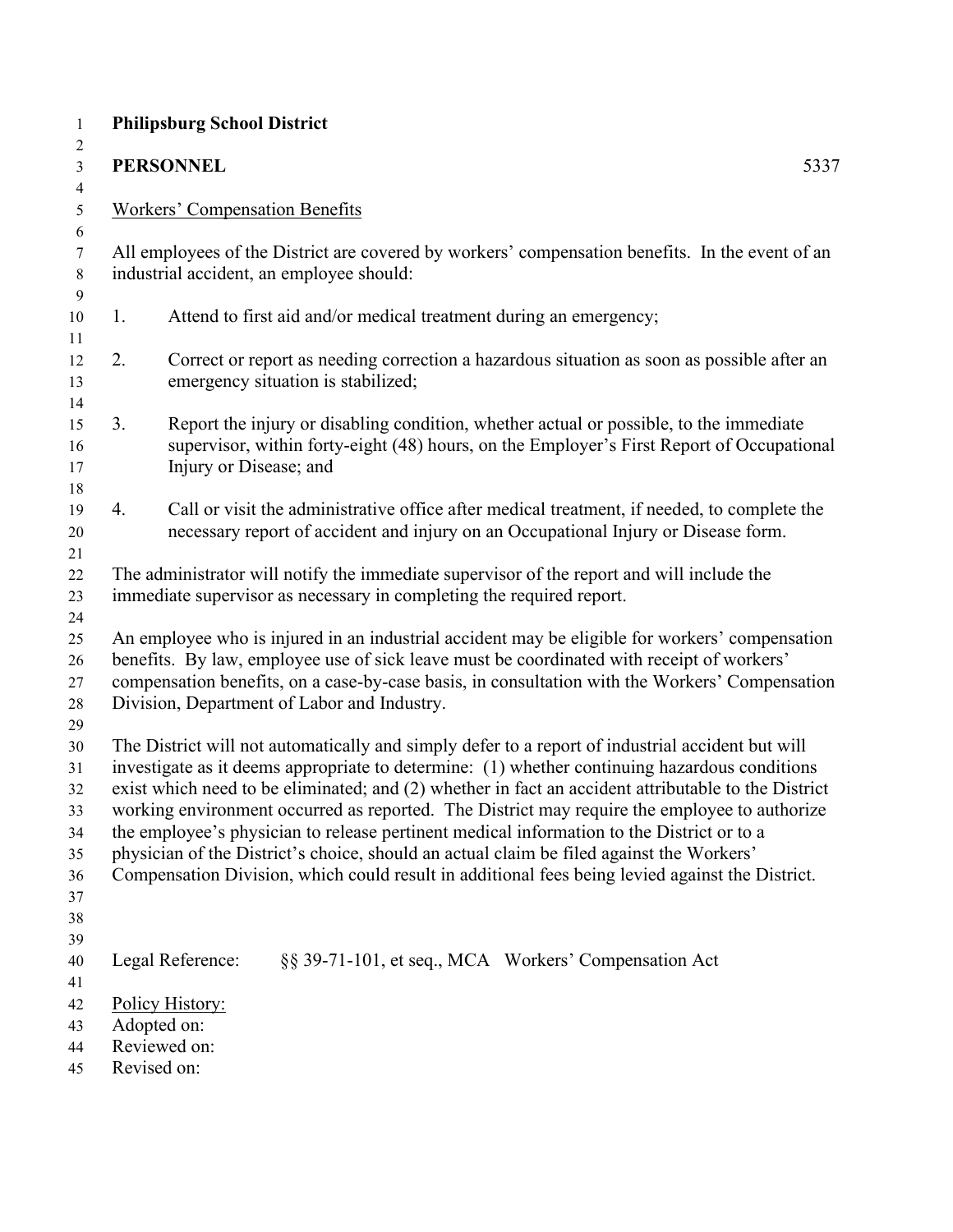| <b>PERSONNEL</b><br>5450<br>page 1 of 2                                                                                                                                                                                                                                                                                                                                                                                                                                                                                                                                                                                                                          |
|------------------------------------------------------------------------------------------------------------------------------------------------------------------------------------------------------------------------------------------------------------------------------------------------------------------------------------------------------------------------------------------------------------------------------------------------------------------------------------------------------------------------------------------------------------------------------------------------------------------------------------------------------------------|
| Employee use of Electronic Mail, Internet, and District Equipment                                                                                                                                                                                                                                                                                                                                                                                                                                                                                                                                                                                                |
| Electronic mail ("e-mail") is an electronic message that is transmitted between two (2) or more<br>computers or electronic terminals, whether or not the message is converted to hard-copy format<br>after receipt, and whether or not the message is viewed upon transmission or stored for later<br>retrieval. E-mail includes all electronic messages that are transmitted through a local, regional, or<br>global computer network.                                                                                                                                                                                                                          |
| Because of the unique nature of e-mail/Internet, and because the District desires to protect its<br>interest with regard to its electronic records, the following rules have been established to address<br>e-mail/Internet usage by all employees:                                                                                                                                                                                                                                                                                                                                                                                                              |
| 1. The District e-mail and Internet systems are intended to be used for educational purposes<br>only, and employees should have no expectation of privacy when using the e-mail or<br>Internet systems for any purpose. Employees have no expectation of privacy in District<br>owned technology equipment, including but not limited to District-owned desktops,<br>laptops, memory storage devices, and cell phones.                                                                                                                                                                                                                                           |
| 2. Users of District e-mail and Internet systems are responsible for their appropriate use. All<br>illegal and improper uses of the e-mail and Internet system, including but not limited to<br>extreme network etiquette violations including mail that degrades or demeans other<br>individuals, pornography, obscenity, harassment, solicitation, gambling, and violating<br>copyright or intellectual property rights, are prohibited. Abuse of the e-mail or Internet<br>systems through excessive personal use, or use in violation of the law or District policies,<br>will result in disciplinary action, up to and including termination of employment. |
| 3. All e-mail/Internet records are considered District records and should be transmitted only<br>to individuals who have a need to receive them. If the sender of an e-mail or Internet<br>message does not intend for the e-mail or Internet message to be forwarded, the sender<br>should clearly mark the message "Do Not Forward."                                                                                                                                                                                                                                                                                                                           |
| In order to keep District e-mail and Internet systems secure, users may not leave the terminal<br>"signed on" when unattended and may not leave their password available in an obvious place<br>near the terminal or share their password with anyone except the system administrator. The<br>District reserves the right to bypass individual passwords at any time and to monitor the use of<br>such systems by employees.                                                                                                                                                                                                                                     |
| Additionally, District records and e-mail/Internet records are subject to disclosure to law<br>enforcement or government officials or to other third parties through subpoena or other process.<br>Consequently, the District retains the right to access stored records in cases where there is<br>reasonable cause to expect wrongdoing or misuse of the system and to review, store, and disclose                                                                                                                                                                                                                                                             |

all information sent over the District e-mail systems for any legally permissible reason, including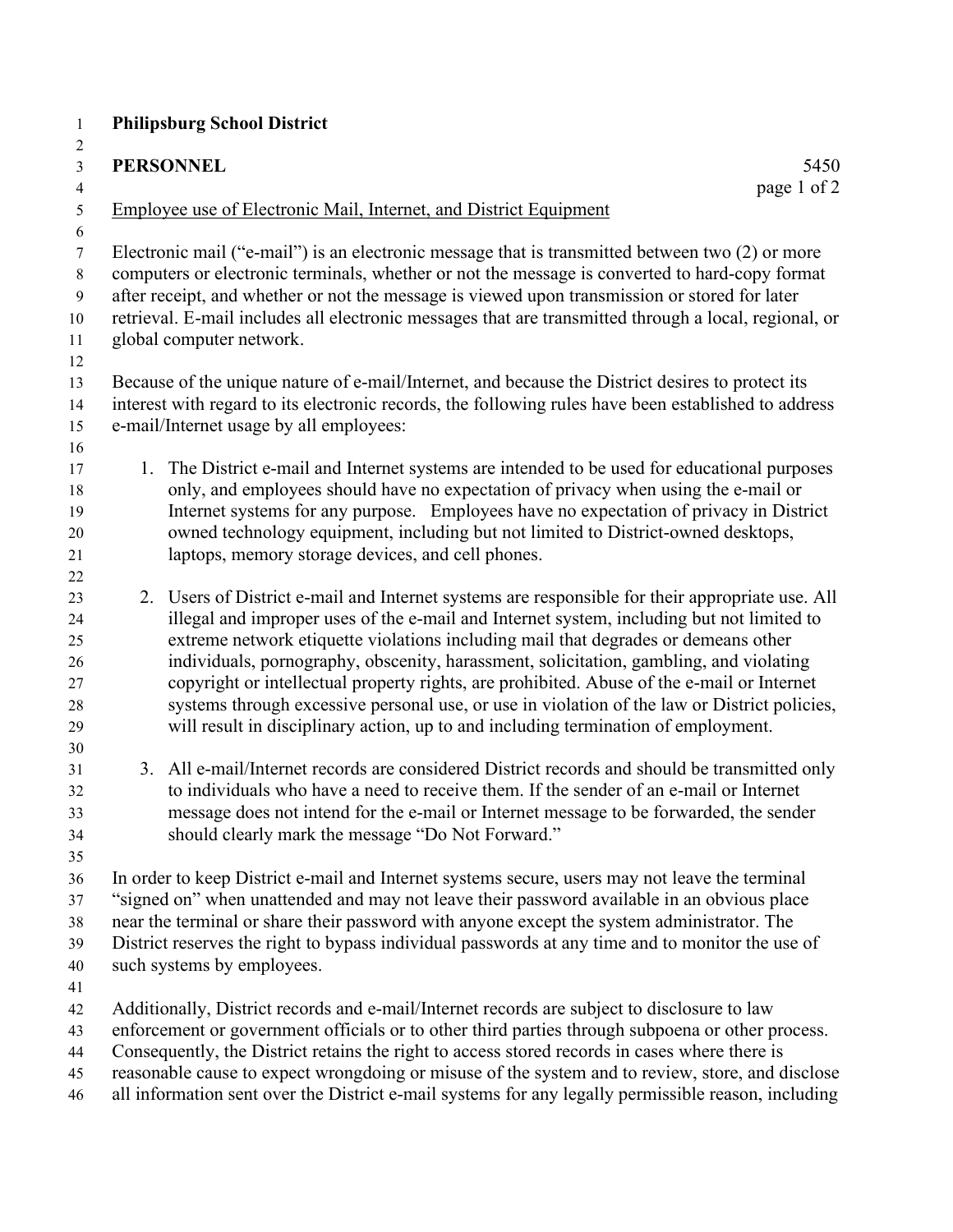| 1              | 5450                                                                                               |
|----------------|----------------------------------------------------------------------------------------------------|
| 2              | page 2 of 2                                                                                        |
| $\mathfrak{Z}$ |                                                                                                    |
| $\overline{4}$ | but not limited to determining whether the information is a public record, whether it contains     |
| 5              | information discoverable in litigation, and to access District information in the employee's       |
| 6              | absence. Employee e-mail/Internet messages may not necessarily reflect the views of the            |
| 7              | District.                                                                                          |
| $8\,$          |                                                                                                    |
| 9              | Except as provided herein, District employees are prohibited from accessing another employee's     |
| 10             | e-mail without the expressed consent of the employee. All District employees should be aware       |
| 11             | that e-mail messages can be retrieved, even if they have been deleted, and that statements made    |
| 12             | in e-mail communications can form the basis of various legal claims against the individual author  |
| 13             | or the District.                                                                                   |
| 14             |                                                                                                    |
| 15             | E-mail sent or received by the District or the District's employees may be considered a public     |
| 16             | record subject to public disclosure or inspection. All District e-mail and Internet communications |
| 17             | may be monitored.                                                                                  |
| 18             |                                                                                                    |
| 19             | An individual User Release form must be filed with the District.                                   |
| 20             |                                                                                                    |
| 21             |                                                                                                    |
| 22             |                                                                                                    |
| 23             | Policy History:                                                                                    |
| 24             | Adopted on:                                                                                        |
| 25             | Reviewed on:                                                                                       |
| 26             | Revised on:                                                                                        |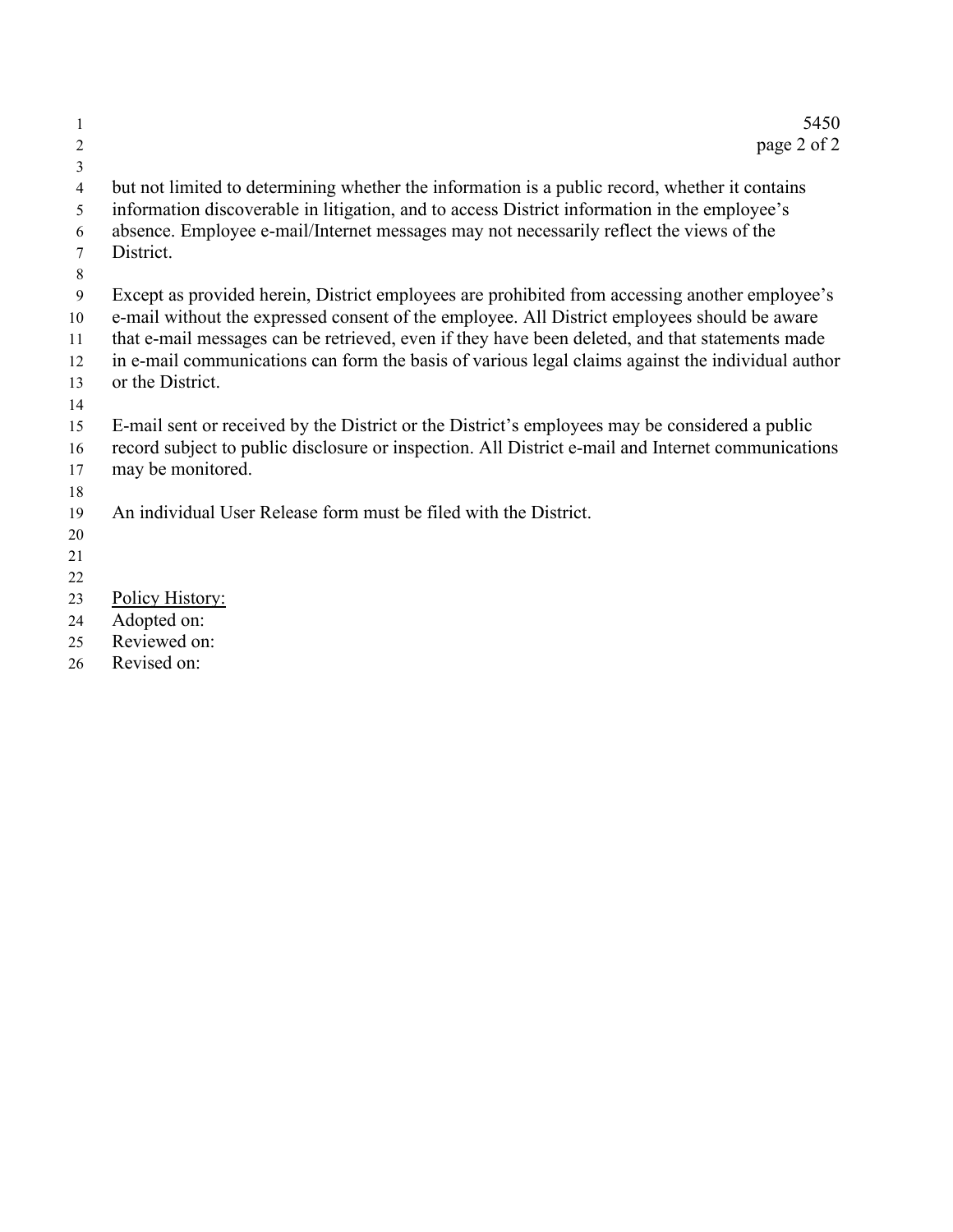| $\overline{c}$      |                                                                                                                                                                                  |  |  |  |
|---------------------|----------------------------------------------------------------------------------------------------------------------------------------------------------------------------------|--|--|--|
| $\overline{3}$      | <b>PERSONNEL</b><br>5460                                                                                                                                                         |  |  |  |
| $\overline{4}$<br>5 | <b>Electronic Resources and Social Networking</b>                                                                                                                                |  |  |  |
| 6                   |                                                                                                                                                                                  |  |  |  |
| $\tau$              | The District recognizes that an effective public education system develops students who are                                                                                      |  |  |  |
| $8\,$               | globally aware, civically engaged, and capable of managing their lives and careers. The District                                                                                 |  |  |  |
| $\boldsymbol{9}$    | also believes that students need to be proficient users of information, media, and technology to                                                                                 |  |  |  |
| 10                  | succeed in a digital world.                                                                                                                                                      |  |  |  |
| 11                  |                                                                                                                                                                                  |  |  |  |
| 12                  | Public school employees are held to a high standard of behavior. The Montana Department of                                                                                       |  |  |  |
| 13                  | Education Professional Educators of Montana Code of Ethics requires District staff to maintain a                                                                                 |  |  |  |
| 14                  | professional relationship with each student, both in and outside the classroom. The District                                                                                     |  |  |  |
| 15                  | encourages all staff to read and become familiar with the Code of Ethics.                                                                                                        |  |  |  |
| 16                  |                                                                                                                                                                                  |  |  |  |
| 17                  | Therefore, the District will use electronic resources as a powerful and compelling means for                                                                                     |  |  |  |
| 18                  | students to learn core subjects and applied skills in relevant and rigorous ways. It is the                                                                                      |  |  |  |
| 19                  | District's goal to provide students with rich and ample opportunities to use technology for                                                                                      |  |  |  |
| 20                  | important purposes in schools just as individuals in workplaces and other real-life settings. The                                                                                |  |  |  |
| 21                  | District's technology will enable educators and students to communicate, learn, share,                                                                                           |  |  |  |
| 22<br>23            | collaborate and create, to think and solve problems, to manage their work and to take ownership<br>of their lives.                                                               |  |  |  |
| 24                  |                                                                                                                                                                                  |  |  |  |
| 25                  | The School Board discourages district staff from socializing with students on social networking                                                                                  |  |  |  |
| 26                  | websites (during school or out-of-school). Staff are reminded that the same relationship,                                                                                        |  |  |  |
| 27                  | exchange, interaction, information, or behavior that would be unacceptable in a non-                                                                                             |  |  |  |
| 28                  | technological medium, is unacceptable when done through the use of technology. In fact, due to                                                                                   |  |  |  |
| 29                  | the vastly increased potential audience digital dissemination presents, extra caution must be                                                                                    |  |  |  |
| 30                  | exercised by staff to ensure they don't cross the line of acceptability.                                                                                                         |  |  |  |
| 31                  |                                                                                                                                                                                  |  |  |  |
| 32                  | Specifically, the following forms of technology-based interactivity or connectivity are expressly                                                                                |  |  |  |
| 33                  | not permitted or forbidden:                                                                                                                                                      |  |  |  |
| 34                  |                                                                                                                                                                                  |  |  |  |
| 35                  | Sharing personal landline or cell phone numbers with students;                                                                                                                   |  |  |  |
| 36                  | Text messaging students;<br>$\bullet$                                                                                                                                            |  |  |  |
| 37                  | Emailing students other than through and to school controlled and monitored accounts;<br>$\bullet$                                                                               |  |  |  |
| 38                  | Soliciting students as friends or contacts on social networking sites;<br>$\bullet$<br>Accepting the solicitation of students as friends or contacts on social networking sites; |  |  |  |
| 39<br>40            | $\bullet$<br>Sharing with students access information to personal websites or other media through<br>$\bullet$                                                                   |  |  |  |
| 41                  | which the staff member would share personal information and occurrences.                                                                                                         |  |  |  |
| 42                  |                                                                                                                                                                                  |  |  |  |
| 43                  | What in other mediums of expression could remain private opinions, when expressed by staff on                                                                                    |  |  |  |
| 44                  | a social networking website, have the potential to be disseminated far beyond the speaker's                                                                                      |  |  |  |
| 45                  | desire or intention, and could undermine the public perception of fitness of the individual to                                                                                   |  |  |  |

educate students, and thus undermine teaching effectiveness. In this way, the effect of the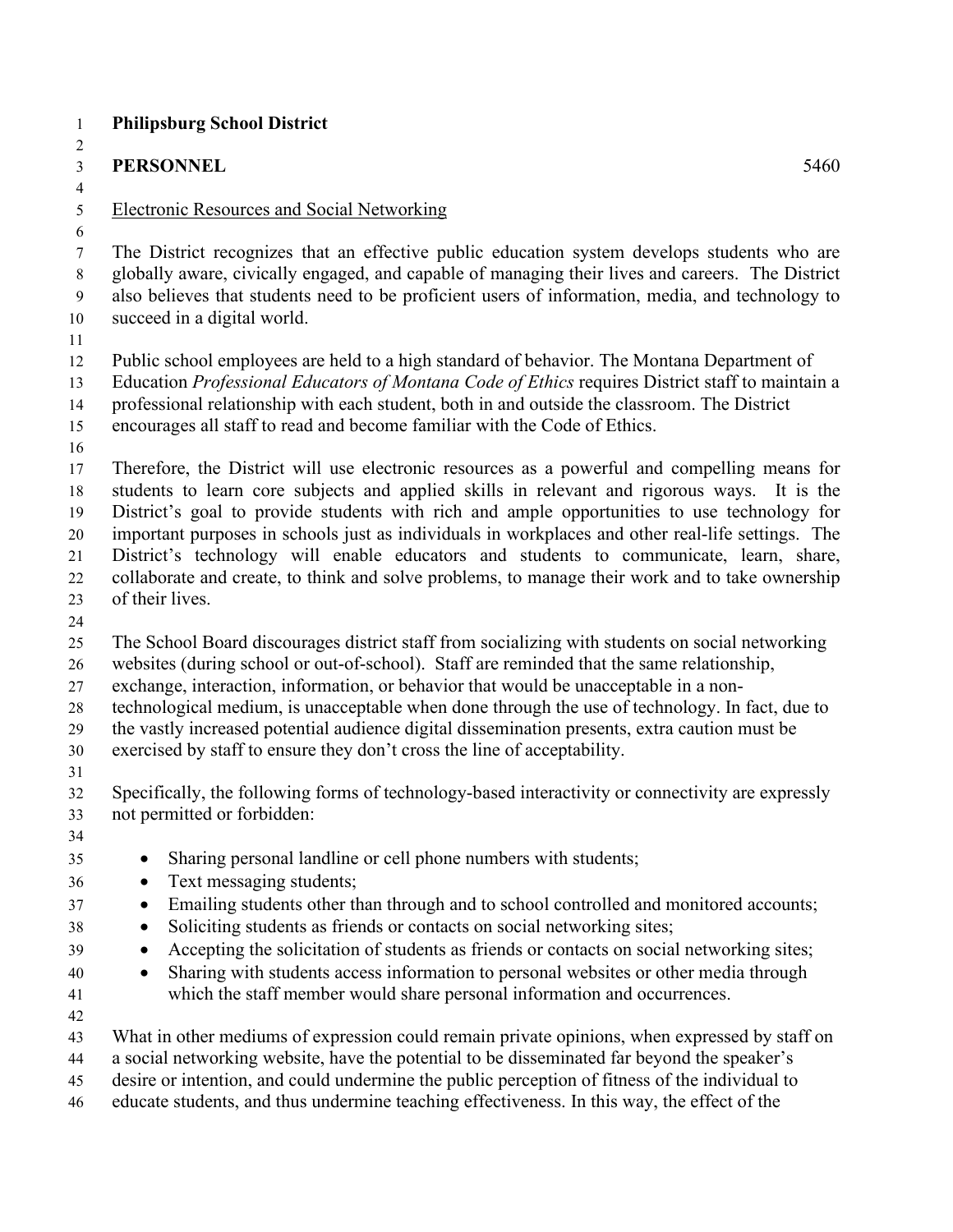| $\mathbf{1}$   | expression and publication of such opinions could potentially lead to disciplinary action being  |      |                                                                                                    |  |  |  |
|----------------|--------------------------------------------------------------------------------------------------|------|----------------------------------------------------------------------------------------------------|--|--|--|
| 2              | taken against the staff member, up to and including termination or nonrenewal of the contract of |      |                                                                                                    |  |  |  |
| 3              | employment.                                                                                      |      |                                                                                                    |  |  |  |
| $\overline{4}$ |                                                                                                  |      |                                                                                                    |  |  |  |
| 5              |                                                                                                  |      | Staff shall not access social networking cites using District equipment or personal equipment,     |  |  |  |
| 6              |                                                                                                  |      | including during breaks or preparation periods, during the instructional day, except if the staff  |  |  |  |
| 7              |                                                                                                  |      | member has a duty free period. All school district employees who participate in social             |  |  |  |
| 8              | networking websites, shall not post any school district data, documents, photographs, logos, or  |      |                                                                                                    |  |  |  |
| 9              |                                                                                                  |      | other district owned or created information on any website. Further, the posting of any private or |  |  |  |
| 10             |                                                                                                  |      | confidential school district material on such websites is strictly prohibited.                     |  |  |  |
| 11             |                                                                                                  |      |                                                                                                    |  |  |  |
| 12             | The Board directs the Superintendent or his/her designee to create strong electronic educational |      |                                                                                                    |  |  |  |
| 13             | systems that support innovative teaching and learning, to provide appropriate staff development  |      |                                                                                                    |  |  |  |
| 14             | opportunities and to develop procedures to support this policy.                                  |      |                                                                                                    |  |  |  |
| 15             |                                                                                                  |      |                                                                                                    |  |  |  |
| 16             |                                                                                                  |      |                                                                                                    |  |  |  |
| 17             |                                                                                                  |      |                                                                                                    |  |  |  |
| 18             |                                                                                                  |      |                                                                                                    |  |  |  |
| 19             |                                                                                                  |      |                                                                                                    |  |  |  |
| 20             |                                                                                                  |      |                                                                                                    |  |  |  |
| 21             |                                                                                                  |      |                                                                                                    |  |  |  |
| 22             |                                                                                                  |      |                                                                                                    |  |  |  |
| 23             |                                                                                                  |      |                                                                                                    |  |  |  |
| 24             | Cross Reference:                                                                                 | 5015 | Bullying/Harassment/Intimidation                                                                   |  |  |  |
| 25             |                                                                                                  | 5223 | Personal Conduct                                                                                   |  |  |  |
| 26             |                                                                                                  | 5255 | Disciplinary Action                                                                                |  |  |  |
| 27             |                                                                                                  |      | Professional Educators of Montana Code of Ethics                                                   |  |  |  |
| 28             |                                                                                                  |      |                                                                                                    |  |  |  |
| 29             | Policy History:                                                                                  |      |                                                                                                    |  |  |  |
| 30             | Adopted on:                                                                                      |      |                                                                                                    |  |  |  |
| 31             | Reviewed on:                                                                                     |      |                                                                                                    |  |  |  |
|                |                                                                                                  |      |                                                                                                    |  |  |  |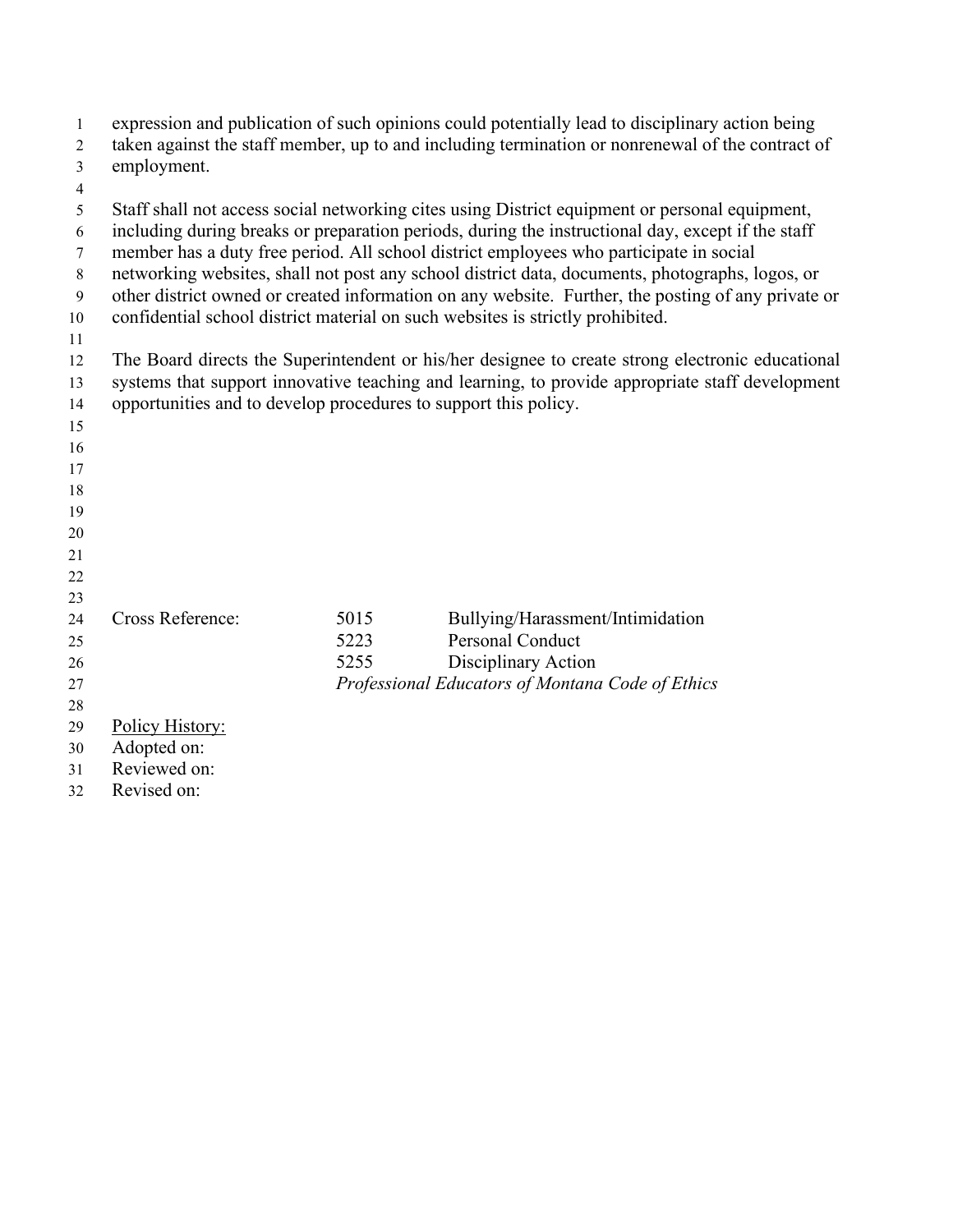| $\mathbf{1}$ | <b>Philipsburg School District</b>                                                                 |  |  |  |  |  |  |
|--------------|----------------------------------------------------------------------------------------------------|--|--|--|--|--|--|
| 2            |                                                                                                    |  |  |  |  |  |  |
| 3            | <b>PERSONNEL</b><br>5500                                                                           |  |  |  |  |  |  |
| 4            |                                                                                                    |  |  |  |  |  |  |
| 5            | Payment of Wages Upon Termination                                                                  |  |  |  |  |  |  |
| 6            |                                                                                                    |  |  |  |  |  |  |
| 7            | When a District employee quits, is laid off, or is discharged, wages owed will be paid on the next |  |  |  |  |  |  |
| 8            | regular pay day for the pay period in which the employee left employment or within fifteen (15)    |  |  |  |  |  |  |
| 9            | days from the date of separation of employment, whichever occurs first.                            |  |  |  |  |  |  |
| 10           |                                                                                                    |  |  |  |  |  |  |
| 11<br>12     | In the case of an employee discharged for allegations of theft connected to the employee's work,   |  |  |  |  |  |  |
| 13           | the District may withhold the value of the theft, provided:                                        |  |  |  |  |  |  |
| 14           | The employee agrees in writing to the withholding; or                                              |  |  |  |  |  |  |
| 15           |                                                                                                    |  |  |  |  |  |  |
| 16           | The District files a report of the theft with law enforcement within seven (7) business            |  |  |  |  |  |  |
| 17           | days of separation.                                                                                |  |  |  |  |  |  |
| 18           |                                                                                                    |  |  |  |  |  |  |
| 19           | If no charges are filed within thirty (30) days of the filing of a report with law enforcement,    |  |  |  |  |  |  |
| 20           | wages are due within a thirty-(30)-day period.                                                     |  |  |  |  |  |  |
| 21           |                                                                                                    |  |  |  |  |  |  |
| 22           |                                                                                                    |  |  |  |  |  |  |
| 23           |                                                                                                    |  |  |  |  |  |  |
| 24           | Legal Reference:<br>§ 39-3-205, MCA<br>Payment of wages when employee separated from               |  |  |  |  |  |  |
| 25           | employment prior to payday – exceptions                                                            |  |  |  |  |  |  |
| 26           |                                                                                                    |  |  |  |  |  |  |
| 27           | Policy History:                                                                                    |  |  |  |  |  |  |
| 28           | Adopted on:                                                                                        |  |  |  |  |  |  |
| 29           | Reviewed on:                                                                                       |  |  |  |  |  |  |
| 30           | Revised on:                                                                                        |  |  |  |  |  |  |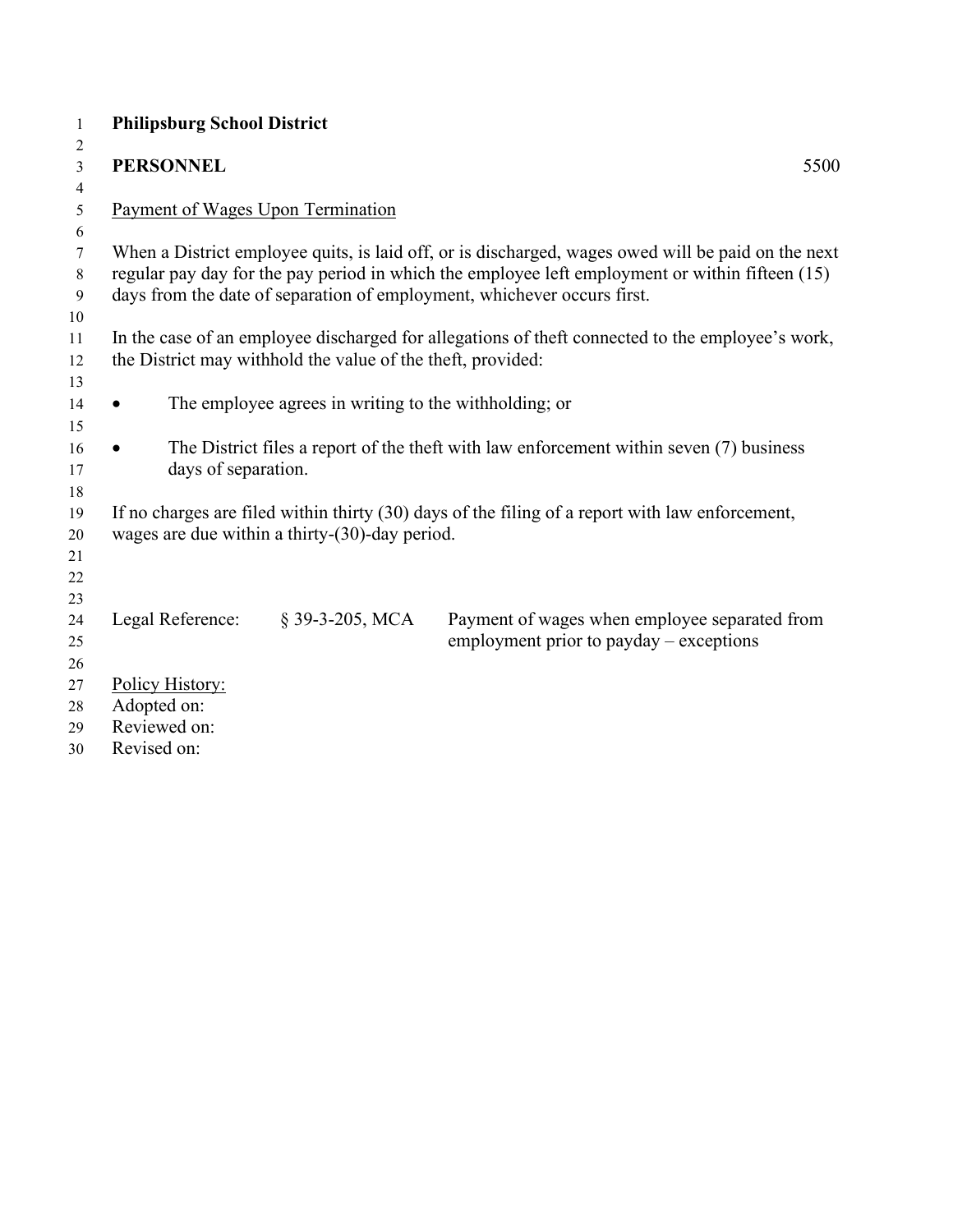**PERSONNEL** 5510 5 HIPAA **Health Insurance Portability and Accountability Act of 1996 (HIPAA)** 9 The District's group health plan is a Covered Entity under the Health Insurance Portability and Accountability Act of 1996 (HIPAA) and its implementing regulations, the Standards for the Privacy of Individually Identifiable Information. In order to comply with HIPAA and its related regulations, the District has implemented the following HIPAA Privacy Policy: **The HIPAA Privacy Rule** The standards found in the Privacy Rule are designed to protect and guard against the misuse of individually identifiable health information, with particular concern regarding employers using an employee's (or dependent's) health information from the group health plan to make adverse employment-related decisions. The Privacy Rule states that verbal, written, or electronic information that can be used to connect a person's name or identity with medical, treatment, or health history information is Protected Health Information (PHI) under the HIPAA Privacy Rule. Under the HIPAA Privacy Rule: 1. Individuals have a right to access and copy their health record to the extent allowed by HIPAA. 27 2. Individuals have the right to request an amendment to their health record. The plan may deny an individual's request under certain circumstances specified in the HIPAA Privacy Rule. 3. Individuals have the right to an accounting of disclosures of their health record for reasons other than treatment, payment, or healthcare operations. 4. PHI, including health, medical, and claims records, can be used and disclosed without authorization for specific, limited purposes (treatment, payment, or operations of the group health plan). A valid authorization from the individual must be provided for use or disclosure for other than those purposes. 5. Safeguards are required to protect the privacy of health information. 6. Covered entities are required to issue a notice of privacy practices to their enrollees. 7. Violators are held accountable with civil and criminal penalties for improper use or disclosure of PHI. Compliance 

**Philipsburg School District** 

- The District has been designated the Privacy Officer. The Privacy Officer will oversee all
- ongoing activities related to the development, implementation, maintenance of, and adherence to
- the District's policies and procedures covering the privacy of and access to patient health
- information in compliance with HIPAA, other applicable federal and state laws, and the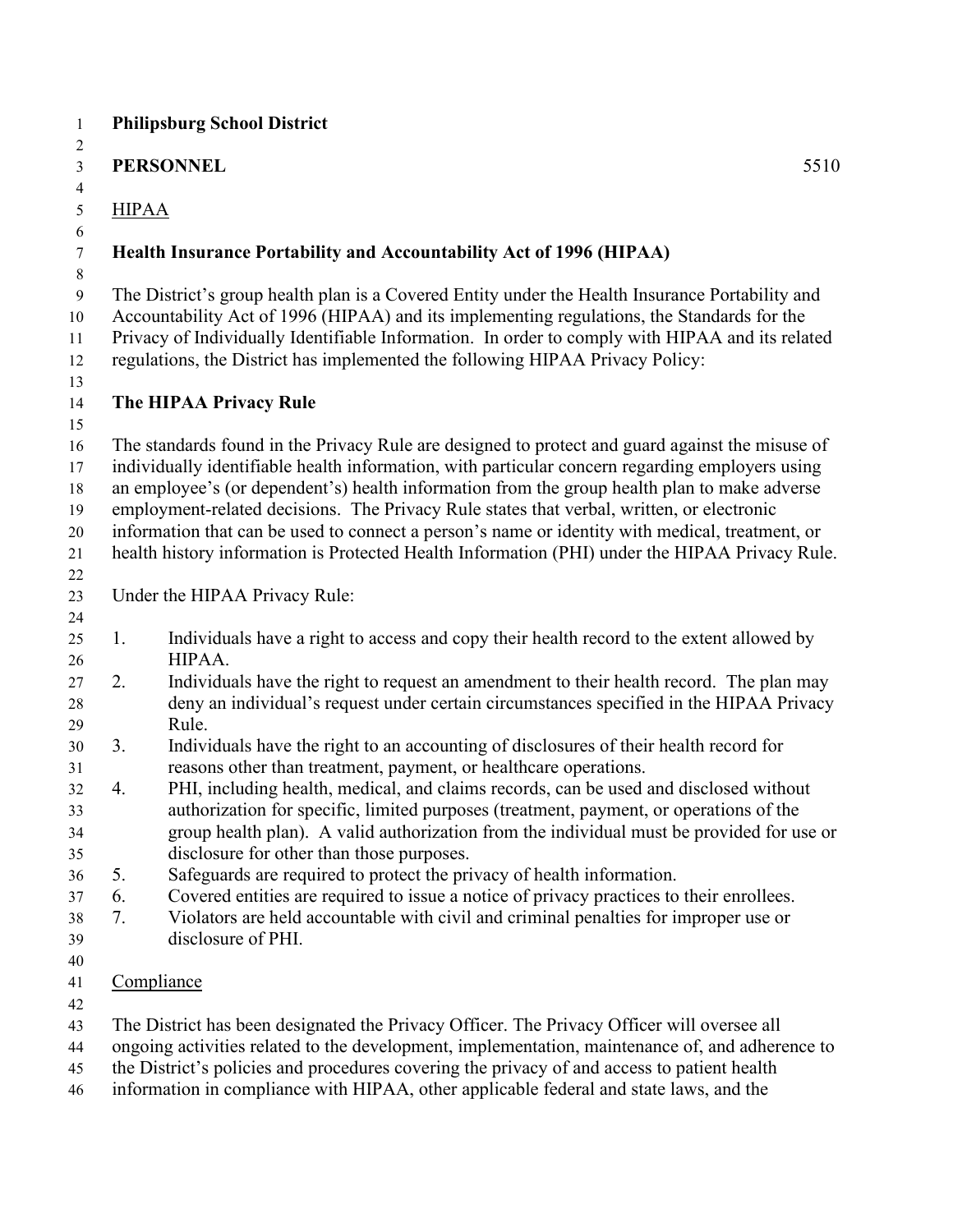- District's privacy practices.
- 

 As required for a Covered Entity under HIPAA, the plan has developed these internal privacy policies and procedures to assure that PHI is protected and that access to and use and disclosure of PHI are restricted in a manner consistent with HIPAA's privacy protections. The policies and procedures recognize routine and recurring disclosures for treatment, payment, and healthcare operations and include physical, electronic, and procedural safeguards to protect PHI. The procedures include safeguards for sending PHI via mail or fax, receiving PHI for plan purposes, and workstation safeguards and procedures for securing and retaining PHI received by the plan. Plan participants are entitled to receive a copy of the plan's policies and procedures upon request. The District has distributed a notice of privacy practices to plan participants. The notice informs plan participants of their rights and the District's privacy practices related to the use and disclosure of PHI. A copy of this notice may be obtained by contacting the Privacy Officer. The HIPAA Privacy Rule prohibits the District from disclosing medical information without the patient's written permission other than for treatment, payment, or healthcare operations purposes. An authorization signed by the patient and designating specified individuals to whom the District may disclose specified medical information must be on file, before the plan can discuss a patient's medical information with a third party (such as a spouse, parent, group health plan representative, or other individual). The District has taken the following steps to ensure PHI is safeguarded: • The District has implemented policies and procedures to designate who has and who does not have authorized access to PHI. • Documents containing PHI are kept in a restricted/locked area. • Computer files with PHI are password protected and have firewalls making unauthorized access difficult. • Copies of PHI will be destroyed when information is no longer needed, unless it is required by law to be retained for a specified period of time. • The District will act promptly to take reasonable measures to mitigate any harmful effects known to the group health plan, due to a use or disclosure of PHI in violation of the plan's policies, procedures, or requirements of the HIPAA Privacy Rule. • The District will appropriately discipline employees who violate the District's group health plan's policies, procedures, or the HIPAA Privacy Rule, up to and including termination of employment if warranted by the circumstances. The District will ensure health information will not be used in making employment and compensation decisions. The HIPAA Privacy Rule and other applicable laws expressly prohibit an employer from making adverse employment decisions (demotions, terminations, etc.) based on health information received from the group health plan. To the extent possible, the District has separated the plan operations functions from the employment functions and has safeguards in place to prevent PHI from the plan from going to or being used by an employee's supervisor,

manager, or superior to make employment-related decisions.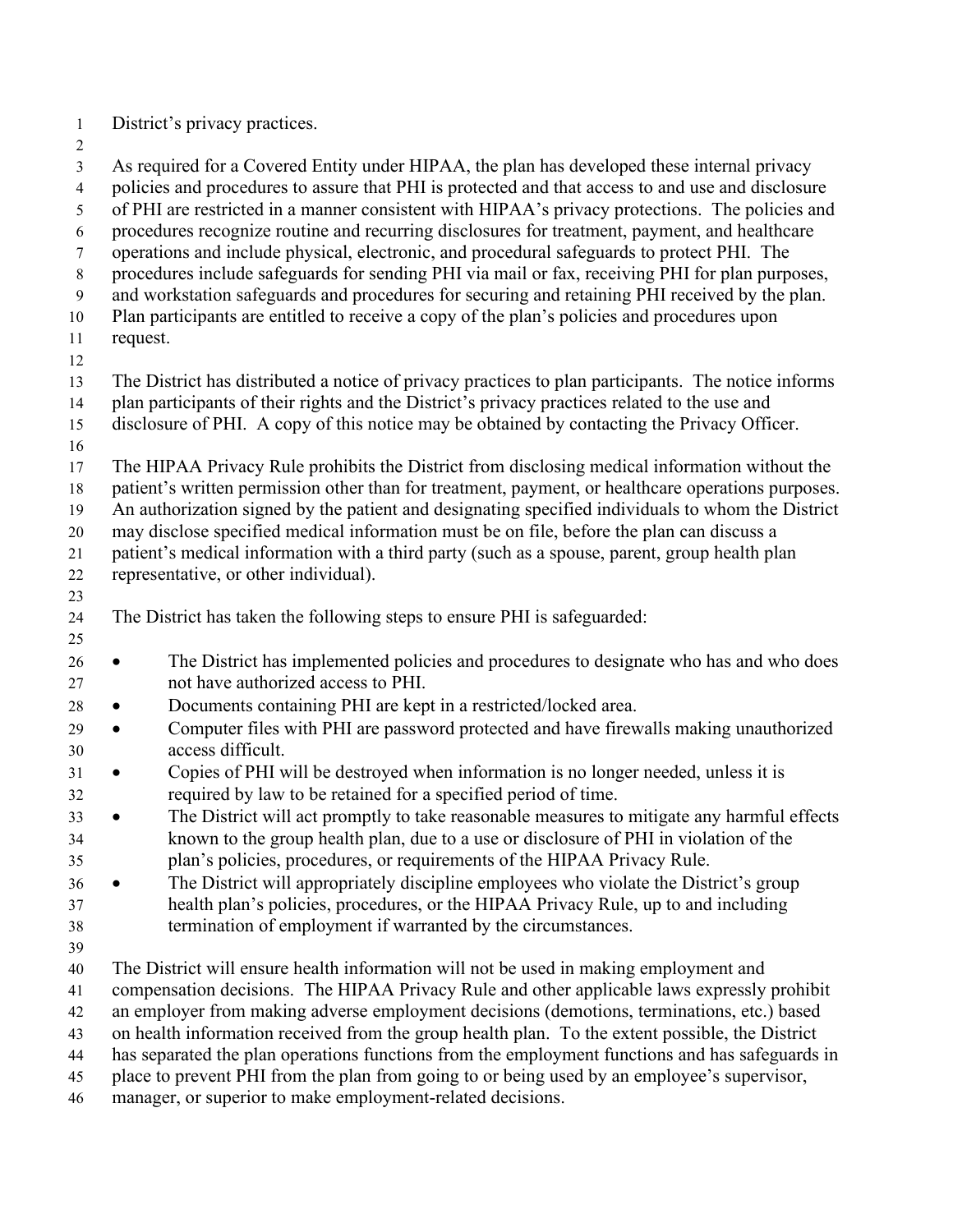- 1 Complaints
- $\begin{array}{c} 2 \\ 3 \end{array}$

3 If an employee believes their privacy rights have been violated, they may file a written complaint 4 with the Privacy Officer.

- 5
- 6
- 7
- 8 Policy History:
- 9 Adopted on:
- 10 Reviewed on:
- 11 Revised on: